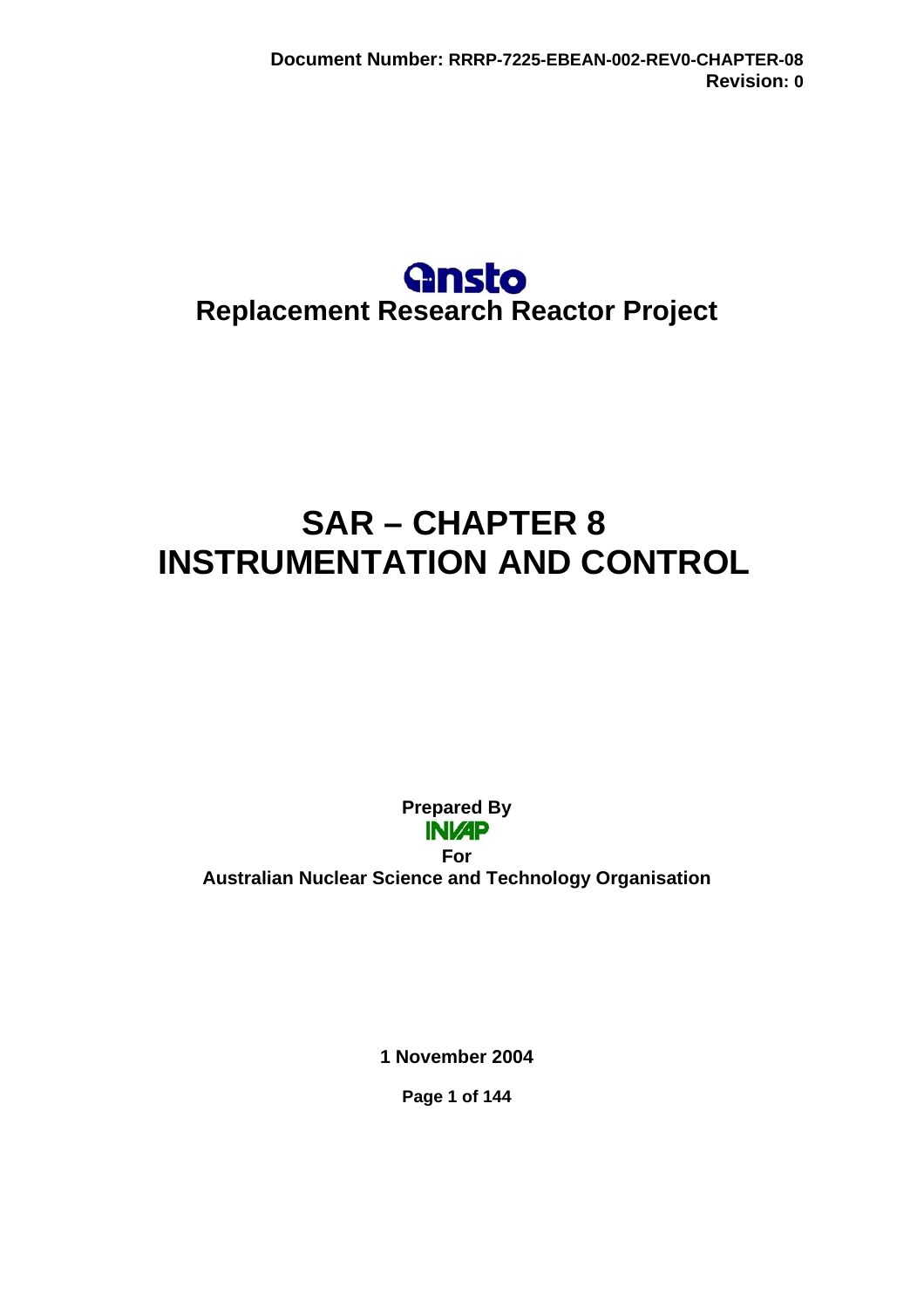| <b>ANSTO</b>          |                                                                               | Document N°: RRRP-7225-EBEAN-002-Rev0-<br><b>CHAPTER-08</b><br>Revision: 0 |                                      |          |
|-----------------------|-------------------------------------------------------------------------------|----------------------------------------------------------------------------|--------------------------------------|----------|
|                       | <b>Replacement Reactor Project</b>                                            | Document Title: SAR - Chapter 8, Instrumentation<br>and Control            |                                      |          |
| <b>REVISION SHEET</b> |                                                                               | Ref No:                                                                    |                                      |          |
|                       |                                                                               |                                                                            | Print name, date and sign or initial |          |
| Revision              | <b>Description of Revision</b>                                                | Prepared                                                                   | Checked/<br>Reviewed                 | Approved |
| $\overline{0}$        | Original Issue for public release                                             | $\overline{\text{CM}}$                                                     | <b>KWH</b>                           | GW       |
|                       |                                                                               |                                                                            |                                      |          |
|                       |                                                                               |                                                                            |                                      |          |
|                       |                                                                               |                                                                            |                                      |          |
| Notes:                | 1. Revision must be verified in accordance with the Quality Plan for the job. |                                                                            |                                      |          |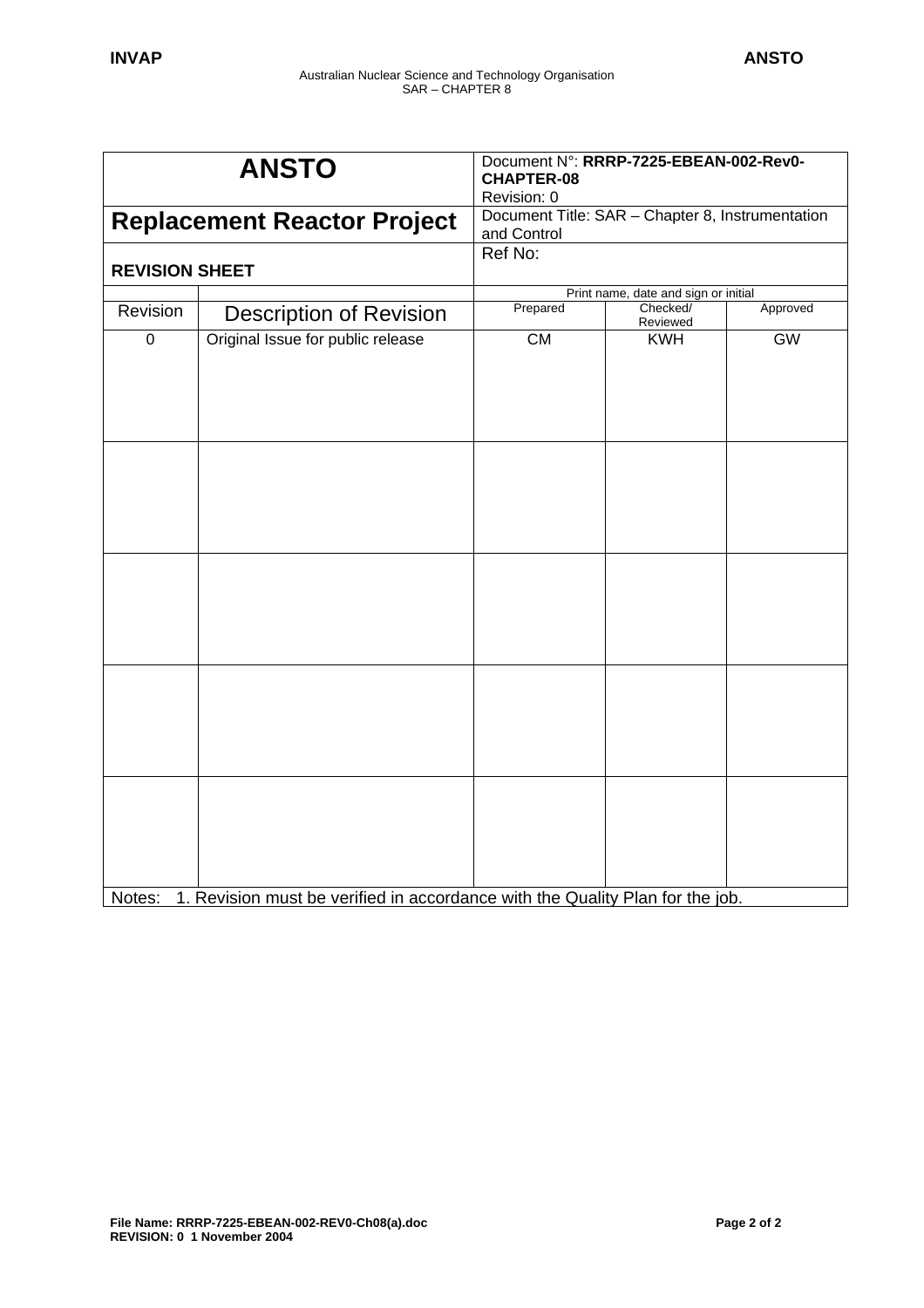Instrumentation and Control Table of Contents

## **TABLE OF CONTENTS**

#### **8 INSTRUMENTATION AND CONTROL**

## **8.1 Introduction**

- **Objectives and General Description**
- 8.1.2 Identification of Instrumented Safety Class 1 Systems
	- 8.1.2.1 Reactor Protection Systems
	- 8.1.2.2 Post Accident Monitoring System
	- 8.1.2.3 First Shutdown System
	- 8.1.2.4 Second Shutdown System
	- 8.1.2.5 Reactor Containment Systems
	- 8.1.2.6 The Emergency Control Centre Ventilation and Pressurisation System 8.1.2.7 Standby Power System
	- **Standby Power System**
- 8.1.3 Identification of Instrumented Safety Class 2 Systems
	- 8.1.3.1 Reactor Control and Monitoring System
	- 8.1.3.2 Primary Cooling System
	- 8.1.3.3 Secondary Cooling System
	- 8.1.3.4 Reflector Cooling and Purification System
	- 8.1.3.5 Reactor and Service Pools Cooling System
	- 8.1.3.6 Reactor Water Purification System
	- 8.1.3.7 Hot Water Layer System
	- 8.1.3.8 Emergency Make-up Water System
- 8.1.4 Identification of General Safety Criteria
	- 8.1.4.1 Design Bases for Safety Systems<br>8.1.4.2 Requirements from Standards
	- Requirements from Standards
	- 8.1.4.3 Technical Design Bases
	- 8.1.4.4 Safety Category 1 Systems Testability

#### **8.2 Reactor Protection Systems**

- 8.2.1 Introduction
- 8.2.2 Design Requirements
	- 8.2.2.1 General Requirements
	- 8.2.2.2 Requirements from Codes and Standards
	- 8.2.2.3 Additional Requirements
	- 8.2.2.4 Non Safety-Related Design Basis
- 8.2.3 Reactor Protection Systems Description
	- 8.2.3.1 Reactor Protection Systems Parameters
	- 8.2.3.2 First Reactor Protection System Architecture
	- 8.2.3.3 Second Reactor Protection System Architecture
	- 8.2.3.4 Reactor Protection Systems Functional Overview
	- 8.2.3.5 Reactor Protection Systems Software Development Verification and Validation Process
	- 8.2.3.6 Reactor Protection Systems Testability
	- 8.2.3.7 RPS Failure under Demand Analysis
- 8.2.4 Conformance Analysis
	- 8.2.4.1 Conformance to General Requirements
	- 8.2.4.2 Conformance with Requirements from Standards
	- 8.2.4.3 Conformance to Additional Requirements

#### **8.3 First Shutdown System Instrumentation**

- 8.3.1 Introduction
- 8.3.2 Design Requirements
- 8.3.3 Description
- 8.3.4 Conformance Analysis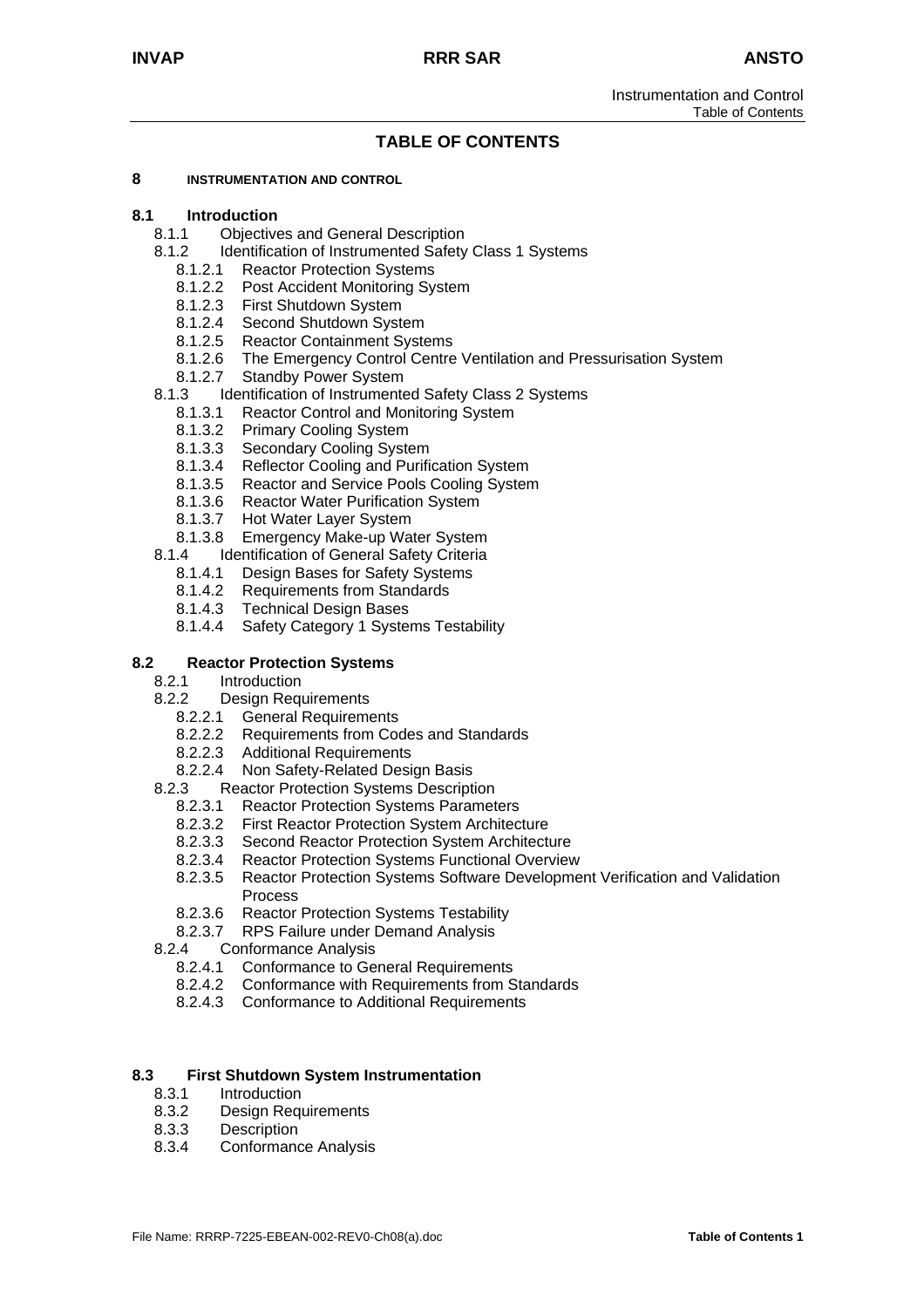#### **8.4 Second Shutdown System Instrumentation**

- 8.4.1 Introduction 8.4.2 Design Requirements
- 8.4.3 Description
- 8.4.4 Conformance Analysis

#### **8.5 Post Accident Monitoring System**

- 8.5.1 Introduction
- 8.5.2 Design Requirements
- 8.5.3 Post Accident Monitoring System Description
- 8.5.4 Post Accident Monitoring System Design Evaluation and Conformance Analysis

#### **8.6 Reactor Control and Monitoring System**

- 8.6.1 Introduction
- 8.6.2 Design Requirements
- 8.6.3 Reactor Control and Monitoring System
- 8.6.4 Conformance Analysis
- 8.6.5 Conformance to Additional Requirements

#### **8.7 Primary Cooling System Instrumentation**

- 8.7.1 Introduction
- 8.7.2 Design Requirements
- 8.7.3 Description
- 8.7.4 Conformance Analysis

#### **8.8 Secondary Cooling System Instrumentation**

- 8.8.1 Introduction
- 8.8.2 Design Requirements
- 8.8.3 Description
- 8.8.4 Conformance Analysis

## **8.9 Reflector Cooling and Purification System Instrumentation**

- **Introduction**
- 8.9.2 Design Requirements
- 8.9.3 Description
- 8.9.4 Conformance Analysis

#### **8.10 Reactor and Service Pools Cooling System Instrumentation**

- 8.10.1 Introduction
- 8.10.2 Design Requirements
- 8.10.3 Description
- 8.10.4 Conformance Analysis

#### **8.11 Emergency Make-up Water System Instrumentation**

- 8.11.1 Introduction
- 8.11.2 Design Requirements
- 8.11.3 Description
- 8.11.4 Conformance Analysis

#### **8.12 Hot Water Layer System Instrumentation**

- 8.12.1 Introduction
- 8.12.2 Design Requirements
- 8.12.3 Description

#### **8.13 Main Control Room Design**

- 8.13.1 Design Requirements
- 8.13.2 Main Console
- 8.13.3 Supervision Console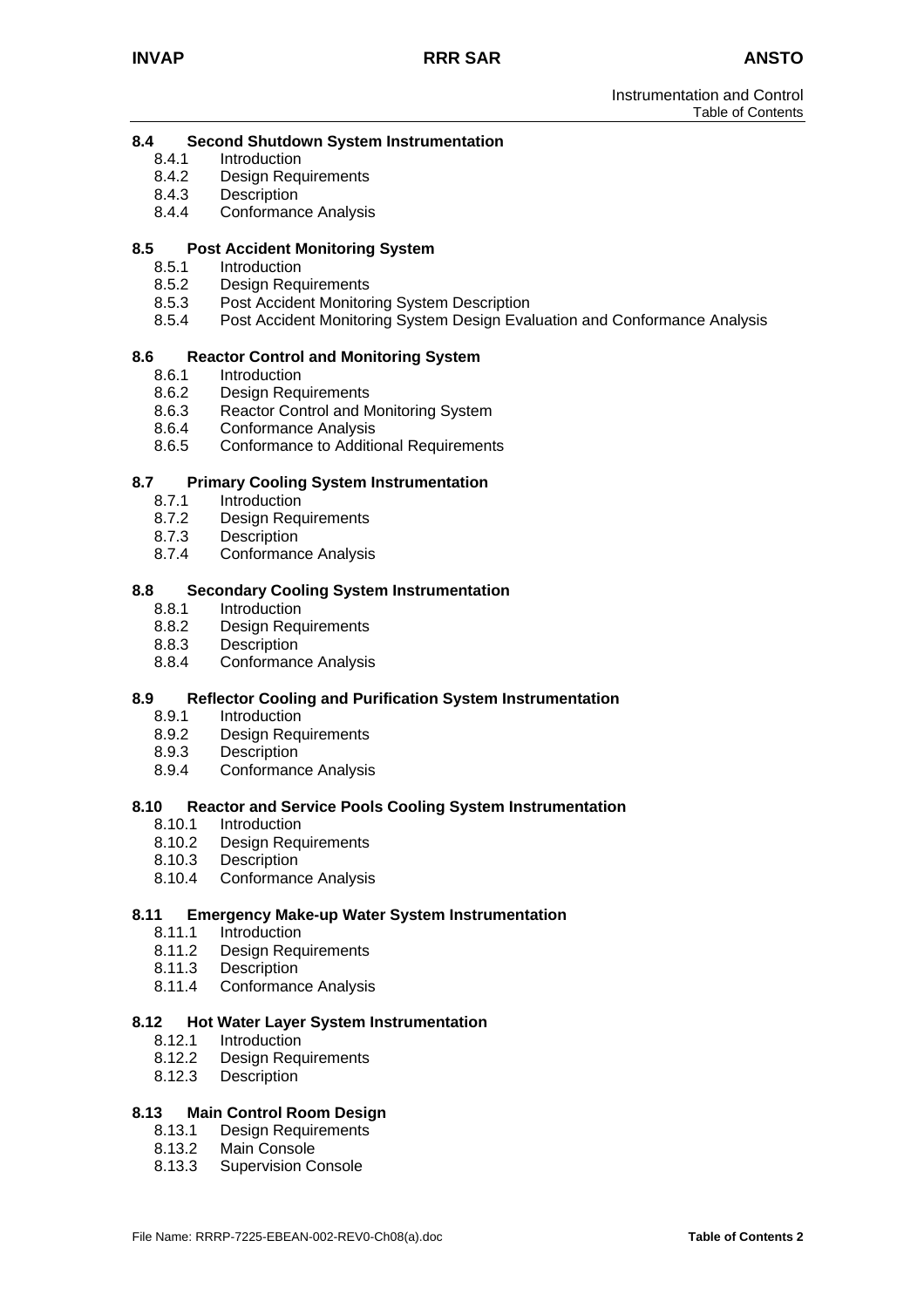- 8.13.4 Hardwired Panels and Visual Display Units<br>8.13.5 Visual Display Units
- 8.13.5 Visual Display Units<br>8.13.6 Hardwired Panels
- Hardwired Panels
- 8.13.7 Ergonomics<br>8.13.8 Services
- **Services**

#### **8.14 Emergency Control Centre Design**

*End of Table of Contents*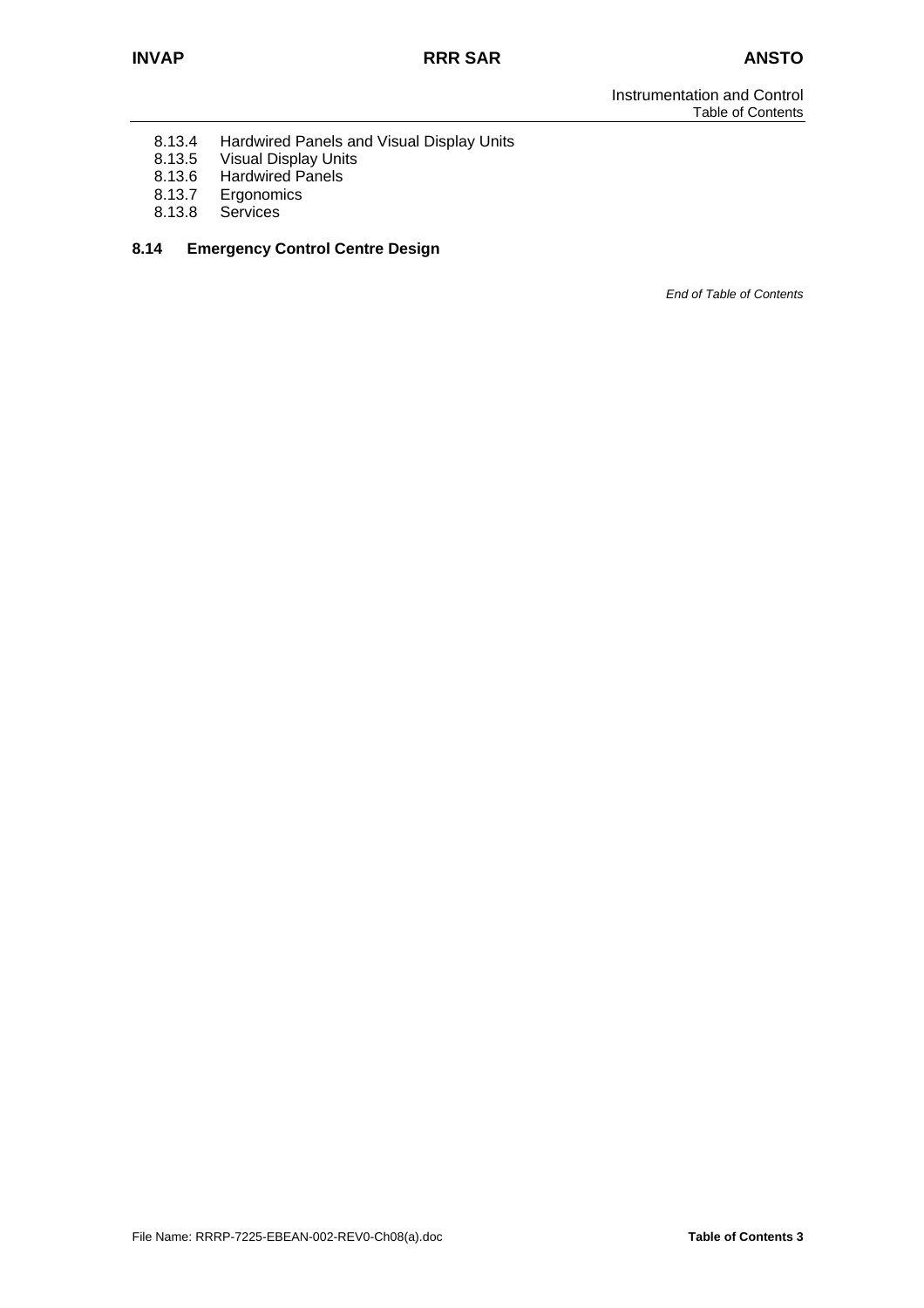## **8 INSTRUMENTATION AND CONTROL**

#### **8.1 INTRODUCTION**

### **8.1.1 Objectives and General Description**

This chapter presents the design and performance information for the instrumentation and control aspects of the Replacement Research Reactor Facility (the Reactor Facility) safety and safety-related systems. Safety instrumentation and control systems are designated either as Safety Category 1, or 2, depending on their importance to safety. Some portions of a system may have a safety function, while other portions of the same system may be classified as non-safety related, (Safety Category 3). A description of the system classification can be found in Chapter 2.

The interaction of the main instrumentation and control systems with the Reactor Facility's operational staff and reactor systems is shown diagrammatically in the instrumentation and control context diagram of Figure 8.1/1.

The objectives for this chapter are:

- a) To identify the specific safety requirements and safety design bases applicable to the instrumentation and control systems.
- b) To provide a summary description of the design and operation of the instrumentation and control systems.
- c) To identify the safety features of the instrumentation and control systems that contribute to nuclear and personnel safety.
- d) To evaluate the design and operation of the instrumentation and control systems so as to demonstrate that they meet the identified safety requirements and safety design bases.
- e) To identify faults that are subject to detailed safety analysis in Chapter 16.

Safety and safety related instrumentation and control systems consist of:

a) Reactor Protection Systems

The Reactor Protection Systems (RPS) includes all electrical and mechanical devices and circuits for the First and Second Reactor Protection Systems, which generate signals associated with protective functions that are carried out by the safety actuation systems. The First Reactor Protection System (FRPS) actuates the First Shutdown System (FSS), Reactor Containment System (RCS), start-up interlocks and other process interlocks. The Second Reactor Protection System (SRPS) actuates the Second Shutdown System (SSS) and a process interlock. Both the FRPS and SRPS are Engineered Safety Features and Safety Category 1 Systems.

b) Post Accident Monitoring System

The Post Accident Monitoring (PAM) System includes all electrical components required to monitor conditions of the facility during and after an accident. The PAM system is an Engineered Safety Feature and a Safety Category 1 system.

c) Reactor Control and Monitoring System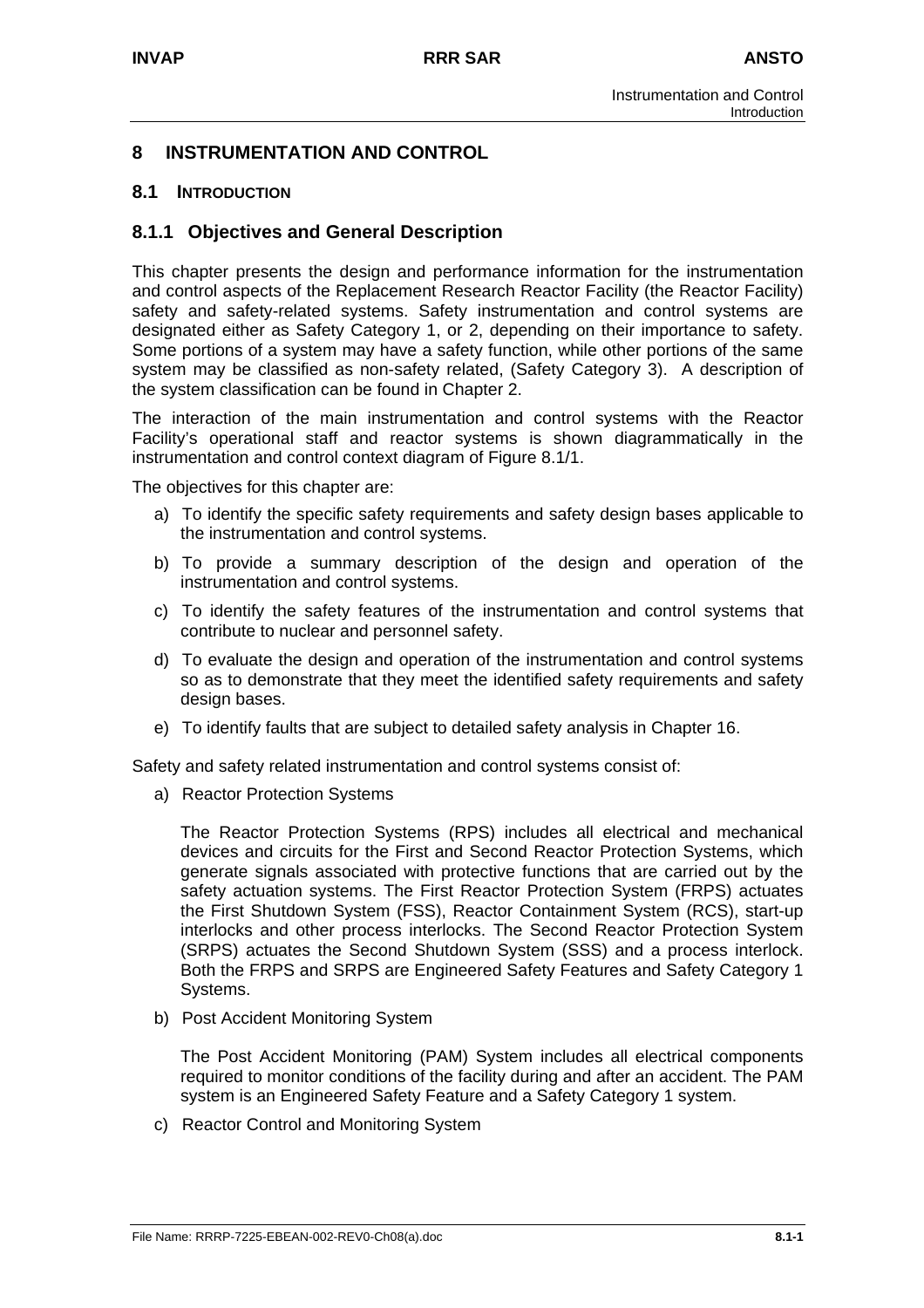The Reactor Control and Monitoring System (RCMS) include all the components required for reactor process control and monitoring during normal operation and plant incidents. It is the main interface for plant operations through the Main Console (MC) in the Main Control Room (MCR), and is a Safety Category 2 system

d) Process Instrumentation and Controls associated with Safety Category 2 Systems

The Reactor Facility's Safety Category 2 systems' instrumentation consist of all the field mounted instruments and controls required to carry out the monitoring, control and protection actions required for the safe operation of the facility. The instrumentation associated with a Safety Category 2 system is, at a minimum, classified as Safety Category 2. Where instrumentation on a Safety Category 2 system performs a safety function related to the RPS or PAM, the instrumentation is classified as Safety Category 1.

e) Main Control Room and Emergency Control Centre

The MCR is the area where reactor and associated systems are normally controlled. The Emergency Control Centre (ECC) is an alternative control room for the purpose of maintaining the reactor in a safe shutdown state if the MCR is uninhabitable.

All operator interfaces with plant control and monitoring equipment have been designed taking into account operator interfaces, human factors, and ergonomics.

## **8.1.2 Identification of Instrumented Safety Class 1 Systems**

## **8.1.2.1 Reactor Protection Systems**

The Reactor Protection Systems (RPS) consists of two functionally independent and diverse protection systems that initiate, among other actions, automatic reactor shutdown. The First Reactor Protection System (FRPS) initiates the fast insertion of Control Rods (CRs), called a Trip 1 action, via the First Shutdown System (FSS) whenever FRPS monitored parameters exceed pre-established limits. The Second Reactor Protection System (SRPS) initiates the partial draining of heavy water from the reflector vessel, called a Trip 2 action, via the Second Shutdown System (SSS), whenever SRPS monitored parameters exceed pre-established limits. These actions are aimed at avoiding reactor fuel damage and preventing the release of radioactive material from the reactor pool. The FRPS also initiates actions to isolate the Reactor Containment in case of release of radioactive material, and incorporates a number of interlocks that prevent reactor start-up when certain systems are unavailable. Additionally the FRPS includes a number of process interlocks and also triggers some safety control actions by the Containment Energy Removal System (CERS). The SRPS includes a single process interlock. The FRPS and the SRPS are triple redundant systems, each consisting of three trains. Each train receives as inputs, measurements<br>from channels that monitor various system parameters. Whenever a channel from channels that monitor various system parameters. determines that one of its monitored parameters exceeds the safety limit setting, the associated bistable trip is in the tripped state. Whenever two out of three channels are in a tripped state, for the same parameter, the reactor is shutdown, or a protective action initiated.

The FRPS and SRPS input information to the RCMS via Class 1E qualified isolation devices.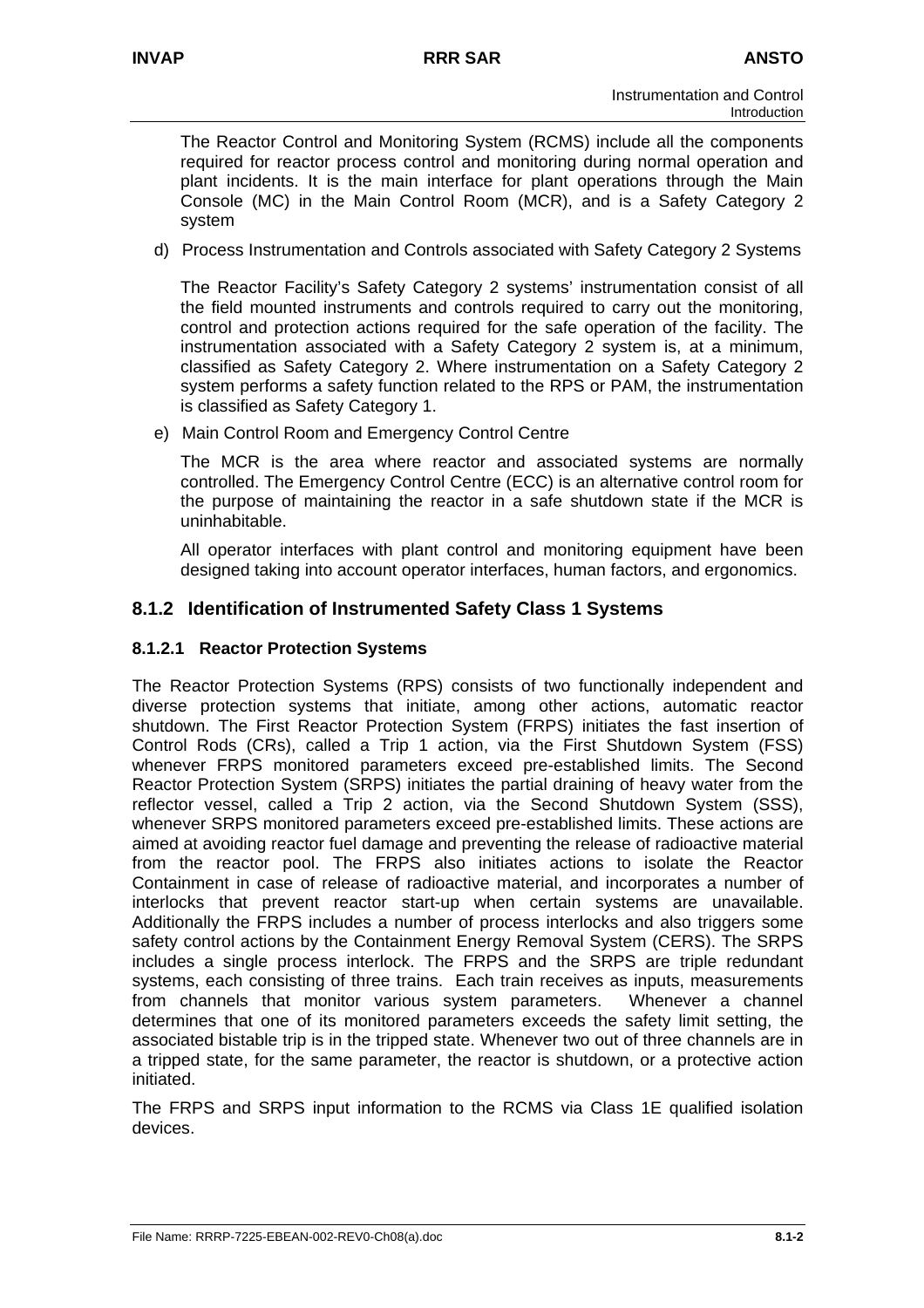Each individual safety system uses three channels of safety process instrumentation for the initiation of safety actions, one channel per train.

## **8.1.2.2 Post Accident Monitoring System**

The Post Accident Monitoring (PAM) system provides the operators with reliable information about the relevant safety parameters to determine whether the protection systems have performed their safety functions satisfactorily.

The Post Accident Monitoring system provides indication that the reactor is shutdown, that safety functions are being carried out, and provides indication of the effectiveness of all Engineered Safety Features (ESF). In addition, the Post Accident Monitoring system indicates if the barriers to fission product release have the potential for being breached or have been breached. The parameters provide sufficient information to alert operators to take actions on systems that are not automatic. The Post Accident Monitoring system is a hard-wired system with information available in the MCR, and in the ECC.

#### **8.1.2.3 First Shutdown System**

The FSS is a reactor shutdown system, which carries out the fast insertion of control plates (identified in this document as control rods or CRs). The CRs are made of a neutron absorbing material that once inserted into the core shuts down the reactor by making it highly sub-critical.

#### **8.1.2.4 Second Shutdown System**

The SSS is a reactor shutdown system that partially drains the heavy water in the reflector vessel, leaving the core in a sub-critical condition. The removal of heavy water in the reflector vessel reduces the number of neutrons reflected towards the core, resulting in a highly sub-critical core.

#### **8.1.2.5 Reactor Containment Systems**

The Reactor Containment Systems are systems that isolate the containment when very high activity is detected in the reactor building stack, and ensure the containment is unaffected by over or under pressure conditions. These latter systems include the Containment Energy Removal System, the Containment Pressure Relief and Filtered Venting System and the Containment Vacuum Relief System.

#### **8.1.2.6 The Emergency Control Centre Ventilation and Pressurisation System**

The ECC Ventilation and Pressurisation System is an Engineered Safety Feature that ensures the continued habitability of the ECC in case evacuation of the Main Control Room is required.

#### **8.1.2.7 Standby Power System**

The Standby Power System provides electric power supply to loads important to safety when the Normal Power System is not available. The Standby Power System comprises diesel generator, switchboard and Uninterruptible Power Supply (UPS) systems.

#### **8.1.3 Identification of Instrumented Safety Class 2 Systems**

Some Safety Category 2 process systems include Safety Category 1 equipment or have Safety Category 1 instrumentation associated with them. Details regarding these issues are addressed in Sections 8.7 to 8.12 of the chapter.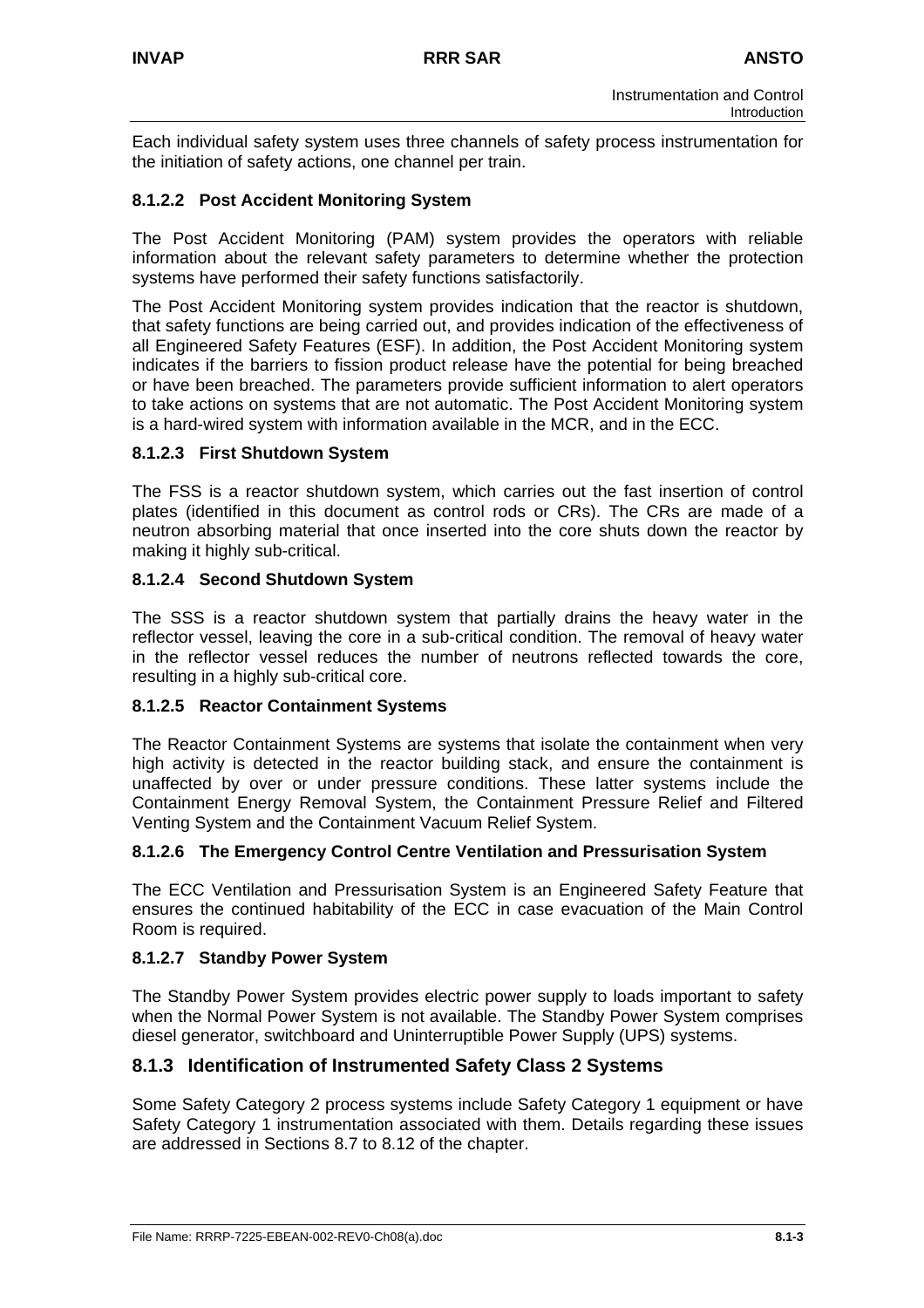## **8.1.3.1 Reactor Control and Monitoring System**

The Reactor Control and Monitoring System (RCMS) is a Safety Category 2, computerbased, high availability system which monitors all plant and reactor parameters, displays them in the MCR, ECC, and at local supervision centres. The RCMS functions include control of the reactor operation, process control, and overall information management.

The RCMS also manages information from the following systems in addition to the reactor process systems:

Radiation Monitoring System

Vibration Monitoring System

Facilities Control and Monitoring System

Nucleonic Instrumentation System

## **8.1.3.2 Primary Cooling System**

The Primary Cooling System (PCS) removes the heat produced by the fission of the fuel during full power operation of the reactor by forced upward circulation of light water through the core. The core is cooled by natural circulation when the reactor is in the Physics Test state. The core can be cooled by natural or forced circulation when the reactor is in the Shutdown state. Natural circulation is possible by the automatic opening of flap valves in the PCS that allow natural convection water flow through the core. As the flap valves open on cessation of forced flow, there are no RPS actions required to actuate this change.

### **8.1.3.3 Secondary Cooling System**

The Secondary Cooling System (SCS) is responsible for the final transfer of the thermal energy produced in the reactor to the atmosphere, by means of the cooling towers. The SCS also supplies cooling water for the Cold Neutron Source (CNS) refrigeration and to the reactor building HVAC system.

## **8.1.3.4 Reflector Cooling and Purification System**

The Reflector Cooling and Purification System (RC&PS) circulates the heavy water of the reflector vessel through a heat exchanger that transfers the heat to the demineralised water in the Intermediate Cooling System. The heat is then transferred to the SCS through a secondary heat exchanger.

## **8.1.3.5 Reactor and Service Pools Cooling System**

The Reactor and Service Pools Cooling System (RSPCS) removes heat from the irradiation rigs during reactor power operation, and removes heat from the reactor pool during physics test operation, shutdown, and shutdown after abnormal conditions.

During power operation, the irradiation rigs are cooled by forced downward flow.

The RSPCS removes decay heat from rigs by means of natural circulation during normal reactor shutdown conditions and during shutdown after emergency conditions. This is possible by the passive opening of one or both flap valves in the RSPCS that allow natural convection water flow through the rigs. As the flap valves open on loss of forced flow, there are no RPS actions required to actuate this change.

The RSPCS also removes the decay heat from the spent fuel stored in the service pool.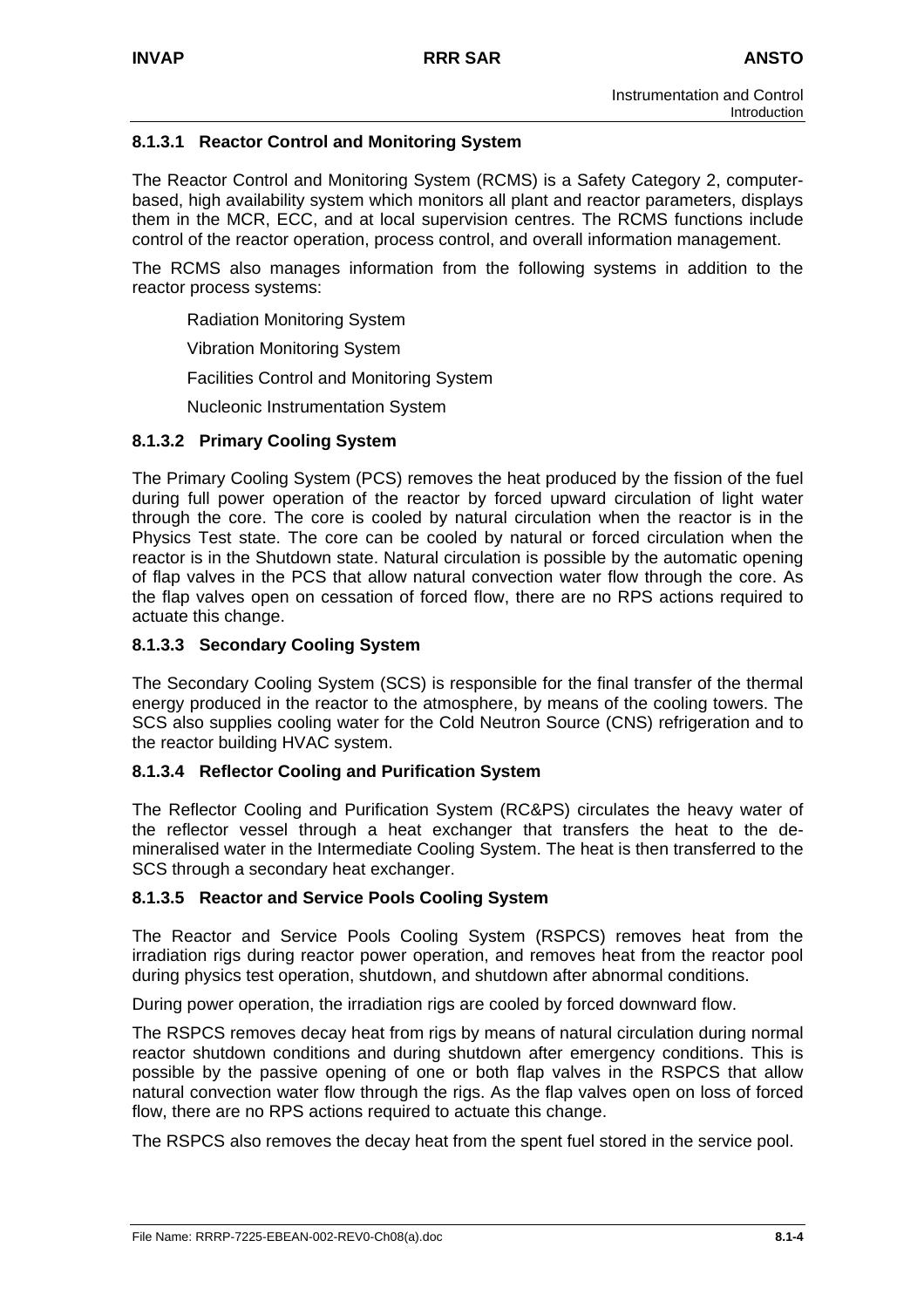## **8.1.3.6 Reactor Water Purification System**

The function of the Reactor Coolant Purification System (RWPS) is to keep the reactor pool and service pool water within the specified water purity limits by eliminating corrosion products, fission products and impurities.

## **8.1.3.7 Hot Water Layer System**

The Hot Water Layer System (HWLS) has been designed to provide protection to the operators from radiation emitted by active impurities in the reactor pool water. The system fulfils its function by maintaining a non-activated water layer on the reactor pool surface by means of purification and heating.

## **8.1.3.8 Emergency Make-up Water System**

The Emergency Make-up Water System (EMWS) is capable of maintaining the core under water by injecting water into the two vertical legs of the PCS core inlet pipes inside the reactor pool. If, as a consequence of a beyond design basis accident, the reactor pool water level decreases to the level of the upper chimney edge, the system valves open and water will flow into the PCS pipes. The system is passive and does not require actuation from either the FRPS or SRPS. The instrumentation of this system monitors the availability of the system and the success of the protection function.

## **8.1.4 Identification of General Safety Criteria**

The design bases and criteria for instrumentation and control equipment design are based on the need to have each system perform its intended function while meeting the requirements of applicable general design criteria, codes, standards, regulatory guides, and other requirements.

The design bases for safety systems define, in functional terms, the unique design requirements that establish the limits within which the safety objectives will be met. The general functional requirement section of the safety design bases presents those requirements which have been determined to be sufficient to ensure the adequacy and reliability of the system from a safety viewpoint.

## **8.1.4.1 Design Bases for Safety Systems**

Safety systems provide the necessary actions to accomplish the following: ensure safe reactor shutdown, maintain cooling of the core in all postulated conditions, protect the integrity of radioactive material barriers, and prevent the uncontrolled release of activity and mitigate the consequences of accidents. These safety systems consist of components, groups of components, systems, or groups of systems.

#### **8.1.4.2 Requirements from Standards**

The following standards have been applied in total, or, where not totally applicable, in part (noting that some sections of some standards are not relevant to Research Reactors):

AS 1345, Identification of the contents of pipes, conduits and ducts.

AS 2220, Emergency warning and intercommunication systems in buildings.

AS 3000, SAA Wiring Rules (Australian Standard Criteria).

AS 3013, Classification of the Fire and Mechanical Performance of Wiring Systems.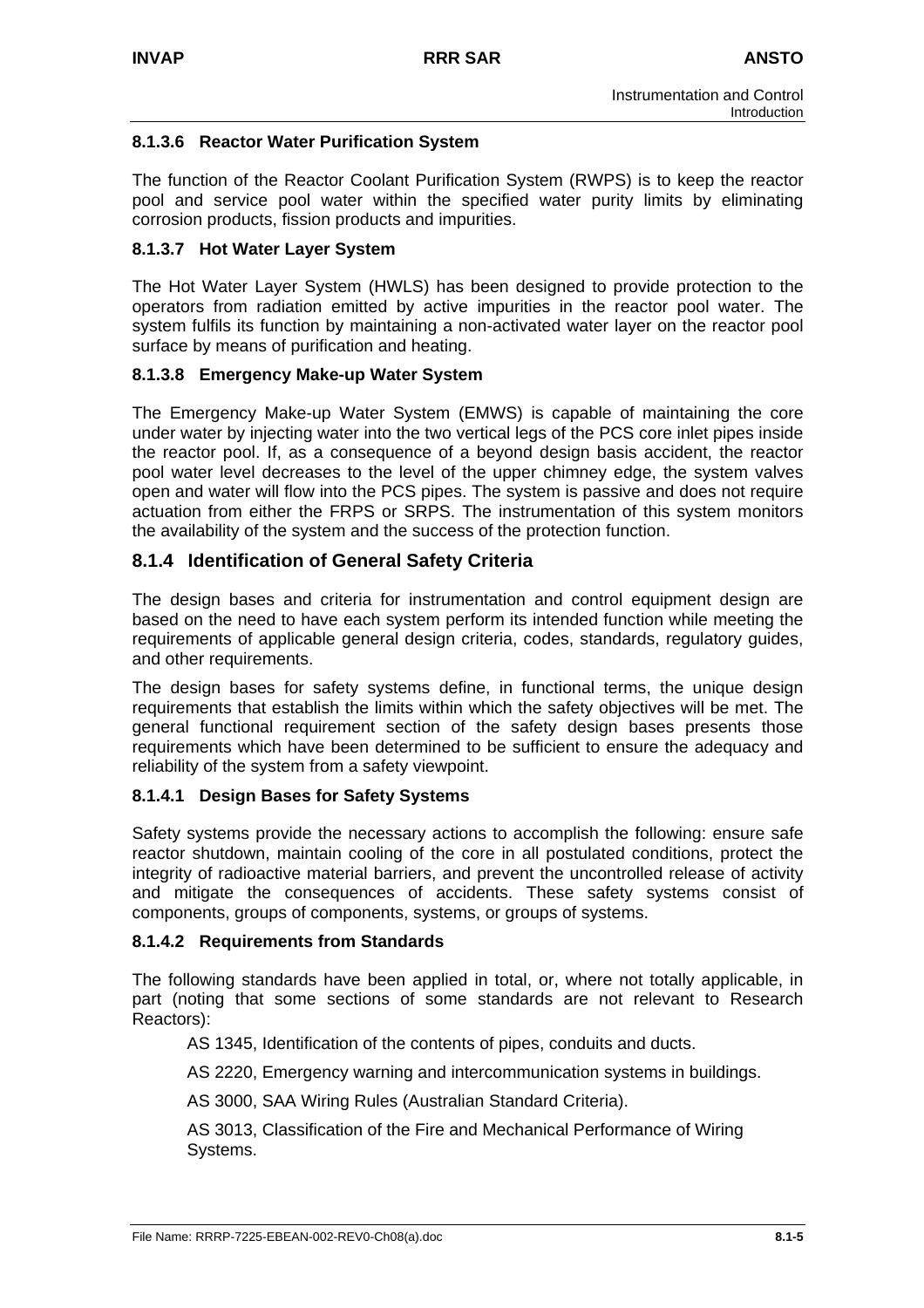AS 3666, Air handling and water systems of Buildings – Microbial Control.

IAEA Safety Series No. 35, Safety Requirements for Research Reactors (Draft, February 1999).

IEEE, Standards for Class 1E Power Systems for Nuclear Power Generating Stations, Generating Station Control Rooms and Other Peripheries.

NATO Military Specification.

Nuclear Safety Bureau 1998, draft working document RG-5, Criteria for the design of nuclear installations (December 1998).

Note: The ISO 8802 series are standards that are equivalent to (or supersede) the IEEE 802 series and where equivalent the numbering scheme is simply prefixed with the number "8".

#### **8.1.4.3 Technical Design Bases**

The technical design bases are included in each section.

## **8.1.4.4 Safety Category 1 Systems Testability**

All instrumentation and control components are designed, arranged and located so that they can be adequately inspected, tested and serviced before commissioning and at suitable and regular intervals thereafter. During the conduct of periodic tests, the RPS, the PAM system, and other ESF will be able to accomplish their safety function. The test methods will optimise the time interval during which equipment is removed from service. The test program and the test frequency will not cause deterioration of any reactor component beyond that provided for in the design.

*End of Section*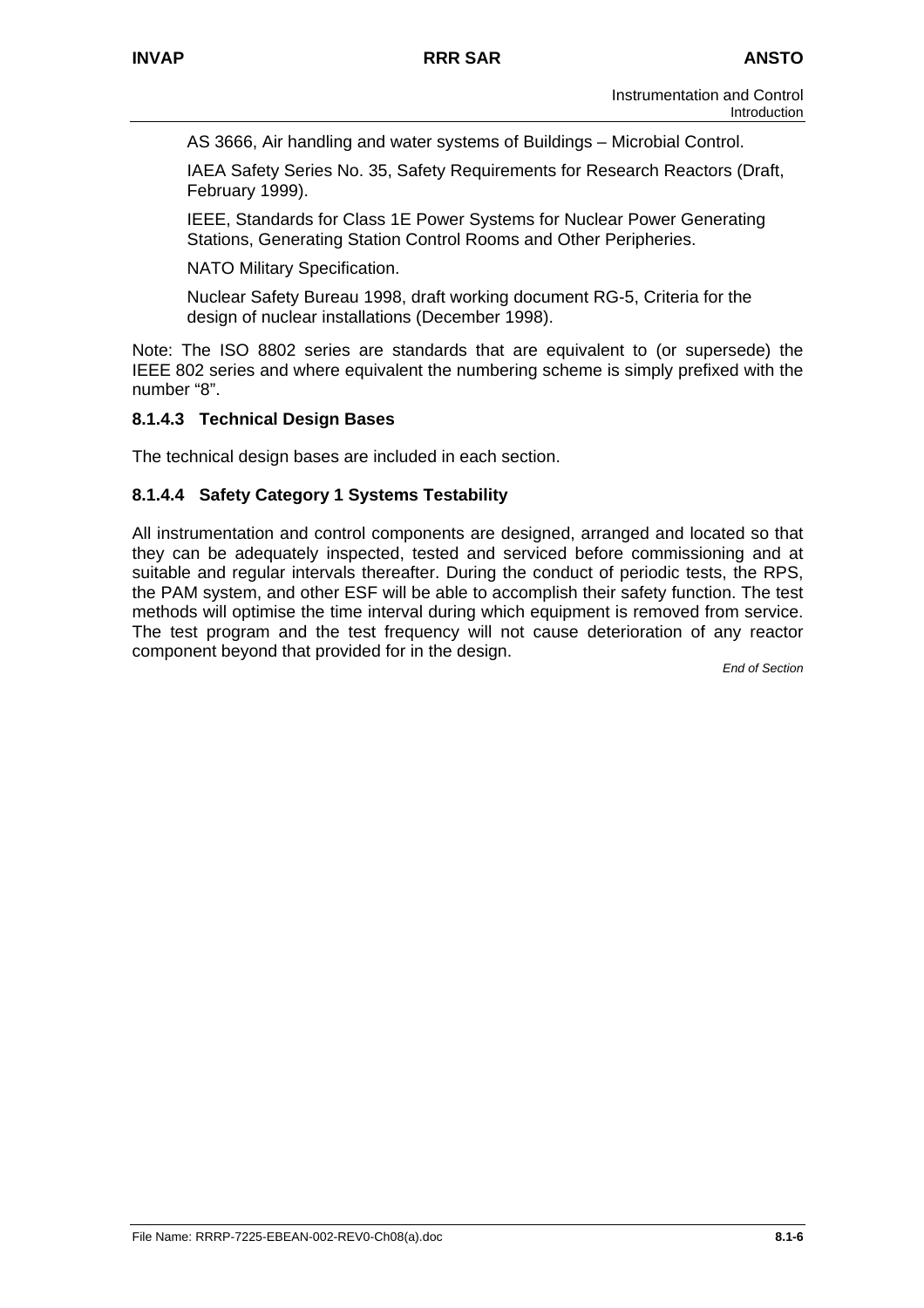## **Figure 8.1/1 Instrumentation and Control Context Diagram**



*End of Figures*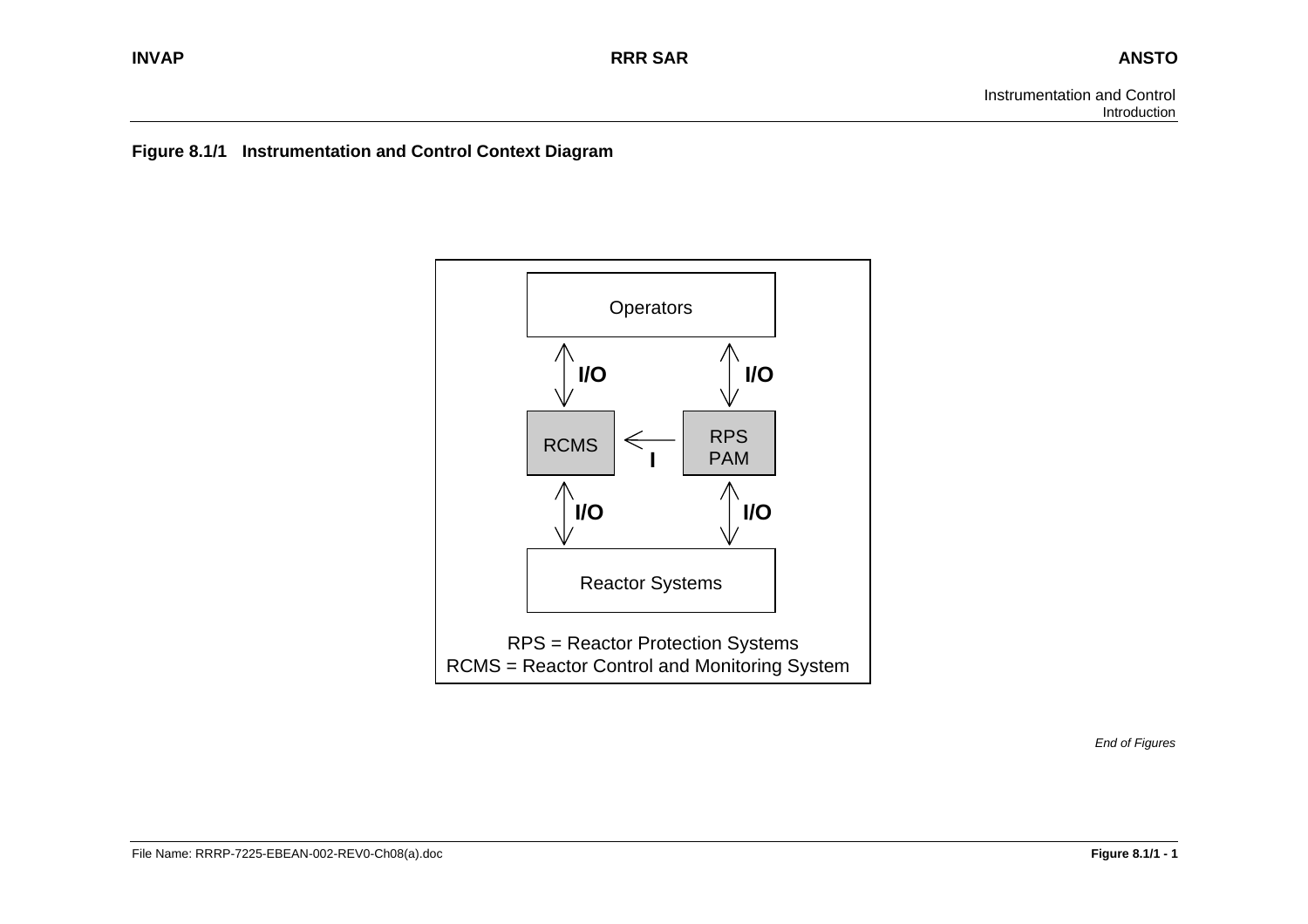## **8.2 REACTOR PROTECTION SYSTEMS**

## **8.2.1 Introduction**

The Reactor Protection Systems (RPS) comprise the instrumentation systems that initiate the actions that safely shutdown the reactor, and isolate the containment when radioactive discharges in the stack are above safety settings. The RPS also incorporates interlocks that prevent reactor start-up unless certain conditions are met, and other process interlocks. The RPS is separated into two different systems: the First Reactor Protection System (FRPS) and the Second Reactor Protection System (SRPS). These systems are classified as Safety Category 1.

## **8.2.2 Design Requirements**

## **8.2.2.1 General Requirements**

The RPS meets the following functional requirements:

- 1. To start protective actions in order to shutdown the reactor.
- 2. Initiate protective actions reliably to prevent or limit reactor fuel damage following abnormal operational transients.
- 3. To limit the uncontrolled release of radioactive materials by reliably initiating protective actions on detection of the release of fission products from the PCS.
- 4. Detect conditions that threaten the reactor, from process parameters that are direct measures of operational conditions.
- 5. Respond correctly to process parameters over the expected range and to the rates of change of those process parameters.
- 6. Reliably monitor essential parameters that have spatial dependence.

The following requirements assure the RPS reliability by means of redundancy, separation, diversity and equipment qualification:

- 7. Redundancy is provided, based on the potential for undetected failures that could degrade reliability.
- 8. Multiple sets of equipment that cannot be tested individually are not considered redundant.
- 9. Physical separation by distance, barriers or layout of reactor components are provided as appropriate, to enhance the reliability of systems, particularly with respect to common cause failures.
- 10. All use of diversity of equipment in redundant systems are identified and justified in the design documentation.
- 11. If a single random failure can cause an RCMS action that generates a plant condition requiring a protective action but also prevents action by some RPS channels, the remaining trains of the RPS will meet their functional requirements as described in items 1, 2 and 3 above.
- 12. Loss of one power supply train will not prevent operation of the RPS.
- 13. Once initiated, the RPS action is completed. Return to normal operation will require deliberate operator action.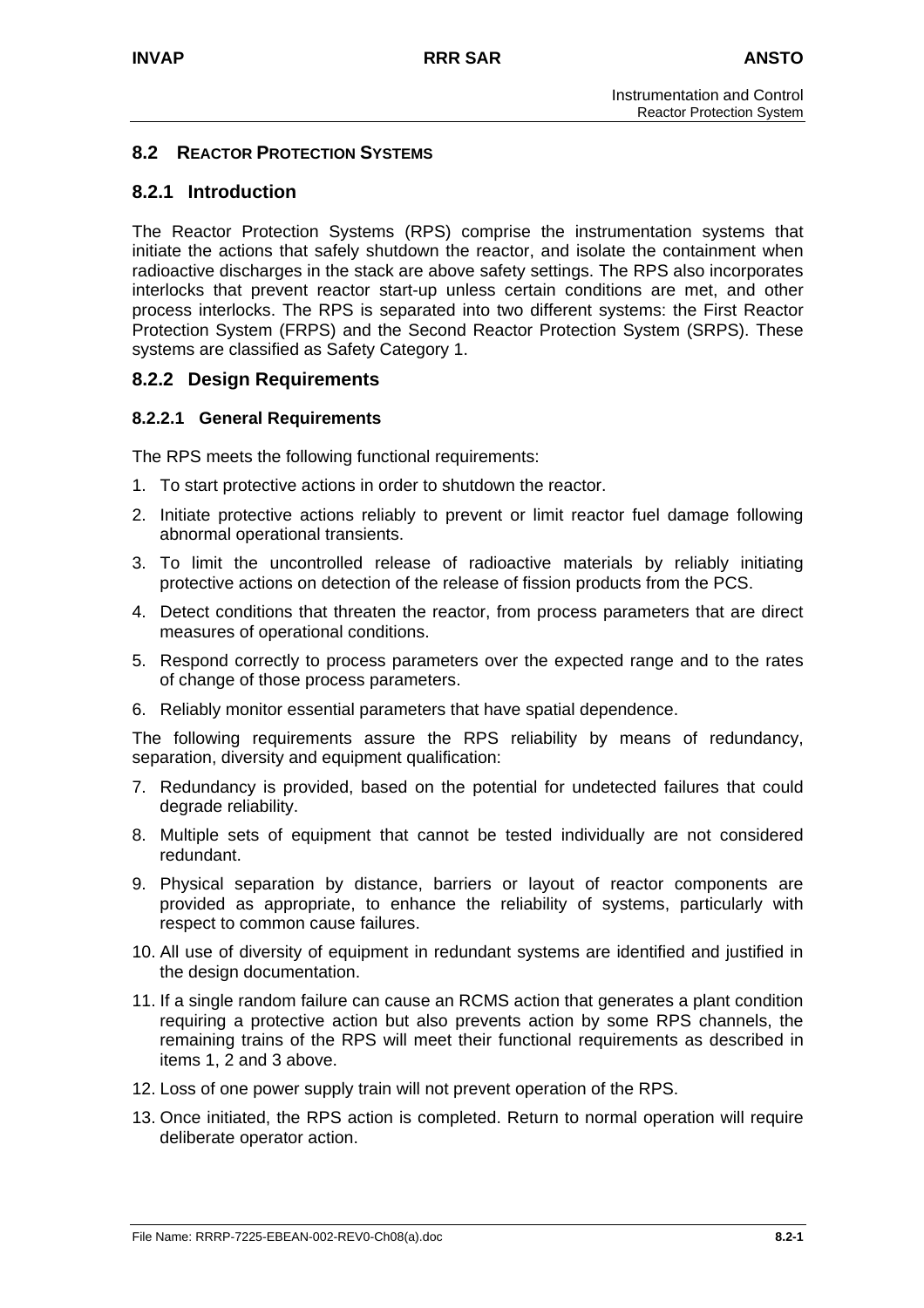- 14. There is sufficient electrical and physical separation between redundant instrumentation and control equipment, monitoring the same parameter, to prevent environmental factors, electrical transients, or physical events from impairing the ability of the system to respond correctly.
- 15. No single failure within the RPS will prevent the proper operation of the RPS when required to satisfy the safety design bases as described in items 1, 2, and 3 above.
- 16. Any single, maintenance operation, calibration operation, or test to verify operational availability will not prevent the ability of the RPS to respond correctly.
- 17. Two or more sensors for any monitored parameter exceeding the trip safety system setting will initiate automatic protective actions.

The following requirements reduce the probability of RPS operational reliability being degraded by operator error:

- 18. Control and monitoring functions will be provided in the MCR for reactor systems, auxiliary systems and all other process systems. The automation of all provided control systems will be optimised.
- 19. All instrumentation required to allow the safe shutdown of the reactor and maintain it in a safe state, including PAM instrumentation and Closed Circuit Television (CCTV) will be provided in the MCR and in the ECC.
- 20. Audible and visual alarms will be provided in the MCR, to alert operating personnel to any variations from the normal operating conditions during all modes of operation.
- 21. Sufficient MCR instrumentation will be provided for recording parameters related to the safe and efficient operation of the reactor facility.
- 22. UPSs will be provided for the parts of the instrumentation and control systems that are required to operate and maintain essential reactor facility equipment in the event of an interruption in the Normal Power System, following a design basis event. Each of the redundant instrumentation trains will be powered from independent UPSs.
- 23. Local instrumentation will be provided to monitor the performance of equipment, which requires regular maintenance.
- 24. Instrumentation and control systems will be designed to meet, as a minimum, the same operational requirements as the system, or equipment, they control. Instrumentation components of the RPS will comply with Safety Category 1 standards regardless of the safety category of the system to which it is connected.
- 25. The equipment will be selected to ensure that it causes no adverse vibration to other equipment, and is not adversely affected by vibration in its designated location.
- 26. The instrumentation throughout the reactor facility will be uniform to the extent possible (for standardisation) after taking into account the constraints imposed by the requirement of diversity.
- 27. Protection will be provided to minimise deterioration of all instrumentation, control systems, enclosures, and control wiring in their service environment.
- 28. Complete protection against in service environments will be provided. This includes radiation, dust, corrosive vapours and liquids, humidity, mould, corrosion, galvanic action, insulation and thermal cycling.
- 29. The equipment provided will be designed for an operating life of at least forty years, with the provision that all maintenance procedures will be performed at the proper time in a thorough and proper manner. Recommended surveillance and maintenance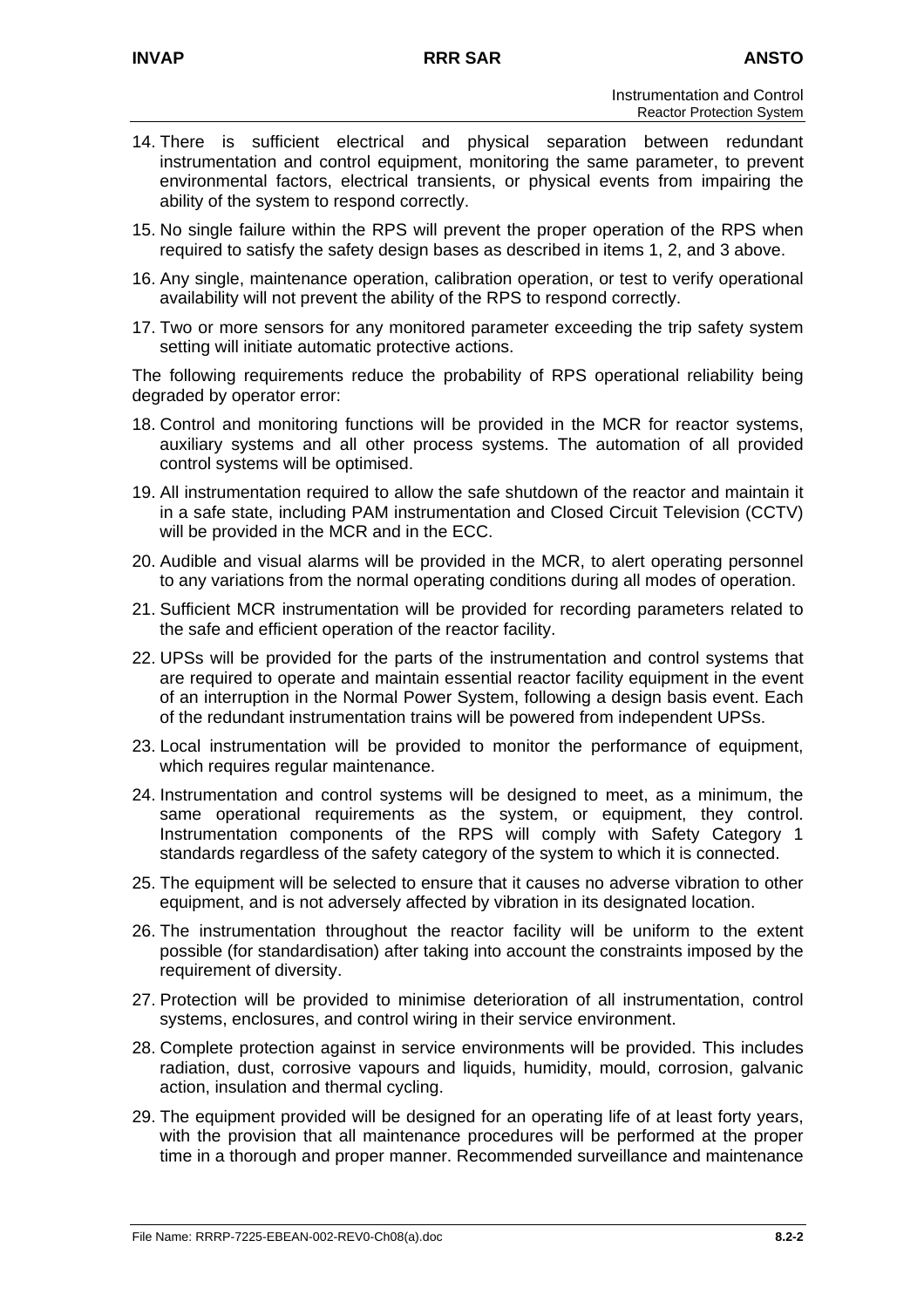regimes for all equipment will be supplied.

- 30. Access to trip settings, component calibration controls, test points, and other terminal points will be under the control of plant operations supervisory personnel.
- 31. Taking a train out of service for maintenance or modification will be under the supervision of the MCR operator. There are no bypasses allowed on the either the SRPS or FRPS. Any work performed on either will result in a train trip on that particular channel and will be continuously monitored by the MCR operator.
- 32. Selected automatic and manual reactor trip bypasses will be provided, as necessary, to permit particular modes of plant operation (for example physics test state).
- 33. Manual control switches for initiation of safety actions by plant operators will be provided where necessary.

The following requirements assure the verification, validation and testability of all equipment and components of the RPS (for a detailed list of verification and validation requirements see Tables 8.2/2 to 8.2/8):

- 34. Verification and validation processes are provided to ensure that the systems meet the functional, performance and reliability requirements.
- 35. Differing techniques have been employed during the verification and validation process according to the type of design and the stage of the design process.
- 36. Verification of all instrumentation and control systems is provided, at the component level and at the system level, with validation provided at the system level only. Verification has been applied from the beginning of system design in order to ensure maximum effectiveness. The amount of verification performed depends upon the importance of the system to plant safety or according to safety category classification.
- 37. All instrumentation and control components have been designed, arranged and suitably located such that they can be adequately inspected, tested, and serviced before commissioning and at regular intervals thereafter.
- 38. The RPS design ensures that, during in-service testing, those trains remaining in service will be able to accomplish any safety task, as required. The test method will minimise the time interval during which equipment is removed from service.
- 39. The test program and the test frequency will not cause deterioration of any reactor component beyond that provided for in the design.
- 40. Appropriate test facilities are provided. Procedures and instructions to carry out test operations, including in-service testing are included in the Operation and Maintenance Manuals.
- 41. A simple design and a structured development process, including requirement specifications, prototypes, simulations, reviews, and testing for all custom design components has been provided.

#### **8.2.2.2 Requirements from Codes and Standards**

Specific requirements from Codes and Standards are:

- 1. The RPS is classified as Safety Category 1 systems and complies with IEEE standards for Class 1E equipment.
- 2. Class 1E qualification is in accordance with IEEE and relevant Australian standards.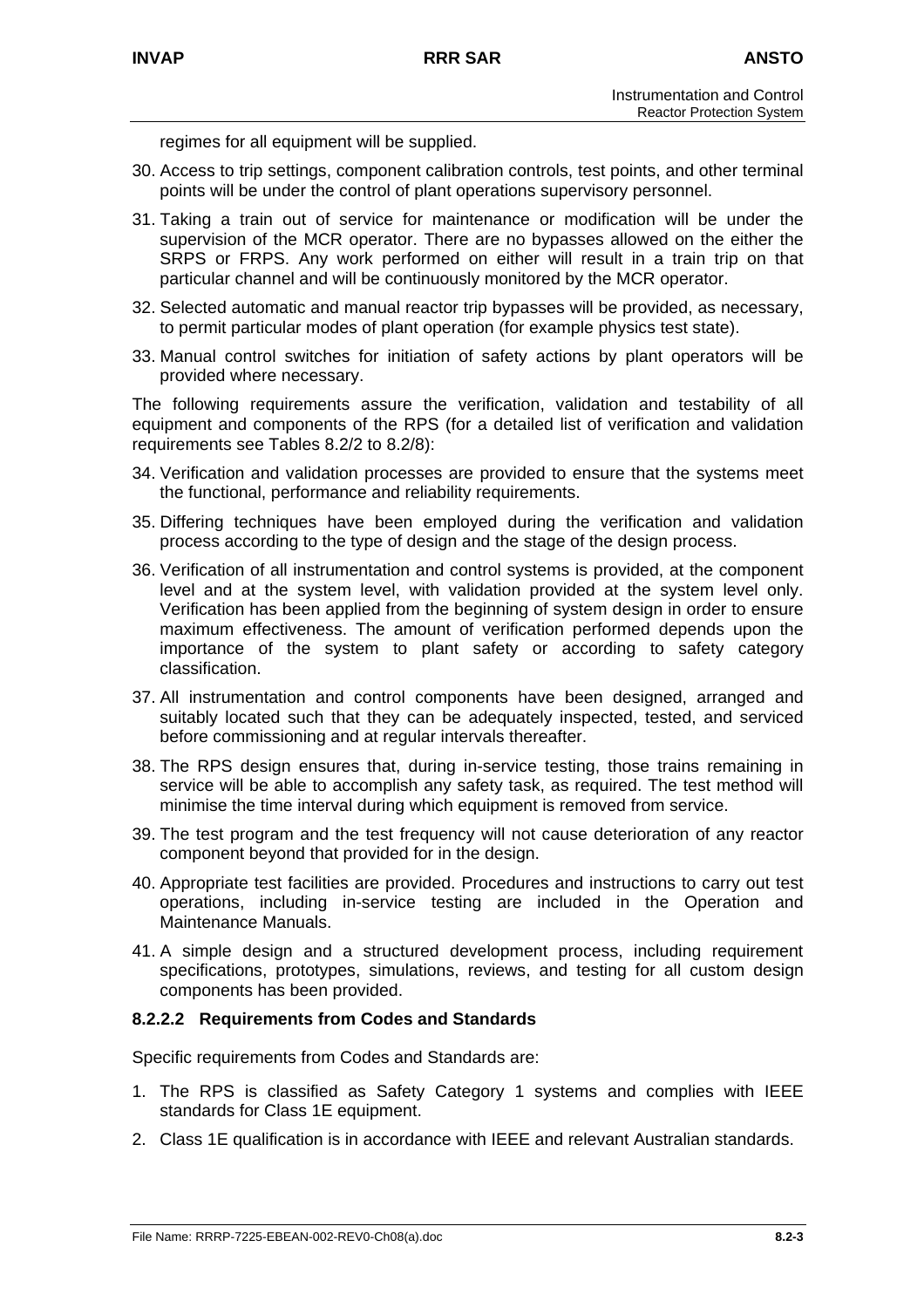- 3. The definitions for independence and redundancy for Class 1E systems contained in IEEE has been applied to the Class 1E systems for the reactor facility.
- 4. Class 1E instrumentation and control wiring is separated in accordance with IEEE. Additionally control wiring conforms to the wiring requirements of AS 3000, RPS cabling conforms to the requirements of AS 1660.5 and the PAM cabling conforms to the fire requirements of AS 3013.
- 5. IEEE has been used in the design of all operator interfaces.
- 6. The equipment provided will not cause adverse electromagnetic interference to other equipment and will not adversely affected by electromagnetic emissions from other equipment, that is, it is compatible with other reactor facility equipment.
- 7. The FRPS has been designed based on the requirements in the IEEE standards for the application of computer systems in reactor safety systems, associated software Quality Assurance (QA).

## **8.2.2.3 Additional Requirements**

- 1. The FRPS and SRPS automatically initiate the operation of appropriate systems to ensure that safety limits will not be exceeded during any abnormal plant condition or design basis accident. The systems will be diverse. There will be no common instrumentation components in the two systems.
	- a) The FRPS consists of a combination of hard-wired and digital processing modules. The protective functions associated with this system are:
		- (i) Protection Interlocks (Start-up + Process Interlocks)
		- (ii) Trip 1 (FSS)
		- (iii) Containment Isolation
		- (iv) CERS Control
	- b) The SRPS is based on hard wired technology only. The protective function associated with this system is the Trip 2 action (SSS) and one process interlock.
- 2. The RPS will initiate all automatic reactor shutdowns and will initiate ESF protective functions.
- 3. The RPS will protect against operational errors, if process parameters are outside predetermined limits.
- 4. The RPS will minimise the likelihood that operator actions could defeat the effectiveness of the system during all operational states, but does not negate correct operator actions during abnormal plant conditions.
- 5. The RPS has sufficient instrumentation for monitoring the operation of the reactor during power, physics test, shutdown, and refuelling states.
- 6. The RPS has sufficient recording instruments to monitor reactor parameters during and following operational occurrences and accident conditions.
- 7. The RPS will input all information to the RCMS via approved isolation devices. The use of isolation devices ensures that the RPS can not be affected by signals originating from the RCMS.
- 8. The RPS includes the following characteristics to ensure a reliable design:
	- a) The systems function automatically and independently of other systems.
	- b) Detection and actuation mechanisms shutdown the reactor in adequate time to protect the reactor from exceeding safety limits.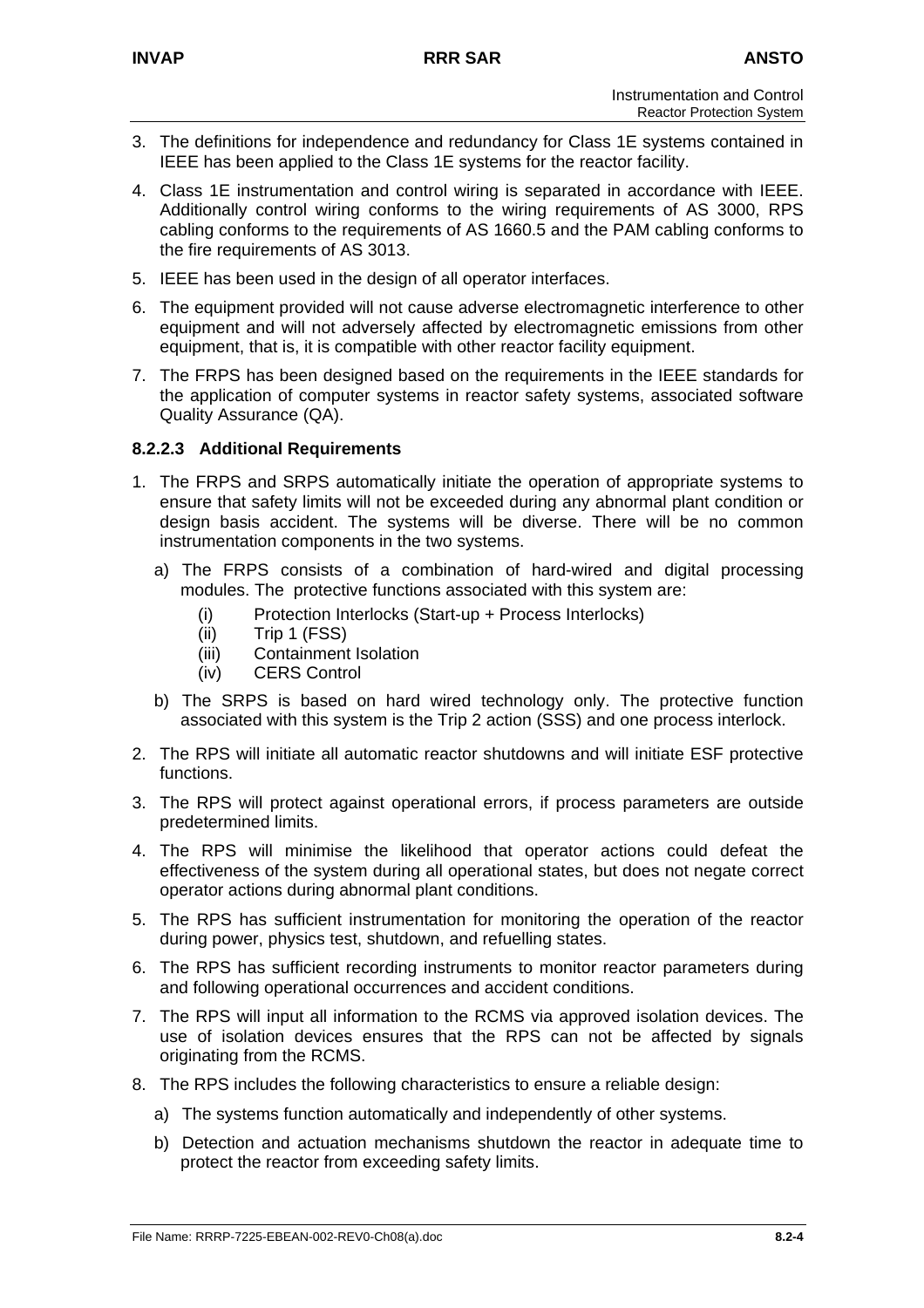- c) Following initiation of the trip systems, no manual operator intervention can prevent the trip completing its action
- d) Shutdown signals are not generated using automatically reset devices. Once in the tripped state they will require deliberate operator action to be reset.
- e) The systems' designs employ diversity to allow all postulated initiating events to be detected in a minimum of two different ways, where physically and technologically possible.
- f) The systems comprise redundant trains that are independent and isolated from each other, to prevent a common cause failure.
- g) The systems allow trip levels to be set with adjustable margins.
- h) The systems have the capability to identify the parameter which initiated the first trip signal.
- 9. The RPS employs voting logic in the trip circuitry such that maintenance can be carried out on defective channels without the need for the reactor to be shut down. Channels taken out of service will be identified as "tripped", until back in service.
- 10. Audible and visible alarm systems are provided for early indication of any change that could lead to a reduction in safety while the reactor is operating or shut down.

## **8.2.2.4 Non Safety-Related Design Basis**

- 1. The RPS is designed with consideration of plant availability. The safety settings, power supplies, and instrumentation and controls are arranged in such a manner as to preclude spurious actions as far as practical and safe.
- 2. The RPS triggers the required protective actions by request of some Safety Category 2 Systems

## **8.2.3 Reactor Protection Systems Description**

The RPS consists of two independent systems, whose functions are to monitor all safety parameters and trigger protective actions when the trip safety settings are reached, and to initiate protective actions at the operator's request. The RPS is designed to bring the reactor to a safe condition in case of an anticipated operational occurrence or a Design Basis Accident (DBA).

To allow for physical separation and to ensure diversity, the RPS is two functionally independent systems (see Figure 8.2/1):

- a) The FRPS consists of a combination of hard-wired and digital processing modules. The FRPS generates protection interlocks, the rapid insertion of CRs that is actuation of the FSS (Trip 1), the isolation of the containment, containment system interlocks and the Containment Energy Removal System safety control functions.
- b) The SRPS is based on hard-wired technology. The SRPS generates a protection interlock and shuts down the reactor by the partial draining of the reflector vessel, SSS (Trip 2).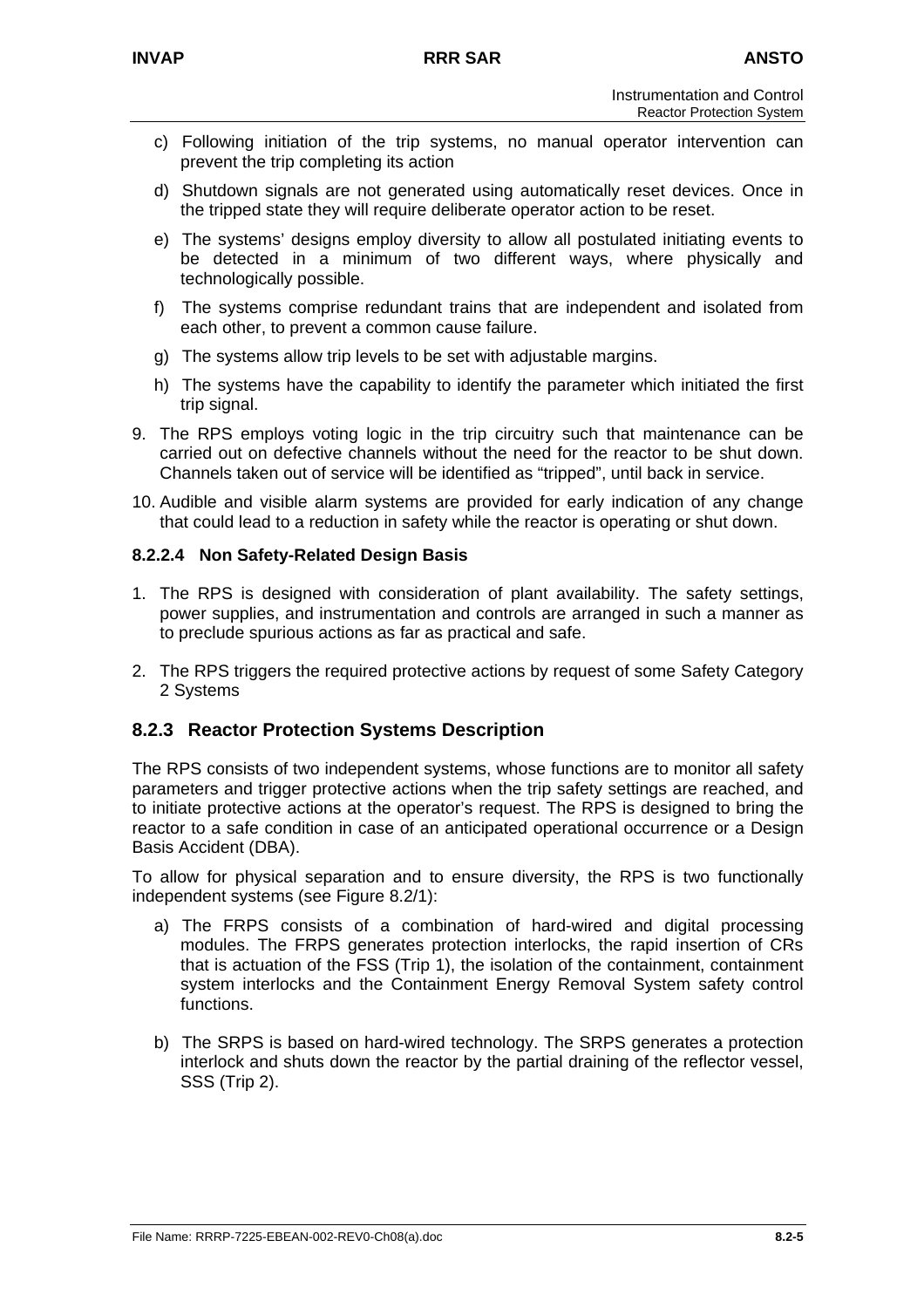## **8.2.3.1 Reactor Protection Systems Parameters**

The safety parameters monitored by the RPS can be grouped according to their function. Different components (e.g. sensors), measurement principles and methods are employed according to the process parameter monitored. All instrumentation connected to the RPS is qualified to Safety Category 1 requirements.

The RPS monitors parameters from the following systems:

Shutdown systems Cooling systems Nucleonic Instrumentation Seismic System Reactor Control and Monitoring System Reactor Containment System Radiation Monitoring System Normal Power System Facilities protection systems

Table 8.2/1 provides a list of these parameters.

Each parameter can trigger Trip 1, Trip 2 or other protective actions by reaching its trip condition (for example high or low level). Details of the RPS logic are provided in section 8.2.3.4.1 and 8.2.3.4.2

## **8.2.3.1.1 Shutdown Systems**

The RPS monitors parameters from the FSS and the SSS.

FSS compressed air storage tank pressure is measured from a pressure switch located in the tank. There is one tank for all five CRs. This signal is used to prevent reactor startup in case of low pressure.

The open position of the SSS isolation valve is monitored by a limit switch. If this switch is not actuated then the valve is not fully open. This signal is used to prevent reactor start-up.

The position of the CRs is monitored by limit switches located in the shock absorbers of each CR. They indicate that the CRs are in the down position. These indicators are used to determine the correct actuation of the FSS.

## **8.2.3.1.2 Cooling System Channels**

The thermal-hydraulic variables of the RPS are measured in the following systems:

- a) Primary Cooling System
- b) Reflector Cooling and Purification System
- c) Reactor and Service Pools Cooling System

The list of the parameters and the corresponding instrumentation is provided in the following sections.

## **8.2.3.1.2.1 Primary Cooling System**

The RPS parameters measured in the PCS are: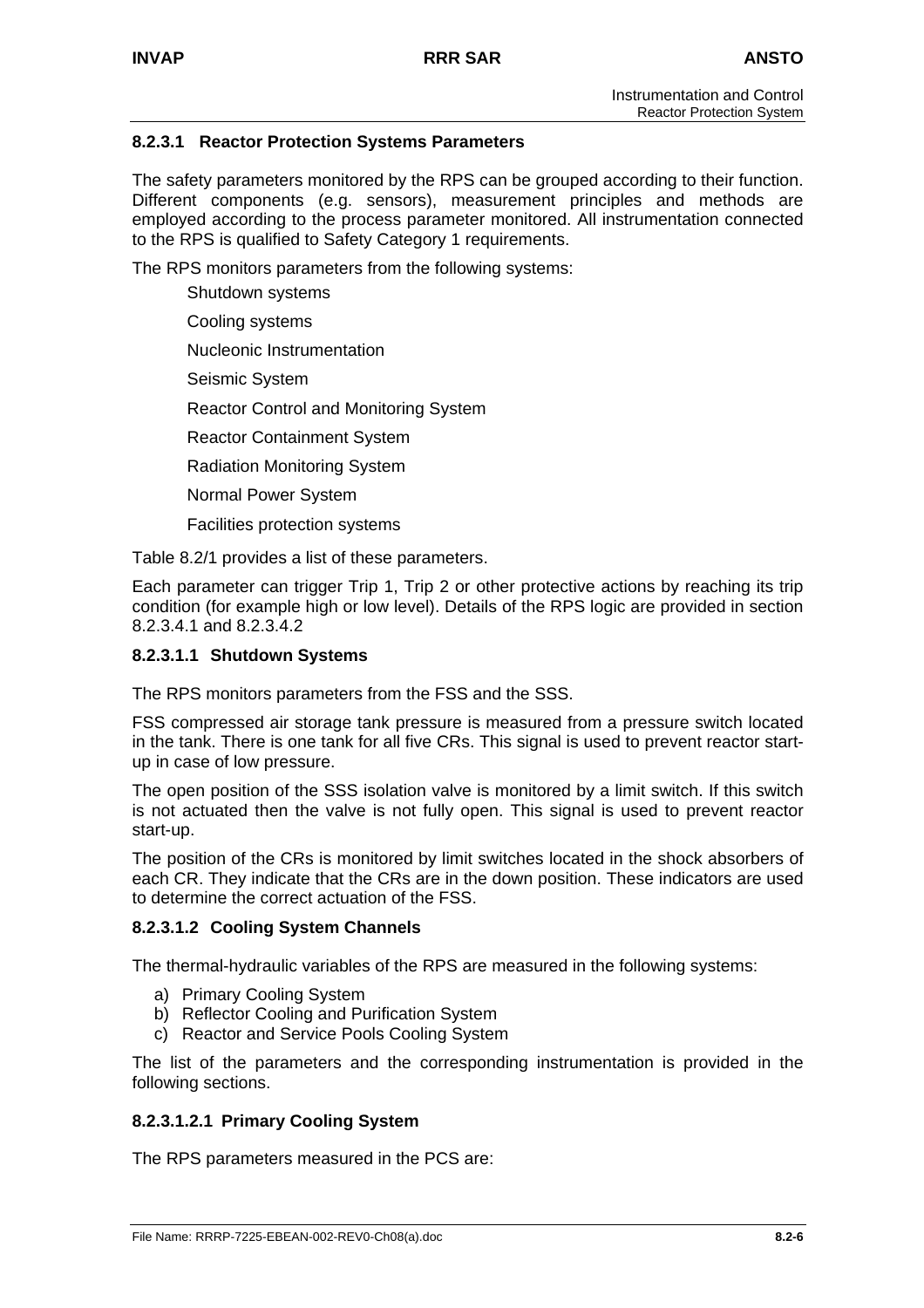- a) core inlet temperature
- b) core outlet temperature
- c) core temperature difference
- d) core pressure difference
- e) primary coolant flow
- f) pool water level

The core inlet and outlet temperatures are determined from three measurement channels in each position. Core inlet temperature and core temperature difference are parameters of the FRPS while core outlet temperature is a parameter of the SRPS.

The core pressure difference measurement corresponds to the pressure difference between the reactor core inlet and outlet. There are two sets of three differential pressure transmitters; three channels for the FRPS and three channels for the SRPS.

Primary coolant flow measurement is performed by FRPS flow differential pressure transmitters measuring flow in the return pipeline outside the reactor pool.

The pool water level is monitored by two sets of level switches connected to the RPS.

#### **8.2.3.1.2.2 Reflector Cooling and Purification System**

The RPS parameters coming from the Reflector Cooling and Purification System are:

- a) reflector vessel temperature
- b) reflector cooling flow
- c) expansion tank very low level

The reflector vessel temperature is measured using three RTDs located inside the reflector vessel. These provide the MCR indication of heavy water temperature and trigger an alarm in the event of high temperature. The signal is input to the SRPS. This also provides a diverse means of tripping the reactor in the event of a loss of heat sink.

The reflector cooling flow measurement is performed with a venturi tube and three differential pressure transmitters located downstream of the heat exchanger. The transmitters provide local and remote indication of heavy water flow rate and trigger an alarm in the event of low flow. The flow signal is an input to the FRPS and triggers a Trip 1 action on low flow.

Three level switches trigger an alarm signal at the MCR and a Trip 1 action in the event of a very low level in the expansion tank.

#### **8.2.3.1.2.3 Emergency Make-Up Water System**

The Emergency Make-up Water System is a passive system with no control requirements. Some instrumentation monitors this system associated with Post Accident Monitoring. Refer to the Post Accident Monitoring System section for more information.

#### **8.2.3.1.2.4 Reactor and Service Pools Cooling System**

Venturi flow meters located on the rigs cooling branch, within the decay tank room, monitor the rigs cooling flow rate. The flow meters provide local and remote indication.

Three position switches on the flap valves are used to indicate in the MCR that the valves are closed during PCS operation in Forced Circulation Mode.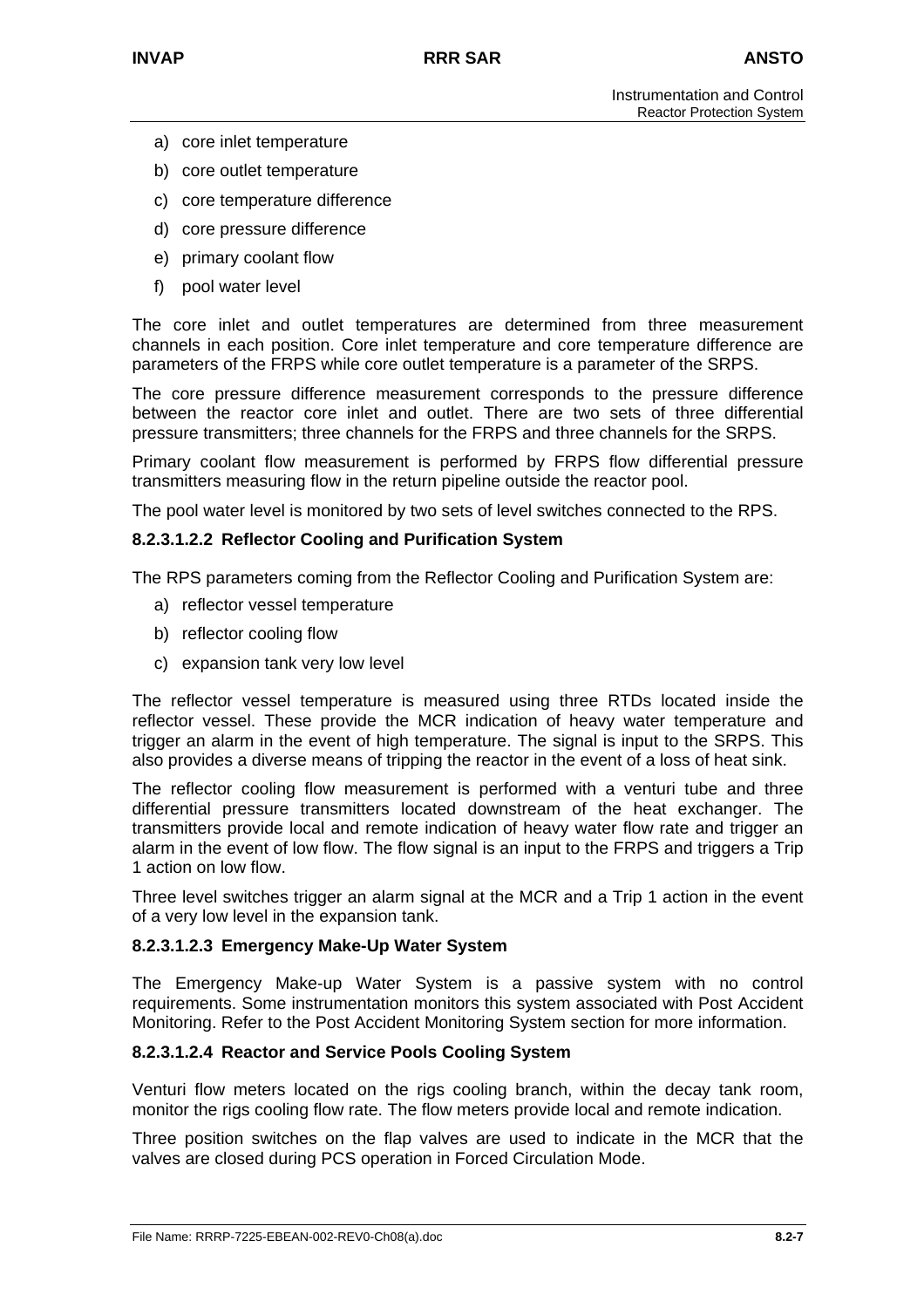The signals combine to initiate a Trip 1 action under certain conditions.

## **8.2.3.1.3 Nucleonic Instrumentation**

Nucleonic Instrumentation consists of neutron flux detection systems and a gamma detection system. Neutron flux measurement instrumentation supplies information on physical parameters to the RPS and PAM system, describing the state of the reactor regarding neutron flux and rate. The neutron flux measurement systems consist of measuring channels based on fission chambers, wide range fission chambers and compensated ionisation chambers which are able to monitor neutron flux for the whole operational range of the reactor. There is an overlap between the channels, as well as an adequate margin that is able to measure flux above the full power level for the unlikely event of a power excursion.

Nucleonic Instrumentation comprises:

- Start-up Nucleonic Instrumentation System
	- 1. Start-up Channel 1
	- 2. Start-up Channel 2
	- 3. Start-up Channel 3
- Wide Range Log Nucleonic Instrumentation System
	- 1. Wide Range Log Channel 1
	- 2. Wide Range Log Channel 2
	- 3. Wide Range Log Channel 3
- Power Range Nucleonic Instrumentation System
	- 1. Power Channel 1
	- 2. Power Channel 2
	- 3. Power Channel 3
- Wide Auto-range Linear Nucleonic Instrumentation System
	- 1. Wide Auto-range Linear Channel
	- Linear Nucleonic Instrumentation System
		- 1. Linear Channel

The Wide Auto-Range Linear and the Linear Nucleonic Instrumentation Systems are connected to the RCMS only, and are discussed in Section 8.7 of this chapter.

The RPS includes Nucleonic Instrumentation systems to cover the neutron flux over the whole range of operation of the reactor, spanning from source level to 125% of full power level. The systems are:

- a) First Reactor Protection System
	- (i) Start-up Nucleonic Instrumentation System
	- (ii) Wide Range Log Nucleonic Instrumentation System
- b) Second Reactor Protection System
	- (i) Power Range Nucleonic Instrumentation System

In order to comply with safety and reliability requirements, the Start-up and Wide Range Log Nucleonic Instrumentation Systems (FRPS) and the Power Range Nucleonic Instrumentation System, (SRPS) are triple redundant, consisting of three channels which are independent from the detector to the electronic measuring modules. Additionally the SRPS and FRPS trains, to which these channels are connected, are diverse and share no instrumentation in common.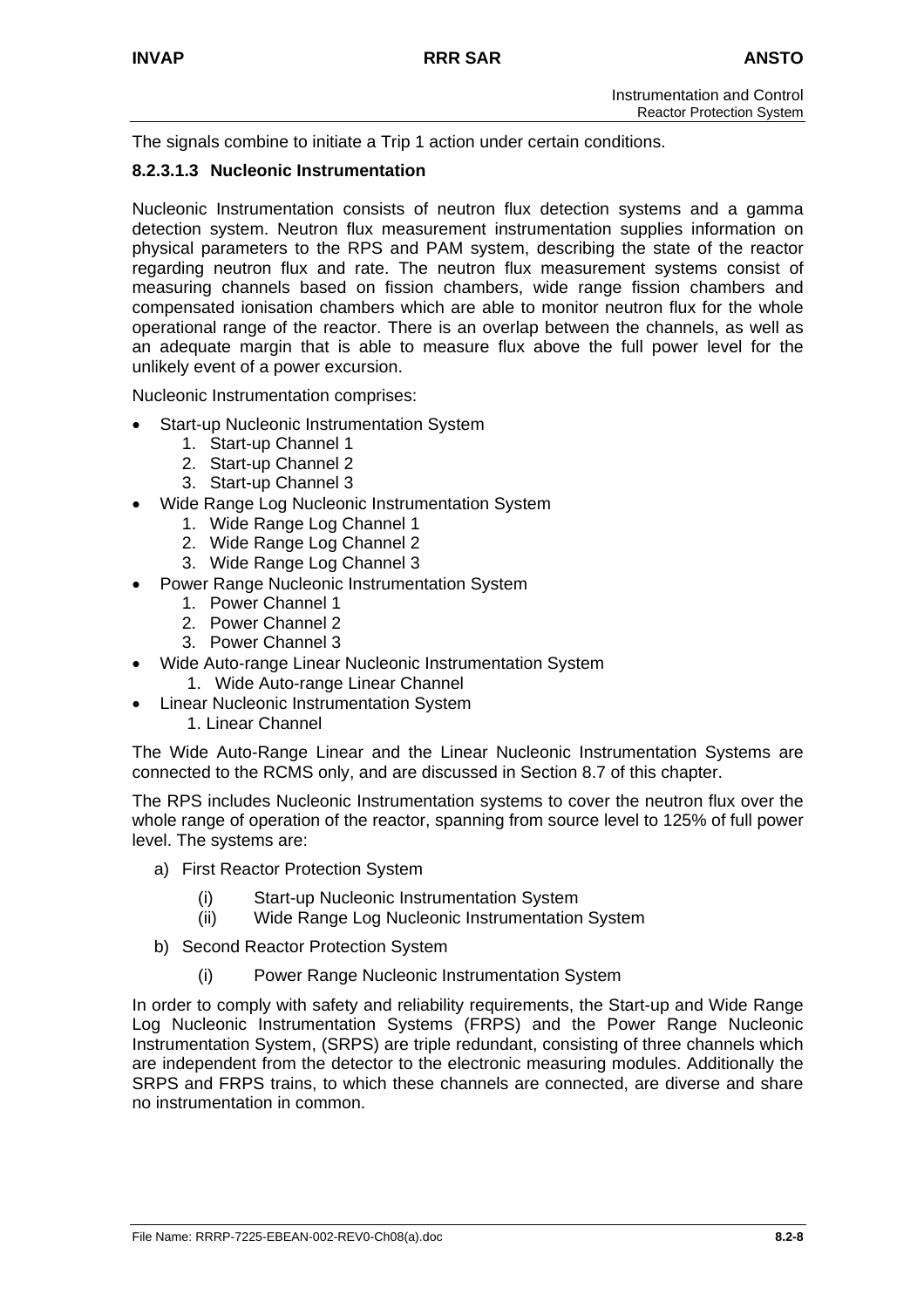## **8.2.3.1.3.1 Start-up Instrumentation System**

The Start-up Nucleonic Instrumentation System is used to monitor the core neutron flux from the earliest stages of reactor operation (neutron source level), up to 5 measurement decades above source level. The Start-up Nucleonic Instrumentation System is part of the FRPS with one channel connected to each of the FRPS trains.

A test module is provided for all channels. These simulate fission chamber signals. Testing capabilities include the ability to input predefined fixed and rate signals to calibrate the channels.

### **8.2.3.1.3.2 Wide Range Log Nucleonic Instrumentation System**

The Wide Range Log Nucleonic Instrumentation System is used to monitor the core neutron flux over more than 10 decades combining the outputs of two separate pulse and Campbell processing modules that are connected to wide range fission chambers.

Test modules are provided for all channels. They consist of current and pulse signal simulators. Testing capabilities include the input of predefined fixed and rate, frequency signals to calibrate the channels.

## **8.2.3.1.3.3 Power Range Nucleonic Instrumentation System**

The Power Range Nucleonic Instrumentation System is used to monitor the core neutron flux over more than 6 decades to cover the power operation range of the reactor. The Power Range Nucleonic Instrumentation System measures the reactor neutron flux from 5 decades below full power to 125% of full power level and its outputs are fed into the SRPS.

Test systems are provided for all channels. They consist of current signal simulators. Testing capabilities include the input of predefined fixed and variable, that is rate frequency signals to calibrate the channels.

#### **8.2.3.1.4 Seismic System**

Two sets of three seismic monitoring systems are provided, one for the FRPS and the other for the SRPS. The seismic system is designed to the same level of performance as the RPS. The testing of the system is to the same standard as the RPS.

## **8.2.3.1.5 Reactor Control and Monitoring System**

The RCMS is continuously running self-check routines that will indicate a failure of the system. The RCMS sends a pulse signal to the FRPS. If the signal is disrupted, the FRPS initiates a reactor trip.

#### **8.2.3.1.6 Reactor Containment Systems**

The Reactor Containment Systems (RCS) include:

a) Containment Isolation

The function of the Containment is to isolate the containment area when a high level of radioactivity is detected in the reactor stack. The system responds to the Particulate, Iodine and Gas monitors of the Radiation Monitoring System. On detection of a very high activity level or activity rate, the FRPS triggers the closure of containment isolation valves.

b) Containment Pressure Relief and Filtered Vent System (CPRFVS)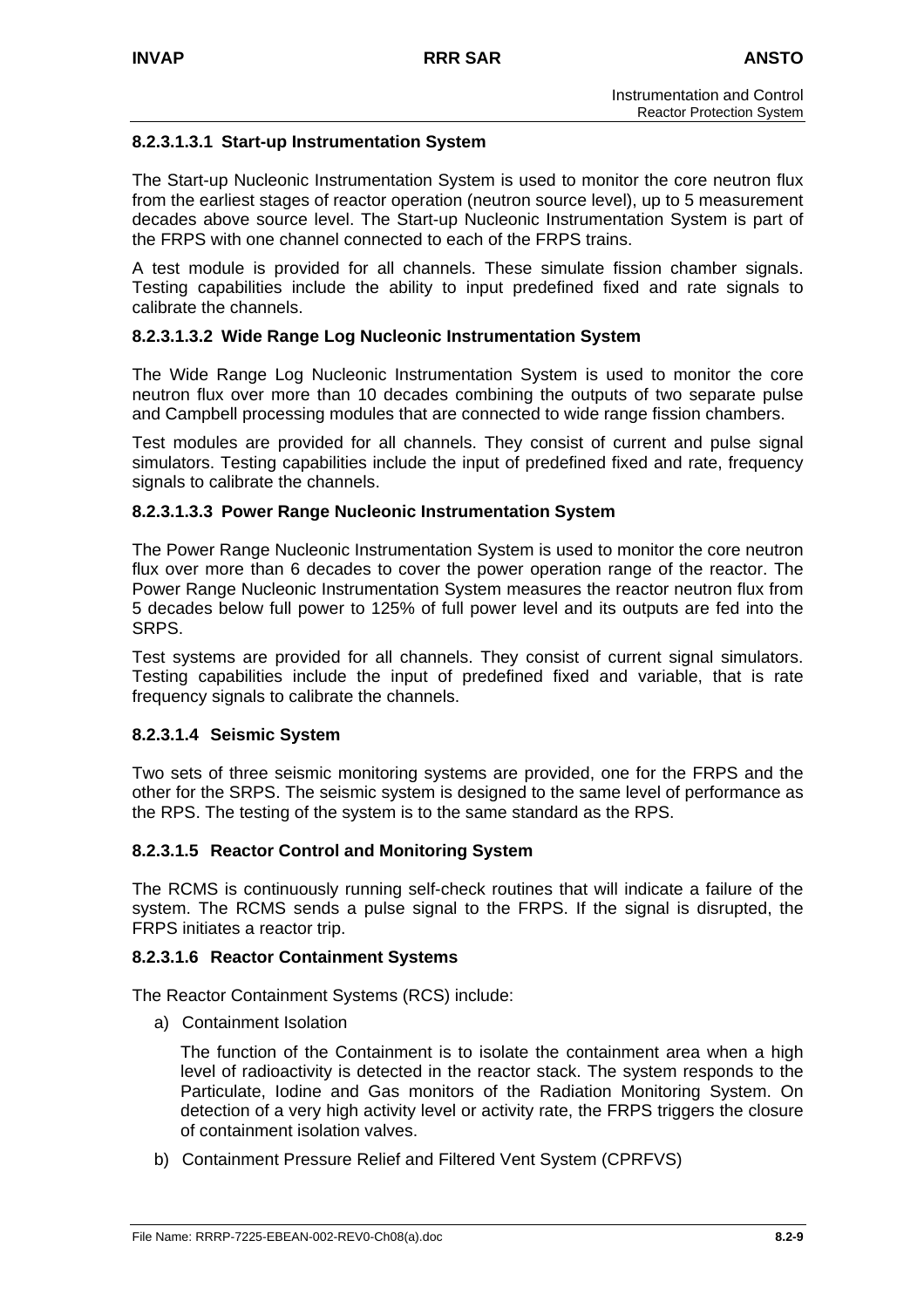The function of the CPRFVS is to relieve containment of over pressure by the opening of at least one of the two relief valves, allowing air to flow through active and charcoal filters to the stack. This is a passive system of pressure relief.

The system also has the capability to allow the control of air flow through the filters and into the stack via two valves. One valve is located inside the containment, the other outside. This is called the Filtered Vent System.

Under normal reactor operation, the system is armed by having the inner valve open and the outer valve and pressure relief valves closed.

The Containment Vacuum Relief system (CVRS) has no safety parameters associated with it, and is mentioned here for completeness only.

c) Containment Energy Removal System (CERS)

The CERS is responsible for the control of pressure inside containment in both normal and isolated conditions. It acts as a heat sink for all thermal loads inside the containment.

The systems are described in Chapter 7.

#### **8.2.3.1.7 Radiation Monitoring System**

The radiation protection instrumentation connected to the RPS can be divided into two different areas:

- a) Reactor Pool Area
- b) Stack Monitoring

## **8.2.3.1.7.1 Reactor Pool Area**

The only area radiation parameter used in the RPS is the Reactor Pool Open End Gamma Activity, which consists of three gamma monitors situated around the top of reactor pool.

#### **8.2.3.1.7.2 Stack Monitoring**

The RPS parameters coming from the three Radiation Monitoring System stack monitors are:

- a) stack particulate activity (3 monitors)
- b) stack iodine activity (3 monitors)
- c) stack noble gases activity (3 monitors)

The stack monitors are considered part of the FRPS and RCS, (see 8.2.3.1.6). The rates of change of these parameters are also safety variables with associated safety settings. There is a fourth independent stack monitor for Particulate, Iodine and Gas monitoring which incorporates a Multi Channel Analyser to determine which isotopes are being released. It is not connected to the RPS. In this monitor, aerosol and inert gas channels have additional plastic scintillators in front of the filters (or the gas volume) to detect beta emissions from these isotopes.

#### **8.2.3.1.8 Normal Power System**

A reactor trip is initiated on loss of normal power supply.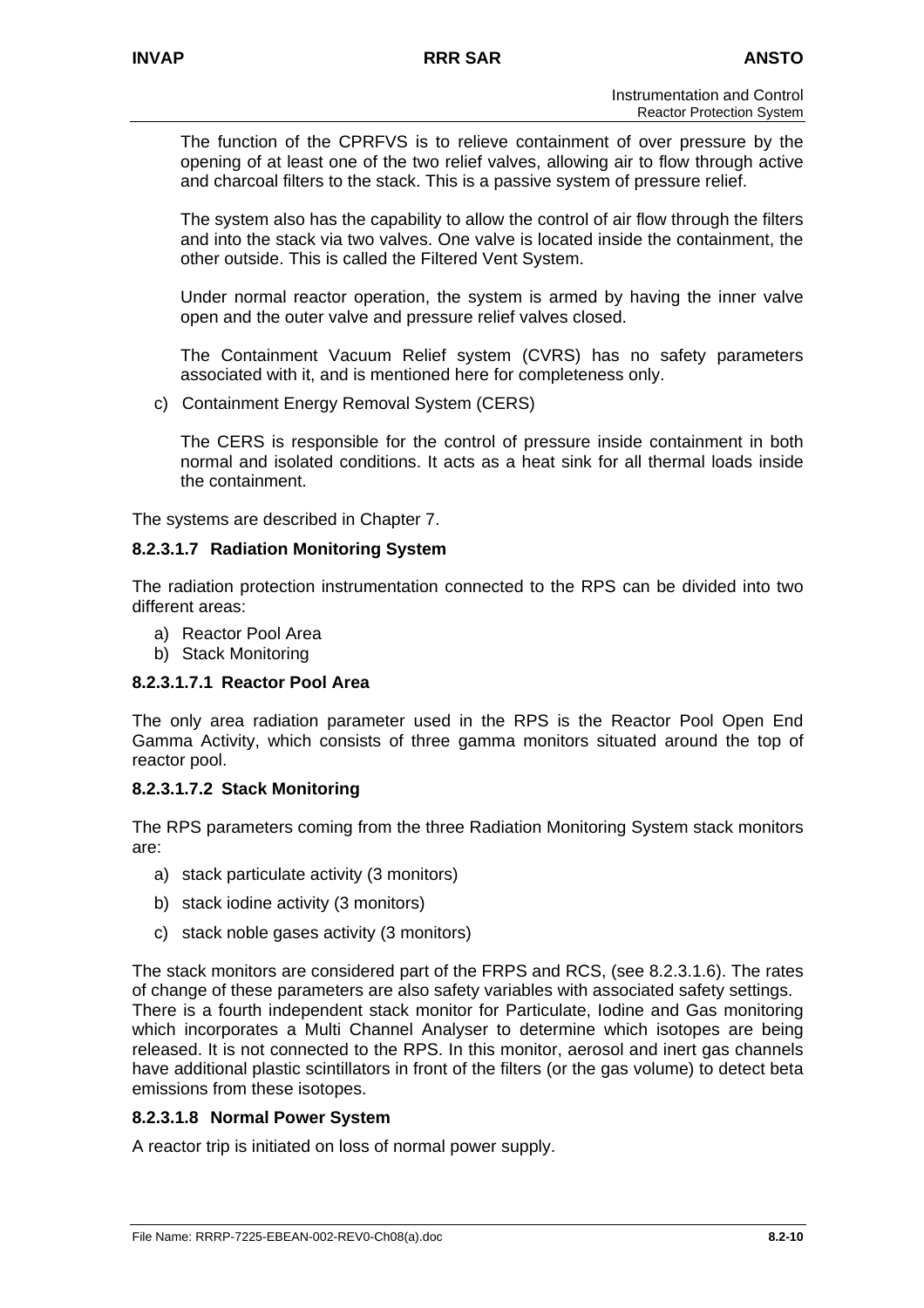## **8.2.3.1.9 Facilities Systems**

## **8.2.3.1.9.1 Cold Neutron Source Protection System (CNSPS)**

A system for the protection of the CNS is provided which generates, among other protective actions, a reactor trip request signal to the FRPS. The requirements for Safety Category 1 instrumentation apply only to the input signal to the FRPS, whereas the rest of the Cold Neutron Source Protection System (CNSPS) is classified as Safety Category 2. The CNSPS instrumentation is independent of the FCMS and inputs into the RPS via appropriate isolation devices. In order to facilitate changeover in case of failure, the system is provided with redundant sensors at the same location where instrumentation sensors cannot be replaced or serviced in a normal routine shutdown.

## **8.2.3.2 First Reactor Protection System Architecture**

The FRPS is a triple redundant system consisting of three independent, redundant trains named Train 1, Train 2 and Train 3. Each parameter connected to the FRPS is provided with triplicate measurement channels named Channel 1, Channel 2 and Channel 3. All FRPS channels are completely independent.

Each of the three redundant measurement channels (from the field sensors) is connected to a corresponding train.

Each train sends its connected channel (Channel 1 for Train 1 etc) via fibre optics, to the other two trains. Therefore, the FRPS incorporates the three channels of all the field inputs into each of the three trains prior to voting.

Not only is the FRPS a triple redundant system comprising three trains of equipment, each train is provided with triple redundant voting and protective logic hardware to further increase system reliability and availability.

#### **8.2.3.2.1 Conditioning Stage**

The conditioning stage carries out the following actions:

- a) signal amplification
- b) signal conversion
- c) signal processing

#### **8.2.3.2.2 Trip Generation**

The Trip Set Point Input Unit (TSIU) is a peripheral device (laptop PC) used to configure the trip set points. Modification of trip set points is done while the channels are in operation but the related train is tripped.

#### **8.2.3.2.2.1 Interlock Generation**

The safety systems require certain operational conditions to be satisfied to enable normal plant operation. Protection interlocks are specified and implemented to prevent erroneous changes in these operational conditions or configurations.

There are two main groups of protection interlocks:

- a) interlocks related to the availability of the safety systems
- b) configuration changes of the measurement channels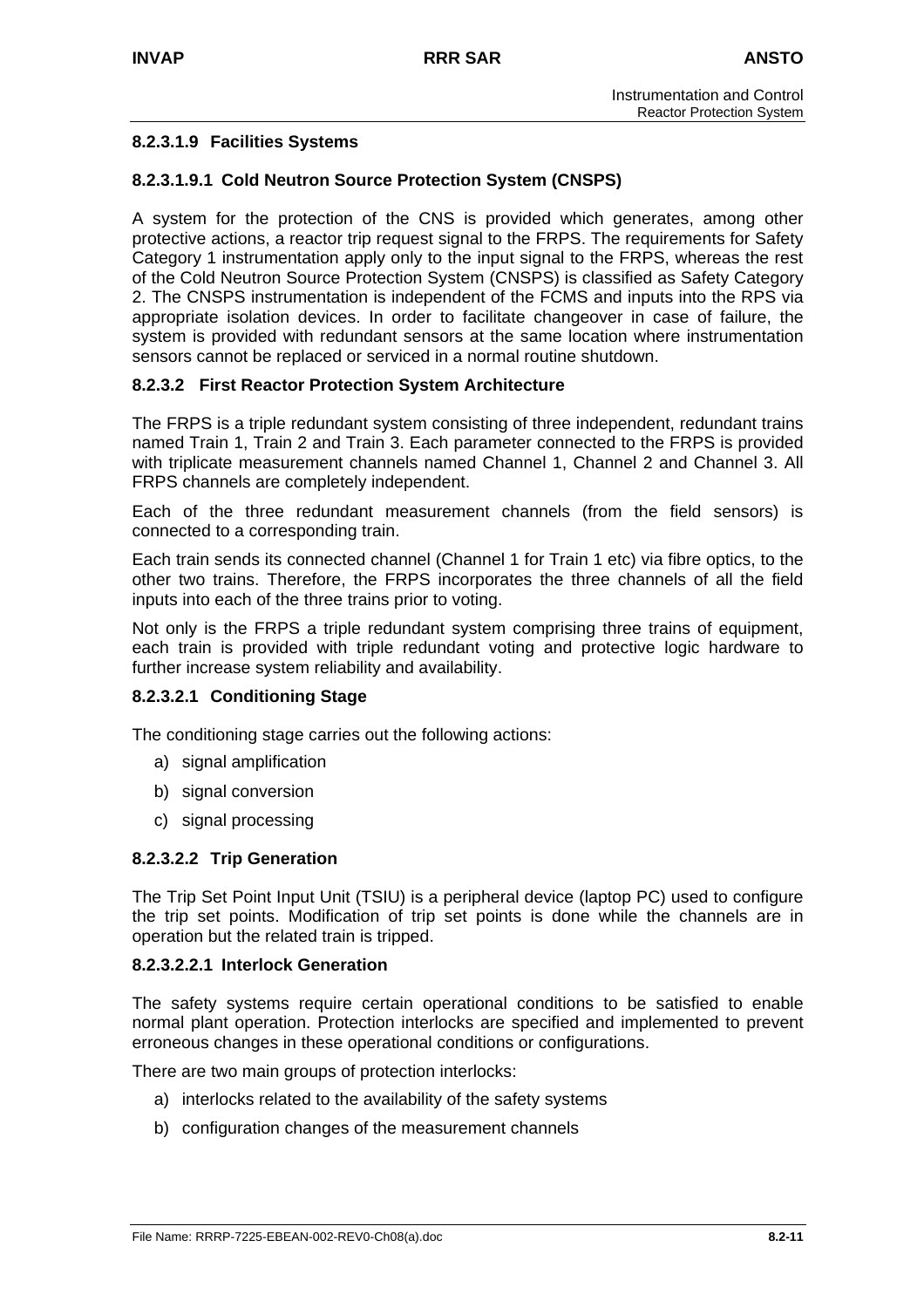These safety interlocks must be met during different operational states of the reactor.

The FRPS evaluates the interlock conditions in the same way as the trip conditions described above.

## **8.2.3.3 Second Reactor Protection System Architecture**

The SRPS architecture is based on hardwired technology.

The SRPS monitored parameters can be grouped according to:

- a) Nucleonic
- b) Thermal-hydraulics
- c) Seismic

## **8.2.3.3.1 Signal Conditioners**

The signal conditioners are sensor specific items which may be an integral part of a sensor or a separate field mounted transmitter. They perform any or all of the following functions:

- a) signal amplification
- b) signal conversion
- c) signal processing

They deliver a final analogue or digital value, within prescribed ranges, to the input modules. The types of sensors interfaced by the signal conditioners cover nucleonic instruments, radiation protection monitors and process instrumentation.

### **8.2.3.4 Reactor Protection Systems Functional Overview**

#### **8.2.3.4.1 First Reactor Protection System Logic**

The FRPS triggers Trip 1 when selected parameters from the various process systems exceed their prescribed safety settings.

#### **8.2.3.4.1.1 First Shutdown System Logic**

The following interlock is provided for protection of the FSS:

1. Compressed Air Storage Tank Pressure

This signal monitors pressure in the air storage tank of the FSS. This signal inhibits reactor start-up when pressure falls below the set value. Once the reactor is in operation, this interlock is inhibited.

Only one FRPS alarm signal is generated when a low pressure is produced during reactor operation.

## **8.2.3.4.1.2 Second Shutdown System Logic**

The following interlock is provided for protection of the SSS:

1. Isolation Valve Locked

This digital parameter is acquired at the heavy water evacuation pipe near the reflector vessel, and located before the six valves. Reactor start up is inhibited if the valve is not fully open.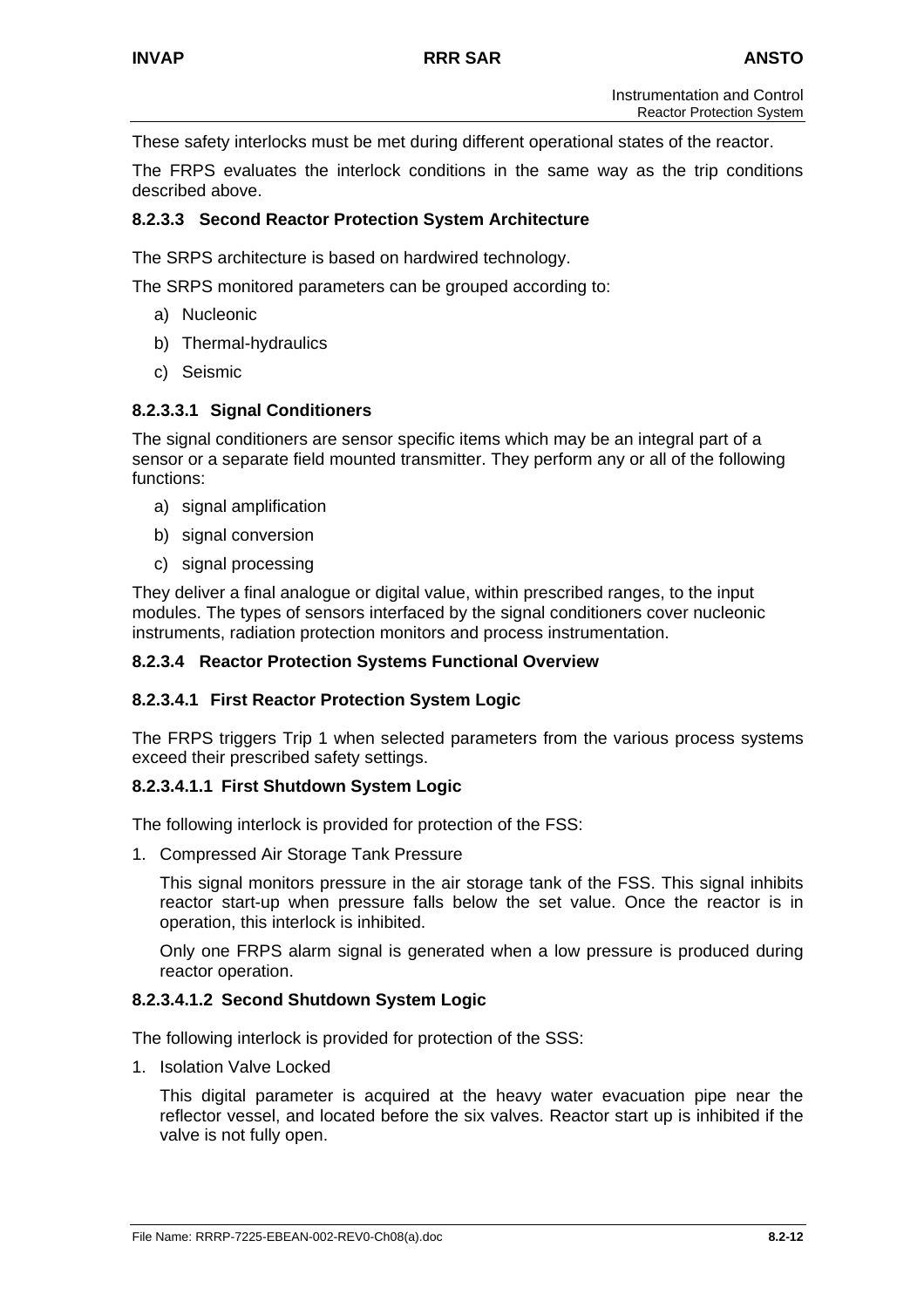## **8.2.3.4.1.3 Primary Cooling System Logic**

The PCS logic triggers Trip 1 action by input of the following signals:

1. Primary Coolant Flow

These analogue parameters are acquired in the piping of the PCS that connects the heat exchanger with the reactor pool. They measure the flow of coolant returning to the reactor core and trigger a Trip 1 on low flow when the RPS is in the Power Configuration. Operation of the reactor in the Physics Test state does not require the main primary cooling pumps to be in operation and thus this trip is inhibited in the this state.

2. Core Pressure Difference

These analogue parameters are acquired in the reactor pool up and down stream of the reactor core. They trigger a Trip 1 on high and low pressure difference when the RPS is in the Power Configuration.

The Trip 1 initiated by the Core Pressure Difference Low parameter is disabled when the RPS is in the Physics Test Configuration. Operation of the reactor in the Physics Test State does not require the main primary cooling pumps to be in operation.

3. Core Temperature Difference

These calculated parameters are based on the measured core coolant outlet and inlet temperatures. They trigger a Trip 1 on high Core Temperature Difference when the RPS is in the Power Configuration. In Physics Test there is no PCS flow required so the temperature differential is accurately measured.

4. Core Inlet Temperature

These analogue parameters are sensed in the pipeline of the PCS that connects the heat exchanger with the reactor pool and measure the temperature of the coolant flowing into the core. They trigger a Trip 1 on high temperature when the RPS is in the Power or Physics Test Configurations.

### **8.2.3.4.1.4 Reflector Cooling and Purification System Logic**

The Reflector Vessel Cooling System logic triggers Trip 1 action by the input of the following parameters:

1. Reflector Primary Cooling Flow

These analogue parameters are acquired in the heavy water pipe at the entry to the reflector vessel. They trigger a Trip 1 on low flow when the RPS is in the Power or Physics Test Configurations.

2. Expansion Tank Level

These digital parameters are acquired in the expansion tank of the reflector primary cooling circuit and measure the tank liquid level. They trigger a Trip 1 on low level when the RPS is in the Power or Physics Test Configurations.

#### **8.2.3.4.1.5 Emergency Makeup Water System Logic**

This system is completely passive and no RPS action is required to activate the system.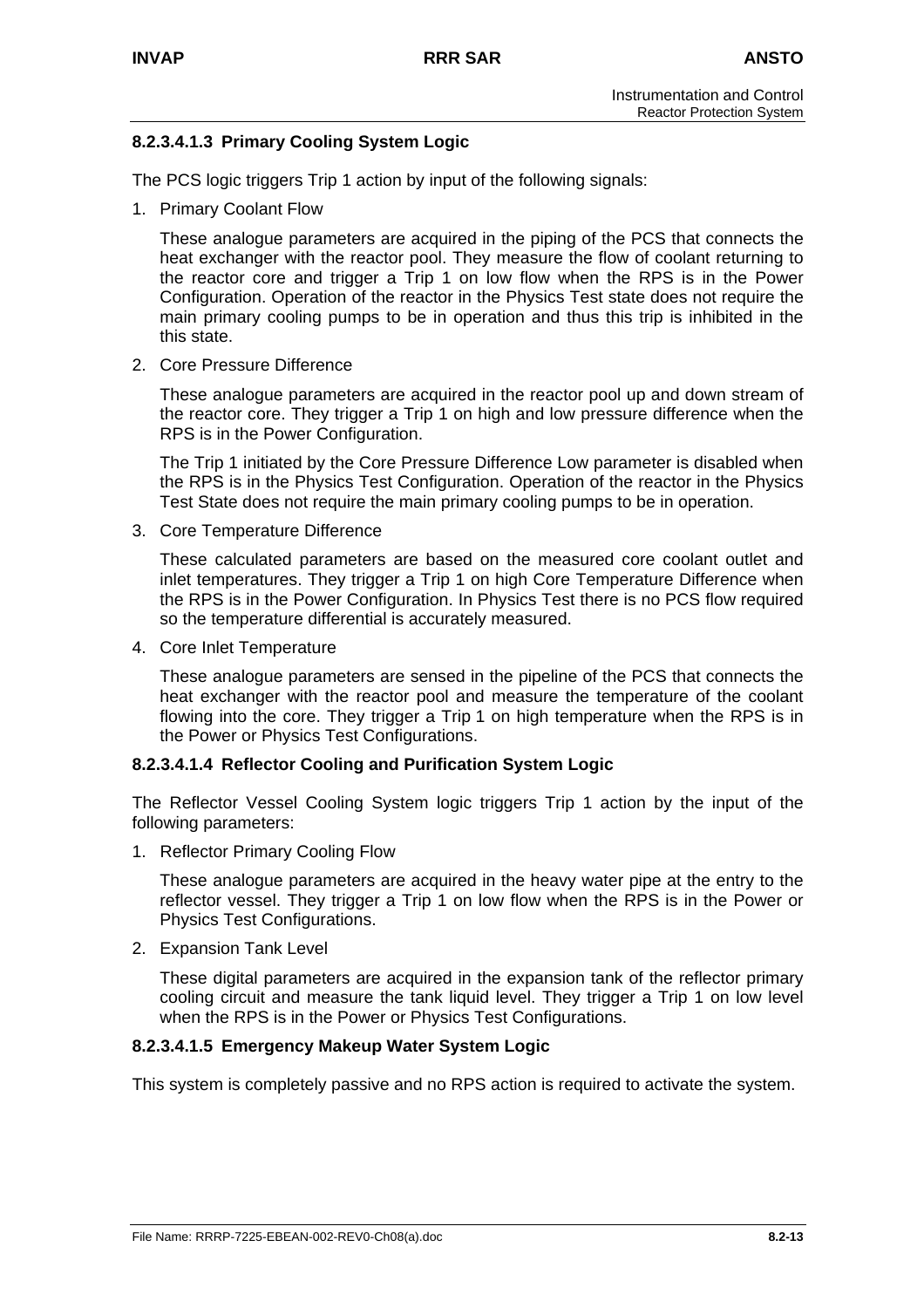## **8.2.3.4.1.6 Reactor and Service Pools Cooling System Logic**

The Reactor and Service Pools Cooling System logic triggers a Trip 1 action by input of the following parameters:

1. Reactor and Service Pools Cooling Flow

These analogue parameters are acquired in the RSPCS piping between the heat exchanger and the reactor pool and measure the cooling water circulation flow into the reactor pool. They trigger a Trip 1 by low flow when the RPS is in the Power Configuration. They also trigger a Trip 1 by high flow when the RPS is in the Physics Test Configuration if both Flap Valves are closed.

2. Flap Valves Position

These digital parameters sense the closed state of the flap valves located in the rigs cooling pipe. These indicate forced circulation cooling in the closed position and natural circulation cooling when not in the closed position. These valves open by the action of gravity when flow is removed from the rigs cooling pipe.

a) If the RPS is in the Physics Test Configuration and the rigs cooling flow is low, a Trip 1 will occur if both valves are closed.

b) If the RPS is in the Physics Test Configuration and the rigs cooling flow is high, a Trip 1 will occur if at least one valve is not closed.

c) If the RPS is in the Power Configuration a Trip 1 will occur if at least one valve is not closed.

## **8.2.3.4.1.7 Nucleonic Instrumentation Logic**

The Nucleonic Instrumentation logic triggers Trip 1 by the input of the following parameters:

1. Start-up Neutron Flux

Start-up neutron flux is an analogue parameter acquired from the Start-up Instrumentation System. It triggers a Trip 1 when the neutron flux is lower or higher than pre-set values when the RPS is in the Power or Physics Test Configurations and the Wide Range Log Nucleonic Channels are not in range. Once the Wide Range Log Nucleonic Channels are in range, the Start Up Channels trips are disabled. This allows the reactor to increase power without producing any spurious Trip 1 actions due to signals coming from the Start-up Instrumentation System. Fission counters are moved out of the high flux region when they reach their maximum range.

2. Wide Range Log Flux Rate

This analogue parameter is acquired from the Wide Range Log Nucleonic System. It produces a Trip 1 action if the rate of change of neutron flux is higher than a pre-set value when the RPS is in the Power or Physics Test Configurations. The rate trip is enabled when the Wide Range Log Channels reach a set value at which point the readings become stable.

3. Wide Range Log Flux – Power Configuration

This analogue parameter is acquired from the Wide Range Log Instrumentation System in the intermediate and full power ranges using fission chambers. It produces a Trip 1 if the neutron flux level exceeds a pre-set value when the RPS is in the Power Configuration.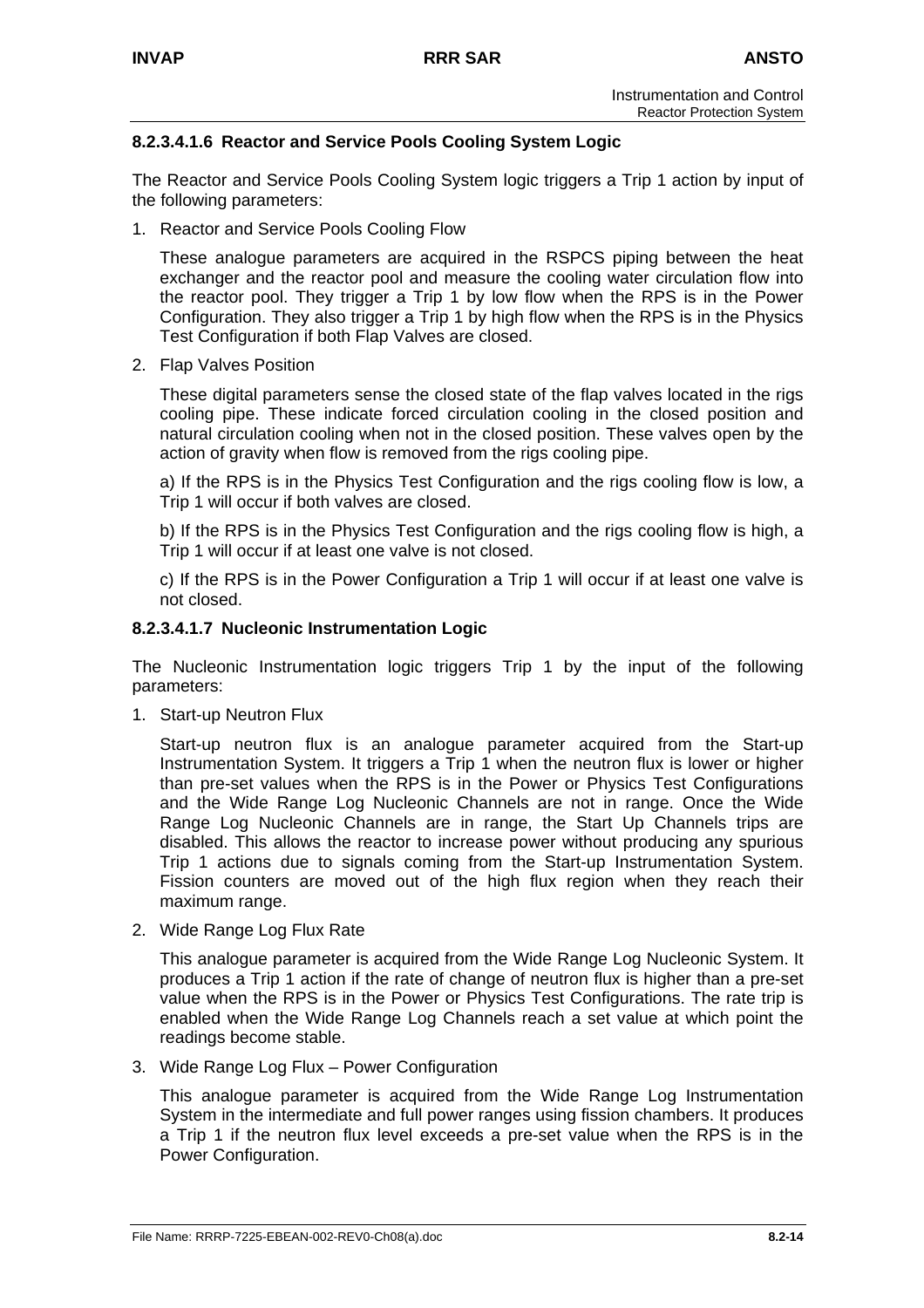4. Wide Range Log Flux – Physics Test Configuration

This analogue parameter is acquired from the Wide Range Log Instrumentation System in the intermediate power range using fission chambers. It produces a Trip 1 if the neutron flux level exceeds a pre-set value when the RPS is in the Physics Test Configuration.

The following interlocks are provided by the Nucleonic Instrumentation systems:

1. Start-up Range Interlock

An interlock is generated to prevent raising the CRs if the neutron flux rate reading on the Start-up Instrumentation System is high.

2. Intermediate and Power Range Interlocks

An interlock is provided to disable the Start-Up Instrumentation System high and low Trip 1 actions when the Wide Range Log Instrumentation System is on scale. To allow for the removal of the Start-Up Instrumentation System fission chambers, the low Trip 1 action must be inhibited. This signal is call Wide Range Log Neutron Flux in Range.

An interlock is provided to enable the Wide Range Log Instrumentation System flux rate trip. This signal is called Wide Range Log Neutron Flux Fluctuation Range.

## **8.2.3.4.1.8 Seismic System Logic**

These digital parameters trigger a Trip 1 on high level when the RPS is in the Power or Physics Test Configuration.

## **8.2.3.4.1.9 Reactor Control and Monitoring System Logic**

On loss of the RCMS such that normal plant operation is affected, a Trip 1 action is initiated. The FRPS monitors the "healthy" signal from the RCMS and when the signal is no longer transmitted, the FRPS requests a reactor trip. Thus the trip does not rely on an active signal from the RCMS.

## **8.2.3.4.1.10 Reactor Containment System Logic**

The following interlocks and controls are provided for the following Reactor Containment Systems:

1. Containment Isolation - Stack Particulate, Iodine and Gas Activity

These signals are acquired by detectors located in the stack. Very high activity in the stack performs the Containment Isolation and closes the containment Group 1 valves when the RPS is in the Power, or Physics Test Configurations. This is determined by activity in at least two channels. The rate of change of these variables also performs the Containment Isolation when the RPS is in the Power or Physics Test Configurations. The FRPS also allows manual control of Containment Groups 1, 2 and 4 valves, and provides the corresponding reset commands for them.

2. Containment Energy Removal System

On failure of the RCMS to control the CERS, the FRPS switches the system to a mode of maximum heat removal where heat is removed from the Containment at the full capacity of the system.

Variables monitored by the RPS in order to take actions are:

a) Air Cooling Circuit Temperature High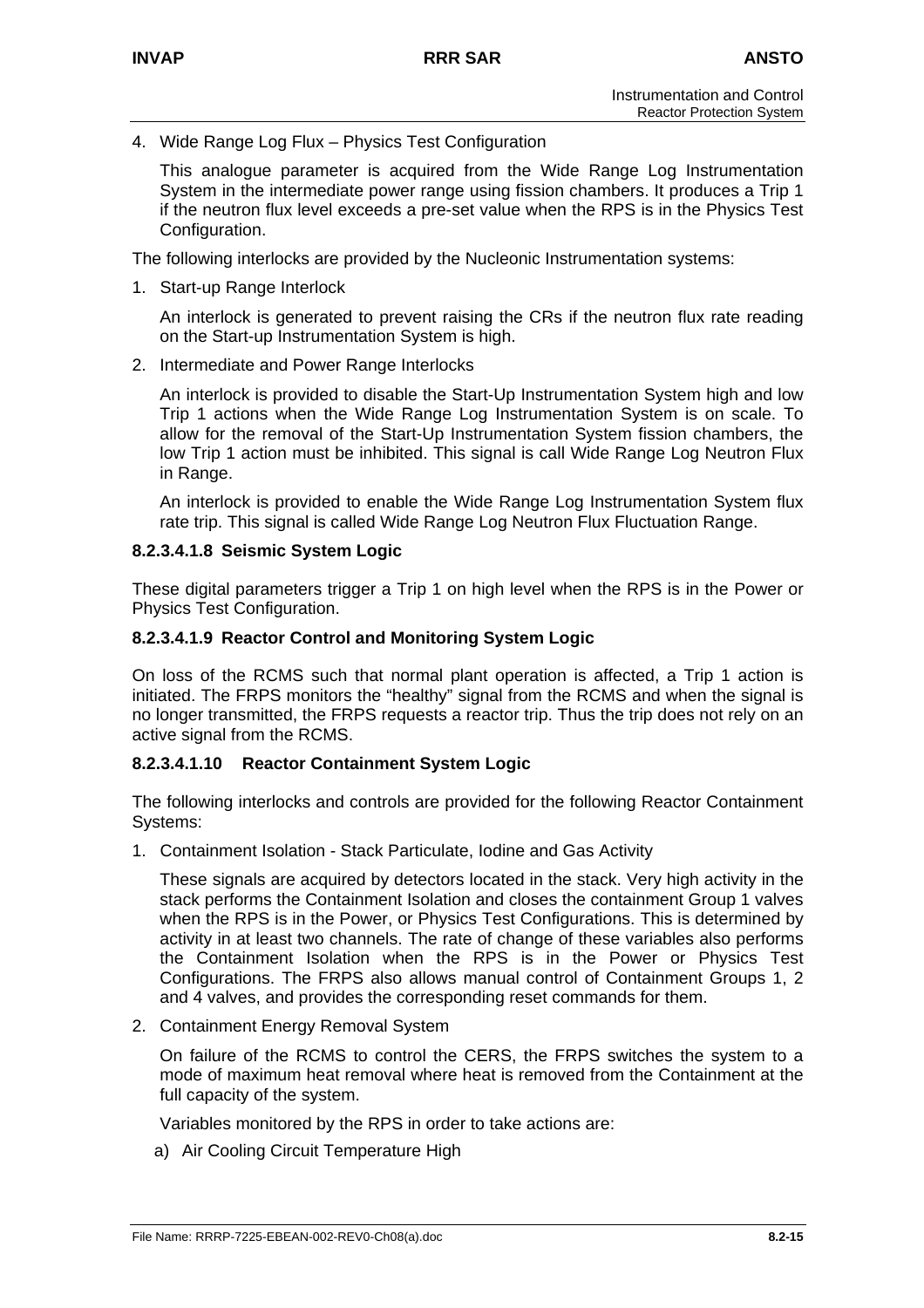This is a digital signal derived from an analogue input of Air Temperature in the Containment and a corresponding software bistable trip. The signal toggles between Train 1 and Train 2.

b) Air Return CHILLER Circuit Temperature.

This is a digital signal derived from an analogue input of the Air Return Circuit Temperature detector and a corresponding software bistable trip. If Cooling Circuit Temperature is high, the air re-circulation heaters are powered off.

c) CHILLER Air Pressure.

This is a digital input derived from the Air Pressure Containment detector. The signal is used to toggle between Train 1 and Train 2.

d) Select Train 1.

This is a digital signal derived from the pushbutton "Select Unit 1" signal on the MSC and ESC. A light indicator indicates that Train 1 is selected.

e) Select Train 2.

This is a digital signal derived from the pushbutton "Select Unit 2" signal on the MSC and ESC. A light indicator indicates that Train 2 is selected.

Other signals include: Enable CERS, Disable CERS, Heater Reset and Transfer Enable. This system is further described in Chapter 7.

#### **8.2.3.4.1.11 Radiation Monitoring System Logic**

1. Reactor Pool Open End Gamma Activity

These analogue parameters are acquired at the surface of the reactor pool and measure gamma activity in this area. They trigger a Trip 1 by high level when the RPS is in the Power or Physics Test Configurations.

2. Pool Water Level

These digital parameters are acquired within the hot water layer in the reactor pool. A low level triggers Trip 1 when the RPS is in the Power or Physics Test configurations and is also an indication that the radiation protection offered by the hot water layer is degraded.

#### **8.2.3.4.1.12 Normal Power System Logic**

Although the FSS is designed to be fail-safe, the FRPS provides a trip signal on loss of normal power supply. This ensures that the FSS is actuated with the assistance of compressed air and that the SRPS is armed in the case of FSS failure.

#### **8.2.3.4.1.13 Facilities Logic**

Trip 1 actions are provided from the following systems:

- 1. Cold Neutron Source
- 2. Hot Neutron Source (reserved for future use)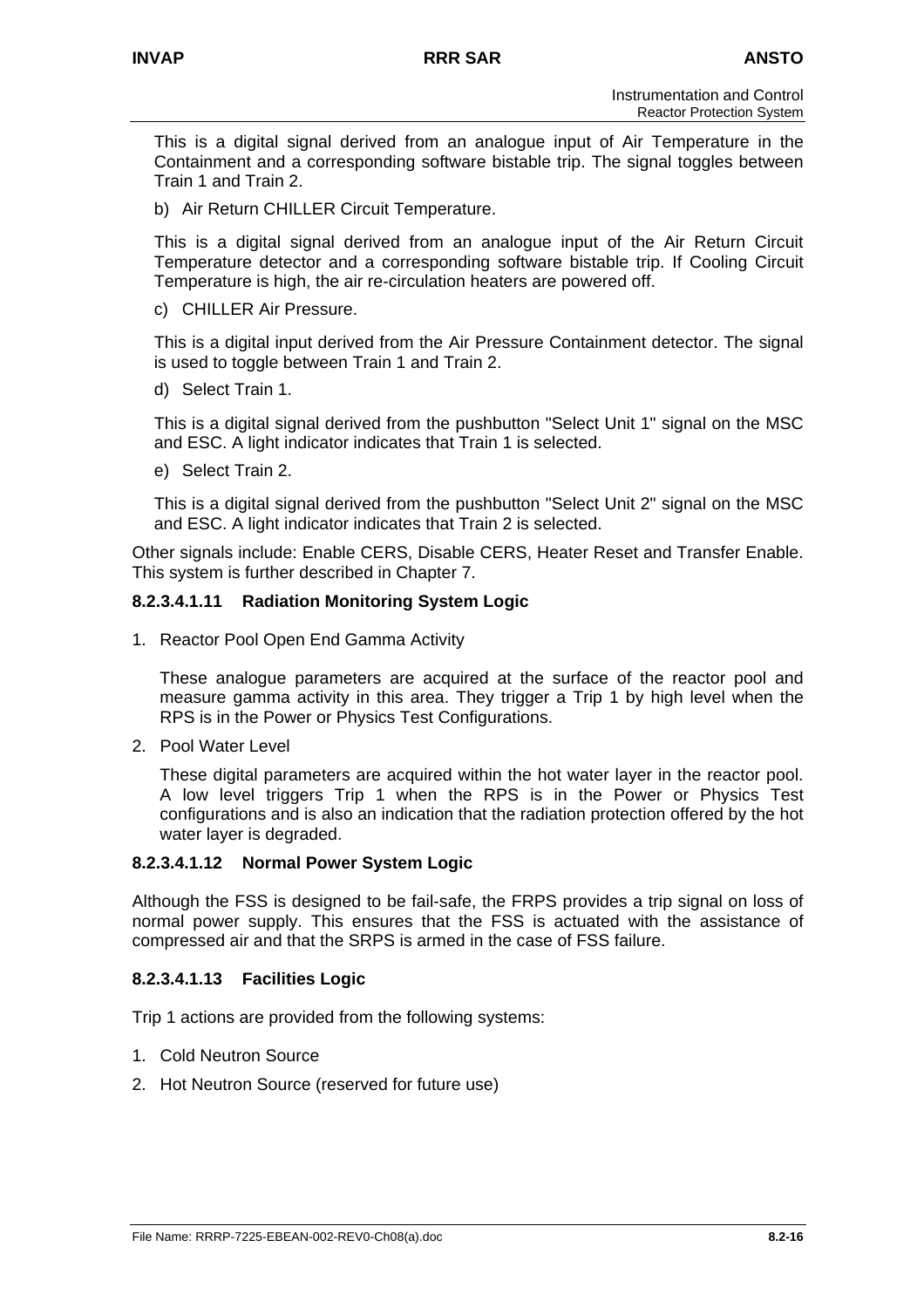## **8.2.3.4.1.14 FFAL Request**

There are a number of signals that are direct inputs to the FFAL. When these signals cause a reactor Trip 1 the FFAL Request signal is true and is indicated on the safety wall panels in the MCR and ECC. When a trip is requested in the FFAL, a signal is sent to the corresponding train of the TRICON to ensure that the PLC is also tripped. The FFAL Request signal is generated by:

- 1. MSC Trip 1 pushbutton
- 2. ESC Trip 1 pushbutton
- 3. Pool Area Trip 1 pushbutton
- 4. Start-up and Wide Range Log Nucleonic Channels
- 5. SFAL

### **8.2.3.4.1.15 Safety Operation Signals**

#### **8.2.3.4.1.15.1 FRPS System Assembly Enable**

This signal provided through a pushbutton on the MSC enables the assembly of the First Shutdown System by the RCMS.

The assembly of First Shutdown System is possible only if reactor operation is in the Disabled Configuration.

#### **8.2.3.4.1.15.2 Reset Trip 1**

This manual command is provided by a pushbutton on the MSC, and resets the FRPS.

#### **8.2.3.4.1.15.3 Reactor Operation Enabled/Disabled**

This command allows selecting the configuration of the RPS. The Disabled Configuration ensures the de-energisation of the electromagnets. The Enabled Configuration allows the energisation of the electromagnets provided the FRPS and RCMS start-up interlocks are satisfied. The changeover selector is a keyed switch on the MSC.

#### **8.2.3.4.1.15.4 Physics Test**

This command provided through a pushbutton on the MSC enables the RPS Physics Test Configuration.

#### **8.2.3.4.1.15.5 Power**

This command provided through a pushbutton on the MSC enables the RPS Power Configuration.

#### **8.2.3.4.2 Second Reactor Protection System Logic**

The SRPS triggers the SSS using a Trip 2 when selected parameters exceed their safety settings.

#### **8.2.3.4.2.1 First Shutdown System**

1. Failure of the FSS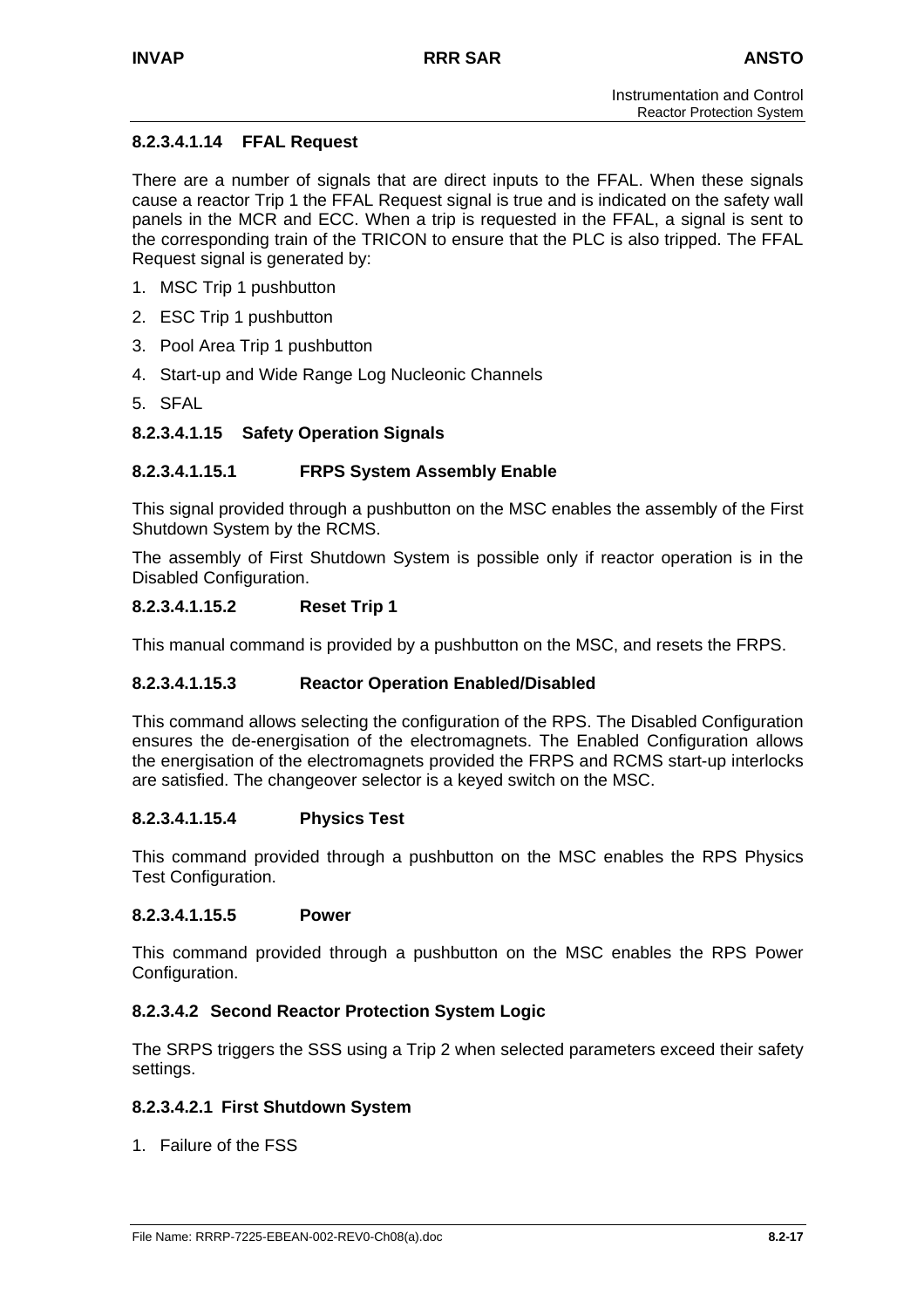The signal that determines the failure of the FSS is generated from the combination of the FRPS trip signal, the CRs down position signals from the five CRs and time.

## **8.2.3.4.2.2 Second Shutdown System**

1. Heavy Water Makeup Pumps Interlock

This signal is generated from the MCR console and allows the operation of the Heavy Water Makeup Pumps.

In addition in the Shutdown State, the pumps are disabled if one or more CRs are not in the down position.

#### **8.2.3.4.2.3 Primary Cooling System**

1. Core Pressure Difference

This analogue parameter is acquired in the reactor pool, up and downstream of the reactor core. It triggers a Trip 2 on low pressure on the condition that 2 out of 5 CRs fail to reach the down position when required. This prevents the Trip 2 actuation if the FSS has operated successfully.

2. Core Outlet Temperature

This analogue signal is derived from the core outlet temperature detectors. A high level triggers a Trip 2 when the RPS is in the Power or Physics Test Configurations.

#### **8.2.3.4.2.4 Reflector Cooling and Purification System**

1. Reflector Vessel Temperature

This analogue parameter is acquired from the reflector vessel. This parameter triggers a Trip 2 on high reflector  $D_2$ 0 temperature when the RPS is in the Power or Physics Test Configurations.

## **8.2.3.4.2.5 Nucleonic Instrumentation**

1. Power Range Nucleonic Instrumentation System Neutron Flux

This analogue parameter is acquired from the Power Range Nucleonic Instrumentation System using compensated ion chambers. The linear outputs of the channels produce a Trip 2 if the neutron flux level exceeds a pre-set value when the RPS is in the Power or Physics Test Configurations. The Trip 2 associated with the RPS Physics Test Configuration uses the Log output of the Power Instrumentation System.

2. Power Range Nucleonic Instrumentation System Flux Rate

This analogue parameter is derived from the Power Range Nucleonic Instrumentation System. It produces a Trip 2 action if the neutron flux rate level exceeds a pre-set value when the RPS is in the Power or Physics Test Configurations.

#### **8.2.3.4.2.6 Seismic System Logic**

This digital parameter triggers a Trip 2 action by high level when the RPS is in the Power or Physics Test Configurations.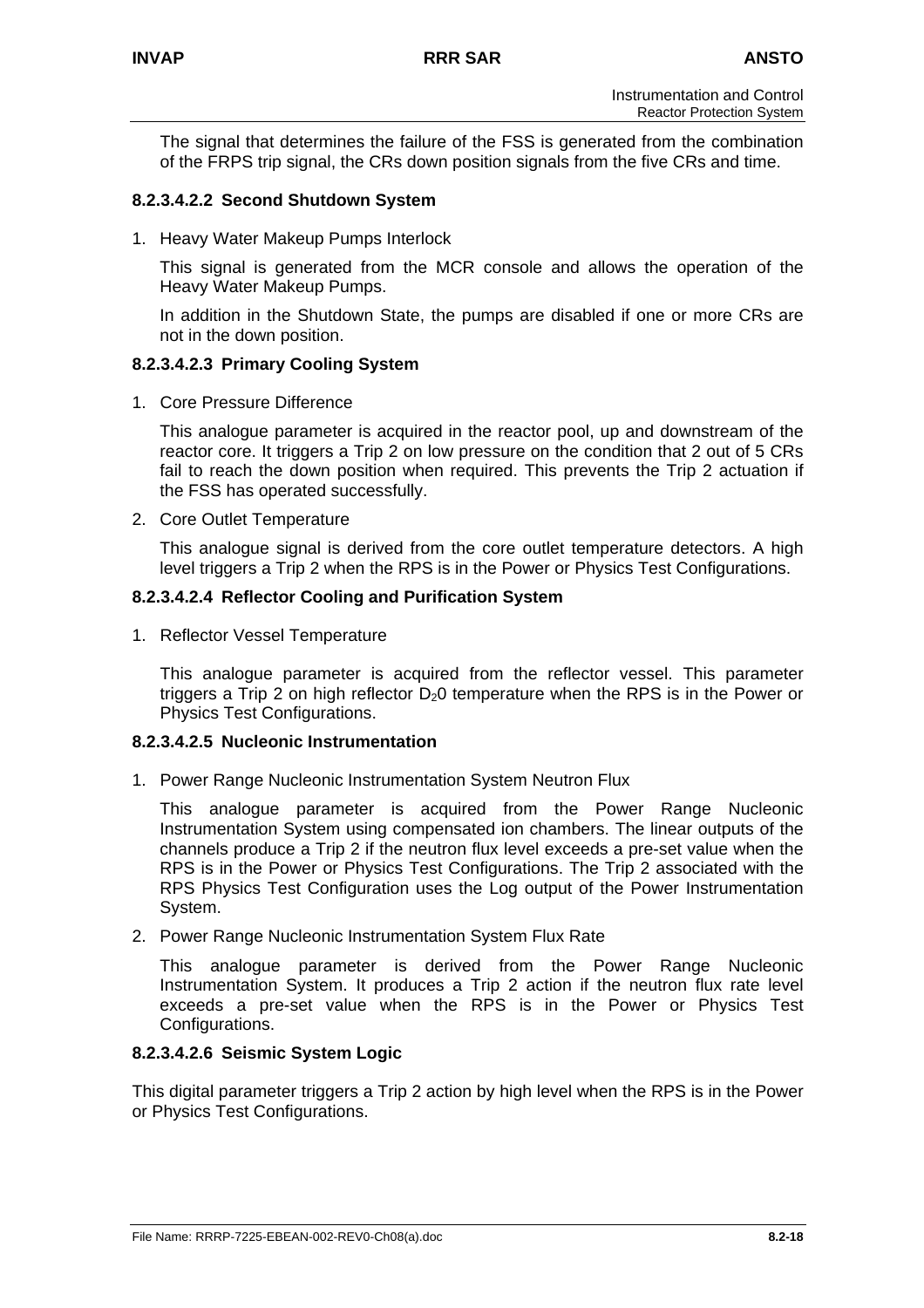## **8.2.3.4.2.7 Pool Water Level Logic**

These digital parameters are acquired below the hot water layer in the reactor pool. A low level triggers Trip 2 when the RPS is in the Power, or Physics Test Configurations, and is indication of a loss of coolant from the reactor pool. This signal also initiates the Reactor Hall Evacuation Alarm from the Post Accident Monitoring System.

## **8.2.3.4.2.8 Reset Trip 2**

This manual command is provided by a pushbutton on the MSC, and resets the SRPS.

## **8.2.3.4.3 Operator Interface Functions**

The RPS presents all safety information to the operator through dedicated Safety Displays in the wall panels, and on the MSC in the MCR, and on the ESC in the ECC. This presentation of safety parameters is independent of the RCMS and permits the operator to evaluate the safe state of the reactor.

## **8.2.3.4.4 Data Communication to Reactor Control and Monitoring System**

Safety parameters, trip settings and the results of the self-checking process of the RPS are provided to the RCMS through one way read only electrically isolated interfaces.

#### **8.2.3.5 Reactor Protection Systems Software Development Verification and Validation Process**

Independent verification and validation tasks have been performed as a required stage in software design and are executed by members of the design team not involved in the software development.

Verification and validation personnel maintain a close working relationship with development personnel to ensure that the verification and validation process findings and recommendations are integrated into the development process.

FRPS software development activities have been divided into production and review groups. The production group has the responsibility for software development and documentation. The reviewers have the responsibility for verification and validation tasks. These activities are allocated to individuals and teams from different sections in order to achieve independence throughout the process.

The following list presents the areas of responsibility for the activities related to software verification and validation:

Project Management

FRPS Development

FRPS Software Development/Production

FRPS Software Review

Quality Assurance

### **8.2.3.5.1 Verification and Validation Processes**

Verification and validation processes support the development, operation, and maintenance processes.

The results of verification and validation activities and tasks are documented in task reports, anomaly reports, test documents, and the final report.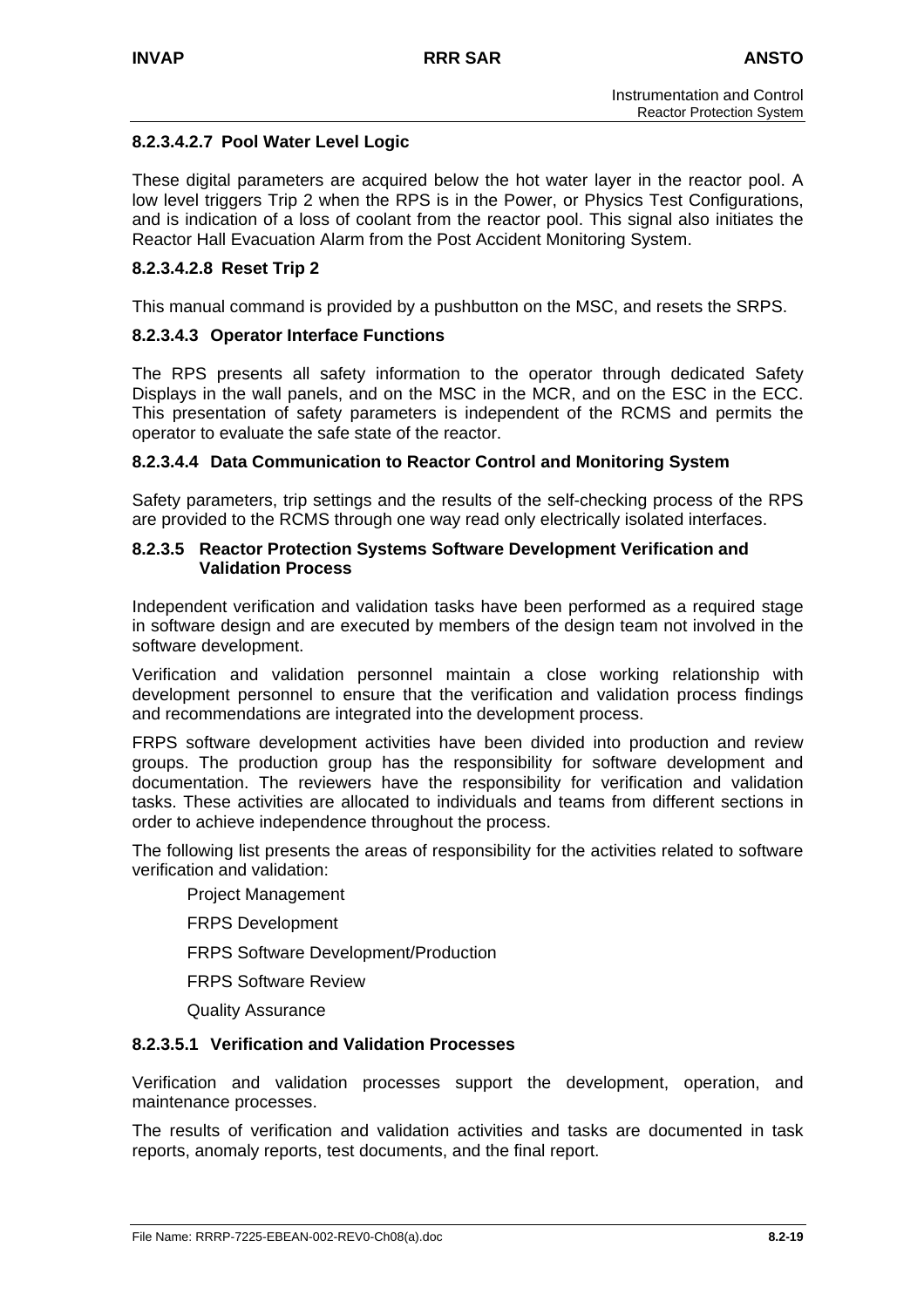All outputs of verification and validation tasks became inputs to subsequent development processes and activities. At each phase, all documentation from previous phases was available.

The following verification and validation reports have been generated:

- a) Task Reports: verification and validation task results are documented in task reports. The following task reports have been generated:
	- (i) Software Requirements Evaluation Report
	- (ii) Software Development Evaluation Report
	- (iii) Source Code Evaluation Report
	- (iv) Installation Configuration Audit Report
	- (v) Test Results
	- (vi) Evaluation of New Constraints
	- (vii) Proposed Change Assessment
- b) Anomaly Reports: Each anomaly detected by the verification and validation effort has been documented as an Anomaly Report and was evaluated for its impact on the system. An anomaly report contains the following:
	- (i) description and location in the document or code
	- (ii) impact of the anomaly
	- (iii) cause of the anomaly and description of the error scenario
	- (iv) observations/recommendations
- c) Verification and Validation Final Report: This report will be issued at the end of the Installation and Commissioning Activity. The verification and validation final report will contain the following:
	- (i) summary of all life cycle verification and validation activities
	- (ii) summary of task results
	- (iii) summary of anomalies and resolutions
	- (iv) lessons learned
	- (v) recommendations

#### **8.2.3.5.2 Reactor Protection Systems Software Development Verification and Validation Process Status**

In accordance with the V&V Plan the RPS Engineering has been audited and tested to ensure compliance with design goals. As part of the first stages of V&V the RPS design has been audited by independent sources, as experts and the client. The RPS software was reviewed four times and the last revision was performed directly on the version to be used during the factory acceptance test for the system. During the V&V Phase corresponding to design implementation, several test cases were carried out on the RPS, verifying and validating the logic and functional performance of the system. The whole process of integration and testing was followed up in accordance with auditable procedures and all tests were successfully passed by the system. At this stage the phase of design implementation was finished and the V&V plan has shown that the system fulfils its design requirements as expected.

## **8.2.3.6 Reactor Protection Systems Testability**

In accordance with IEEE, the safety systems are designed such that they can be tested while the reactor is operational, as well as during those intervals when the reactor is shutdown. The RPS design allows the independent testing of redundant trains and load groups while maintaining the capability of these systems to respond to on-line process trip signals. Testing of individual trains while the reactor is operating is accomplished by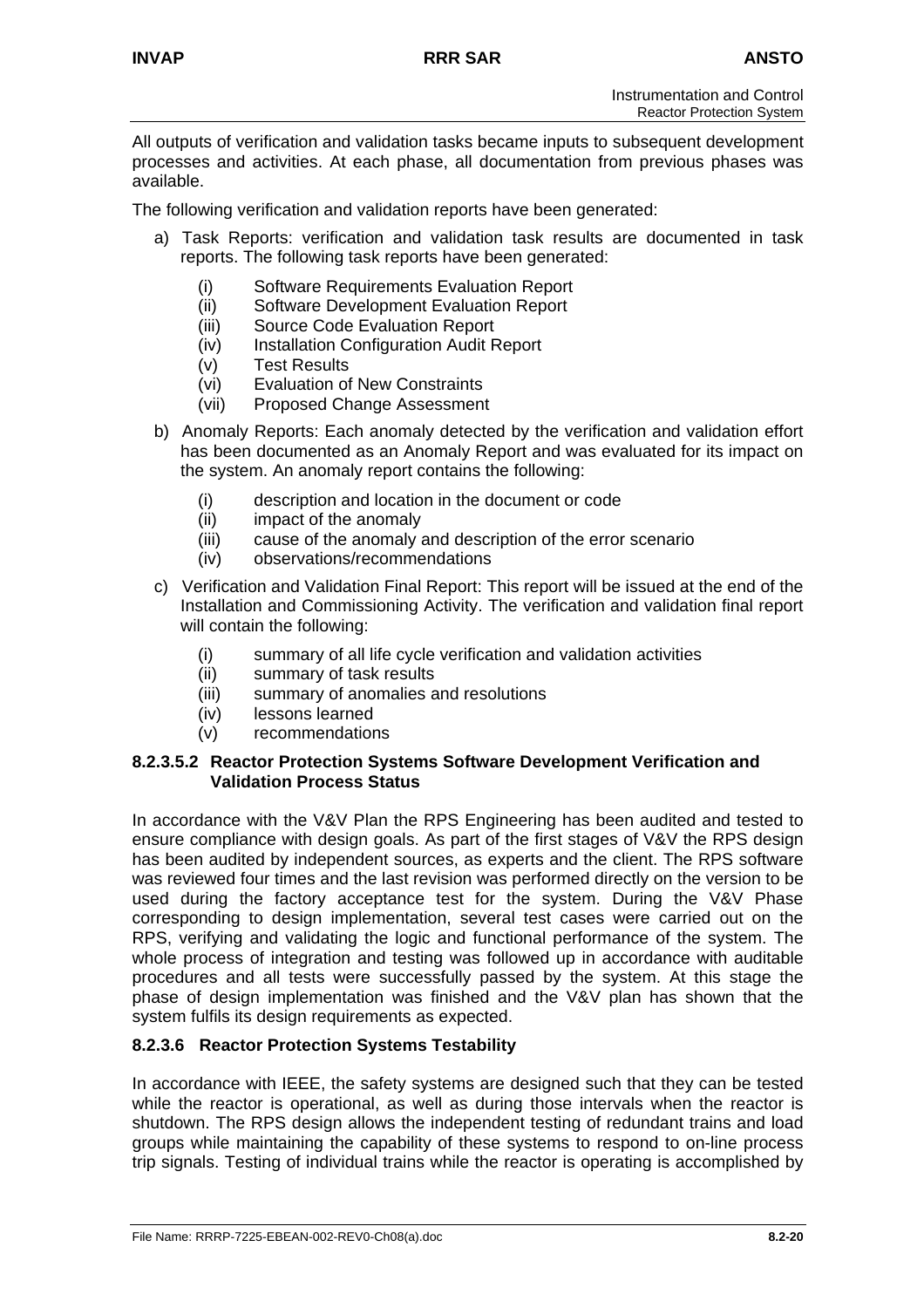tripping the output of the channel being tested. The design provides the capability for periodic surveillance testing that simulates as closely as practicable the required safety function. The components are designed and organised so that they may be adequately inspected and checked.

## **8.2.3.7 RPS Failure under Demand Analysis**

An analysis of the probability of failure under demand was conducted for the RPS (both FRPS and SRPS) in order to demonstrate that the system will reliably perform its intended safety function. To analyse the way the system may fail to perform its safety function a Fault Tree was developed for the system that was later solved using Boolean algebra.

The selected method for analysis of the RPS was the Fault Tree Analysis (FTA) method because of its efficiency and because it is widely used in nuclear industries following IEEE recommendations.

The Fault Tree methodology is a graphical logical model of the various parallel and serial combinations of faults that will result in the occurrence of the predefined undesired event.

The aim of the FTA method is to determine the probability and/or the frequency of a specified state of the system that is usually a fault state.

A Fault Tree thus depicts the logical interrelationships of basic events that lead to the undesired event, called the "top event" of the fault tree.

The faults can be events that are associated with component hardware failures, human errors, or any other pertinent events that can lead to the predefined undesired event.

As a result of this analysis, a graphical fault tree was constructed from which an algorithm can easily be derived to calculate the probability of system failure under demand.

Software Tools for the quantification of 'Probability of Failure under Demand' for complex systems have been developed and are commercially available to perform this type of fault tree analysis.

#### **8.2.3.7.1 Analysis Methodology**

During the probabilistic system analysis the input data are the failure rates of the components, and the probability value or the frequency of an event of the system is examined. In this sense the examined events are actually fault events, which are described by the probability of failure states.

The frequency of an event under a defined time interval gives the number of the failures.

Both the frequency and the probability are time dependent, which means that the values of them can be described by functions of time.

For the RPS the investigated failure probability requirement relates only to its main function, namely the actuation of the FSS through the FFAL (voted 2oo3) configuration outputs that drive the actuation devices, including the input signals for tripping.

The failure criterion for the FRPS is the failure of the Trip 1 signal when required (nonopening of 2oo3 of the relay contacts of the FFAL), which is defined as the Top Event for the Fault Tree.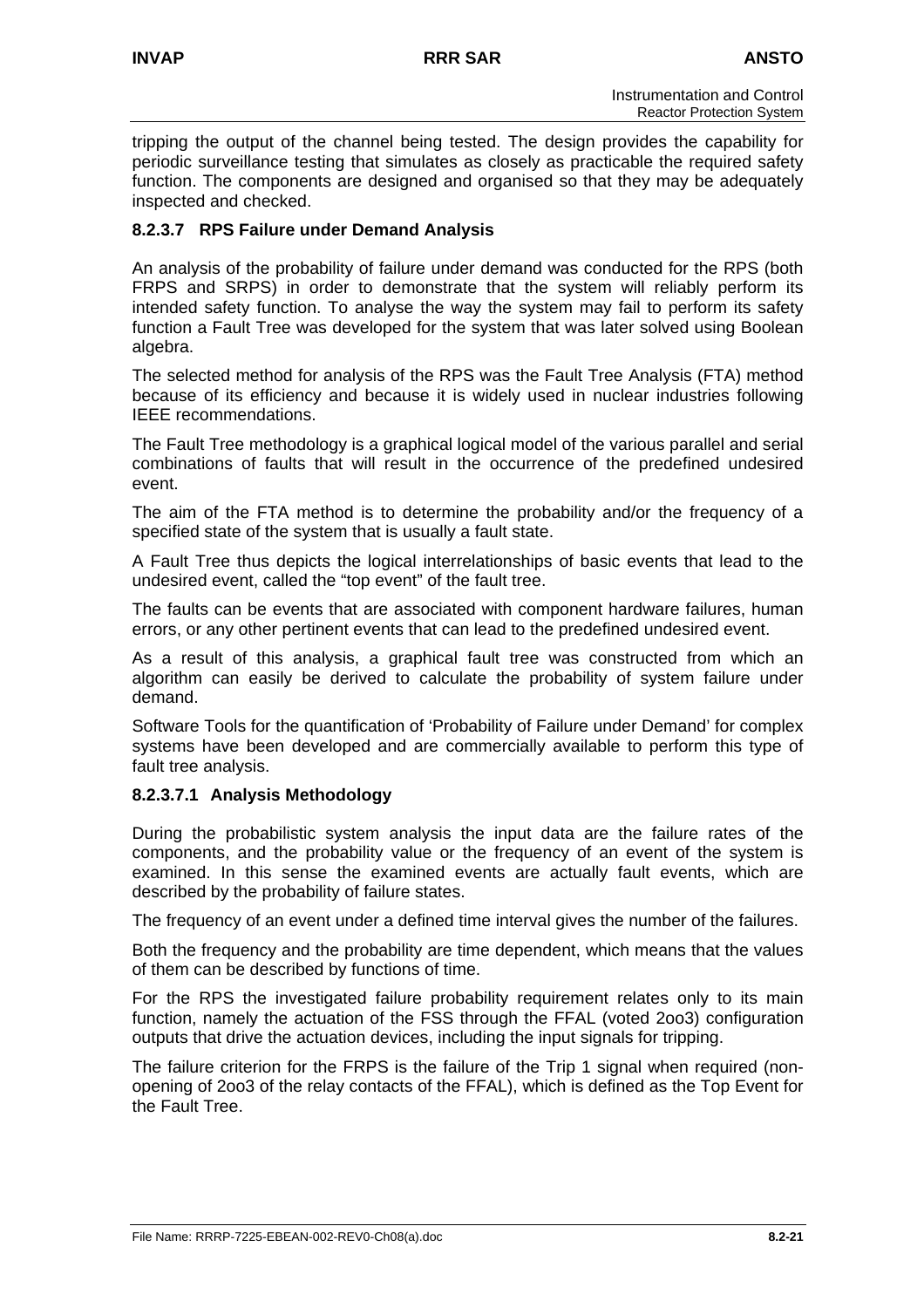## **8.2.3.7.2 Identification and Selection of Basic Events**

The initial procedure is the development of a qualitative RPS Fault Tree up to its Basic Events. For each of the Basic Events identified in the Fault Tree, a failure criterion is established. Upon this failure criterion and taking as a base the Process and Instrumentation (P&I Loop Diagrams) and the Operational Limits and Conditions, where known, of each branch of the safety System, a quantitative Fault Tree is developed.

### **8.2.3.7.3 Common Cause Events**

Frequently encountered common cause effects considered for this system are:

Human errors:

Maintenance, Testing, Surveillance and Design Human error (including software) common causes were included and modelled using the Beta Factor Model.

A protection system common cause failure probability estimated as  $\beta = 2\%$  in Marcov Models PFDavg calculation (ISA SP84 committee) Memorandum, Dr. A. Anton Frederickson, August 31 - 2000) was included in the fault tree.

Electromagnetic Interference (EMI) will not prevent the FRPS from tripping. Therefore EMI will not be considered a common cause event in this system.

Seismic Basic events will not prevent the FRPS from tripping because of its 1E seismic qualification. These events have been described in the SAR and are excluded from the present fault tree.

There are several models for quantifying Systems subject to common cause failures.

The chosen Model was the Beta Factor model, was used to solve the FT.

#### **8.2.3.7.4 Analysis Conclusions**

Each Basic Event unsafe failure (time dependant) probability was calculated by the program and periodically tested components were modelled by using Module Failure Rate (or MTBF) and Module Inspection Time.

The calculations were used not only as a mean to ensure compliance with failure rates targets for the systems but also as a design tool to determine maintenance and surveillance frequencies.

The unavailabilities of the FRPS and SRPS were conservatively estimated as  $9.2 \times 10^{-4}$ and 9.0 10<sup>-5</sup> respectively.

#### **8.2.4 Conformance Analysis**

This section presents an analysis of how the various functional requirements and the specific regulatory requirements of the RPS design bases are satisfied. Due to the complexity of this system, which interacts with most systems of the reactor, and the great number of requirements it has to fulfil, demonstration of conformance will be approached by addressing each requirement individually. For the same reason the approach is also extended to the rest of this chapter, including the instrumentation of Safety Category 2 systems.

#### **8.2.4.1 Conformance to General Requirements**

#### **8.2.4.1.1 Conformance to General Requirements 1 and 2**

Requirement 1: To start protective actions in order to shutdown the reactor.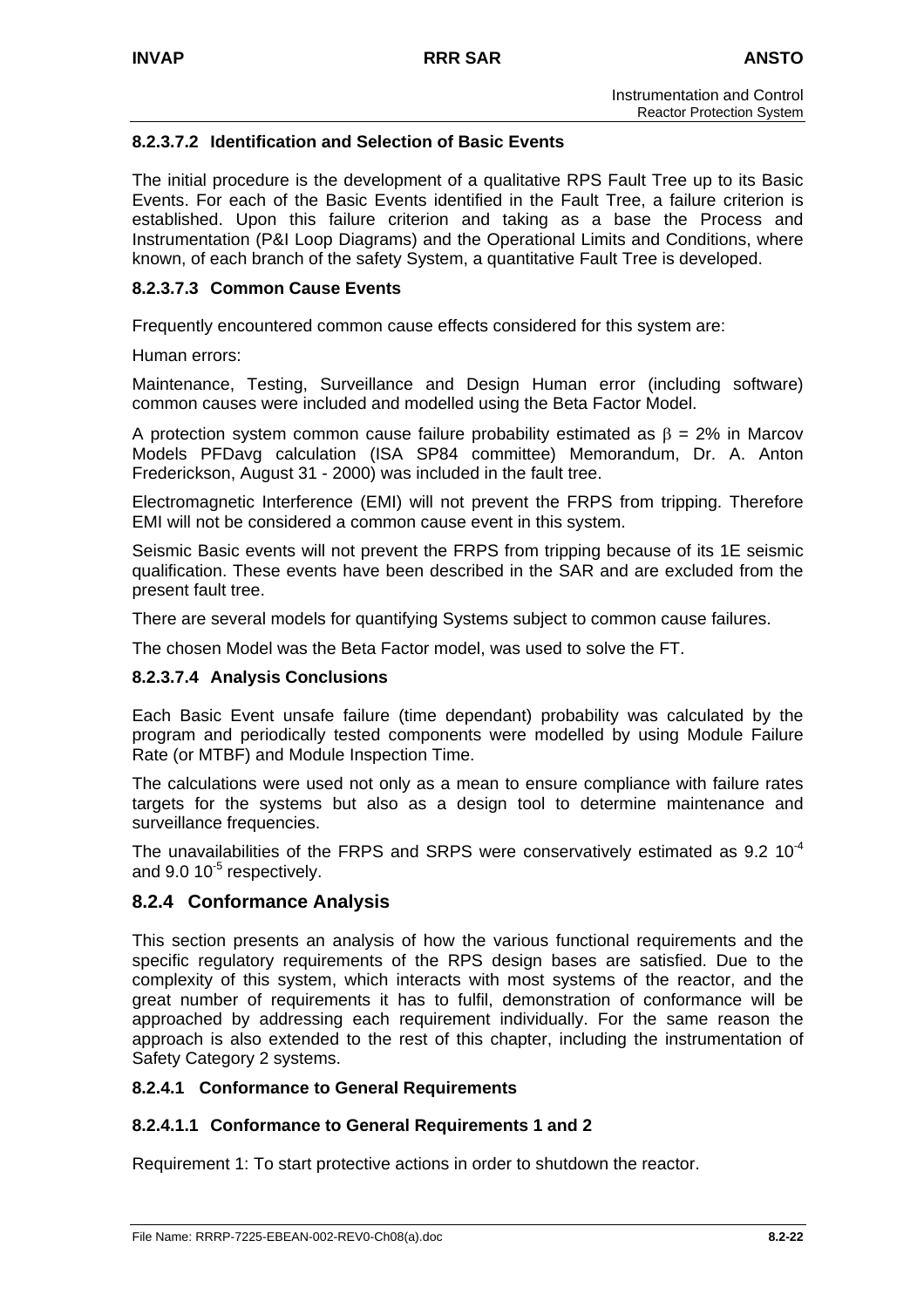Requirement 2: Initiate protective actions reliably to prevent or limit reactor fuel damage following abnormal operational transients.

The RPS is designed to provide protection against the onset and consequences of conditions that threaten the integrity of the reactor. Chapter 16 analyses all postulated initiating events and the corresponding system actions. The methods of assessing barrier damage and releases of radioactive material, along with the methods by which abnormal events are sought and identified, are presented in that chapter.

The design basis requires that the reliability of the initiation of a Trip 1 action is sufficient to prevent or limit fuel damage. In addition, the design basis requires that the reliability of the initiation of a Trip 2 action is sufficient to prevent or limit fuel damage in case of failure of Trip 1. The Containment Isolation action is also initiated by the FRPS in the case of an abnormal release of radioactive materials through the stack.

Table 8.2/1 provides a list of selected parameters that initiate protective actions.

The selection of the trip settings has been developed through analytical modelling, and experience gained in the development of the initial safety settings. The preliminary method of selecting safety settings provides for settings that are conservative enough to protect the reactor but with sufficient margin from the normal operating levels to preclude the possibilities of spurious actions.

#### **8.2.4.1.2 Conformance to General Requirement 3**

Requirement 3: To limit the uncontrolled release of radioactive materials by reliably initiating protective actions on detection of the release of fission products from the PCS.

When the release of radioactive materials to the environment is detected by the FRPS (by measuring particulate, iodine, and/or gas activity in the stack in triplicate channels) it initiates the protective action for containment isolation. In addition, the FSS action initiated by the reactor pool area radiation monitors satisfactorily limits the radiological consequences of failure of the fuel plates and irradiation facilities by initiating a Trip 1 action. These protective actions cover cases from minor to gross failure of fuel cladding (Chapter 16 evaluates gross failure of the fuel). In no case does the release of radioactive material to the environment result in exposures exceeding the guidelines of the applicable regulations.

#### **8.2.4.1.3 Conformance to General Requirement 4**

Requirement 4: Detect conditions that threaten the reactor from process parameters that are direct measures of operational conditions.

The process parameters that ensure a reactor trip if proper core cooling is jeopardised are; PCS flow, core pressure difference and core inlet and differential temperature. The safety analysis in Chapter 16 demonstrates that the set points for all these parameters are appropriate and prevent the fuel and rigs from reaching the safety limits.

## **8.2.4.1.4 Conformance to General Requirement 5**

Requirement 5: Respond correctly to process parameters over the expected range and to rates of change of those process parameters.

The RPS instrumentation has been designed to cover the expected range of the parameter and its rate of change during all identified situations, from normal operation to abnormal operational transients. Chapter 16 identifies and evaluates the events that challenge reactor and rig integrity and shows how the safety systems respond to those situations.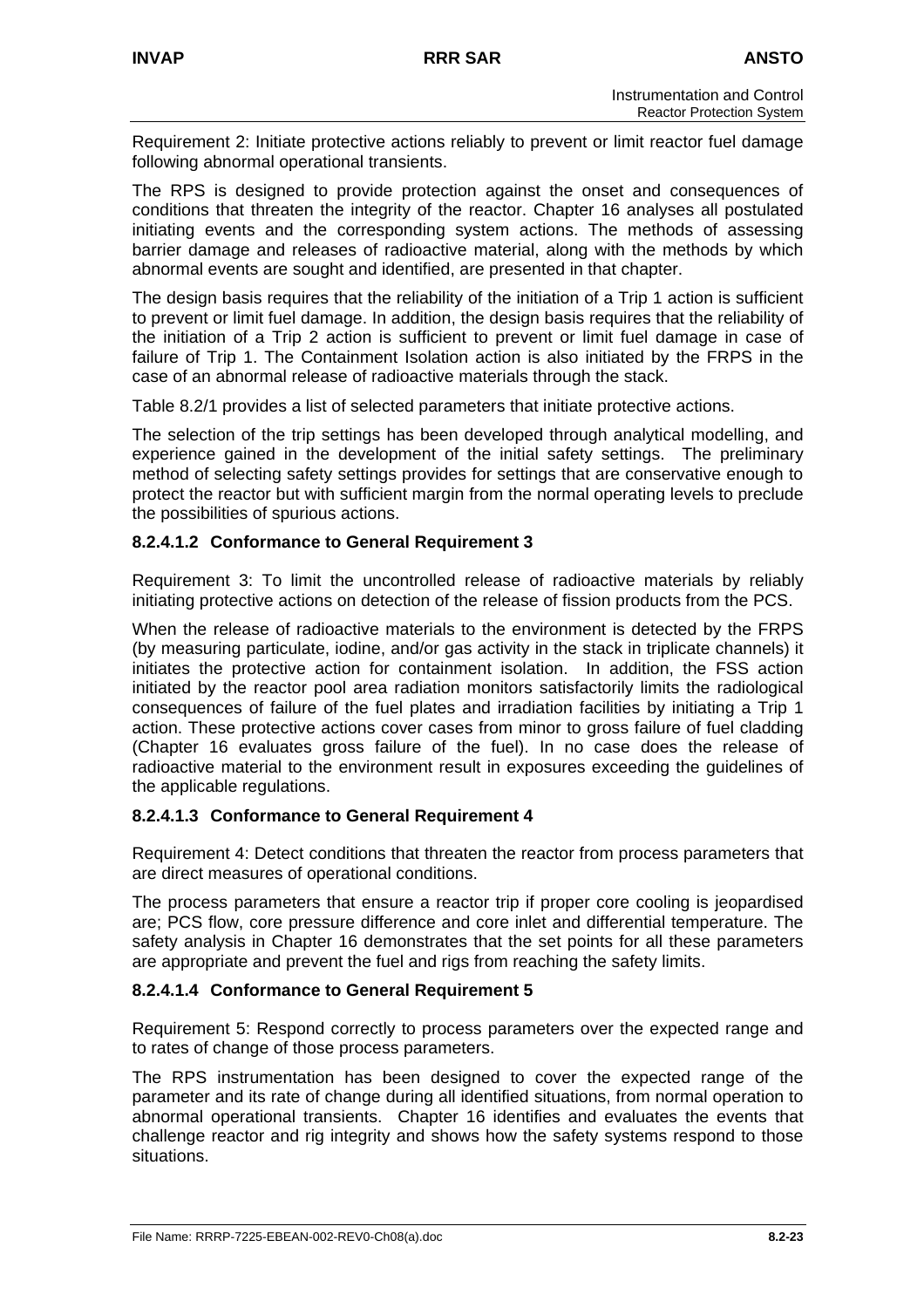## **8.2.4.1.5 Conformance to General Requirement 6**

Requirement 6: Reliably monitor essential parameters that have spatial dependence.

Parameters monitored by the RPS have no significant spatial dependence. Nucleonic channels, for example, have no spatial dependence on the location of detectors due to the use of only the central rod for reactivity regulation and control during normal operation.

#### **8.2.4.1.6 Conformance to General Requirement 7**

Requirement 7: Redundancy will be provided, based on the potential for undetected failures that could degrade reliability.

To comply with the requirement for reliability, the RPS contains redundancy in a wide range of levels, from system level (FRPS and SRPS) to the low level of sensors, units and components. The RPS is supplied by triplicate measurement channels. Three trains in both RPSs, together with triplicate voting level circuitry assure the ability of the systems to perform their protective actions. Thus, undetected single random failures are adequately controlled ensuring system reliability is not degraded.

#### **8.2.4.1.7 Conformance to General Requirement 8**

Requirement 8: Multiple sets of equipment that cannot be tested individually will not be considered redundant.

Each of the three trains of the RPS is completely independent of each other. There is no redundancy within a given single train. In the case of testing a single component, the entire channel is put into the trip condition. The remaining two channels must remain operational.

#### **8.2.4.1.8 Conformance to General Requirement 9**

Requirement 9: Physical separation by distance, barriers or layout of reactor components will be provided as appropriate, to enhance the reliability of systems, particularly with respect to common cause failures.

To avoid common cause failures, like fires or floods, adequate physical separation of redundant channels and trains is a design criterion. The three channels and trains are designed according to IEEE standards where the required criteria to avoid common mode failures are presented. The Reactor Facility's design incorporates adequate separation by using enclosed cable trays for the entire cable path followed by each channel and train. Each channel is routed via cable trays and ducts (according to the IEEE requirements) to its particular dedicated room where all corresponding instrumentation is placed. Room walls provide enough physical separation to ensure that common cause failures do not affect more than one train at a time. Signals are transferred through different building levels using risers, which are enclosed cable trays fulfilling the IEEE requirements.

The system is designed to successfully face common cause failures by providing adequate physical separation by barriers, and by the distance between equipment in redundant trains.

#### **8.2.4.1.9 Conformance to General Requirement 10**

Requirement 10: All use of diverse equipment in redundant systems will be identified and justified in the design documentation.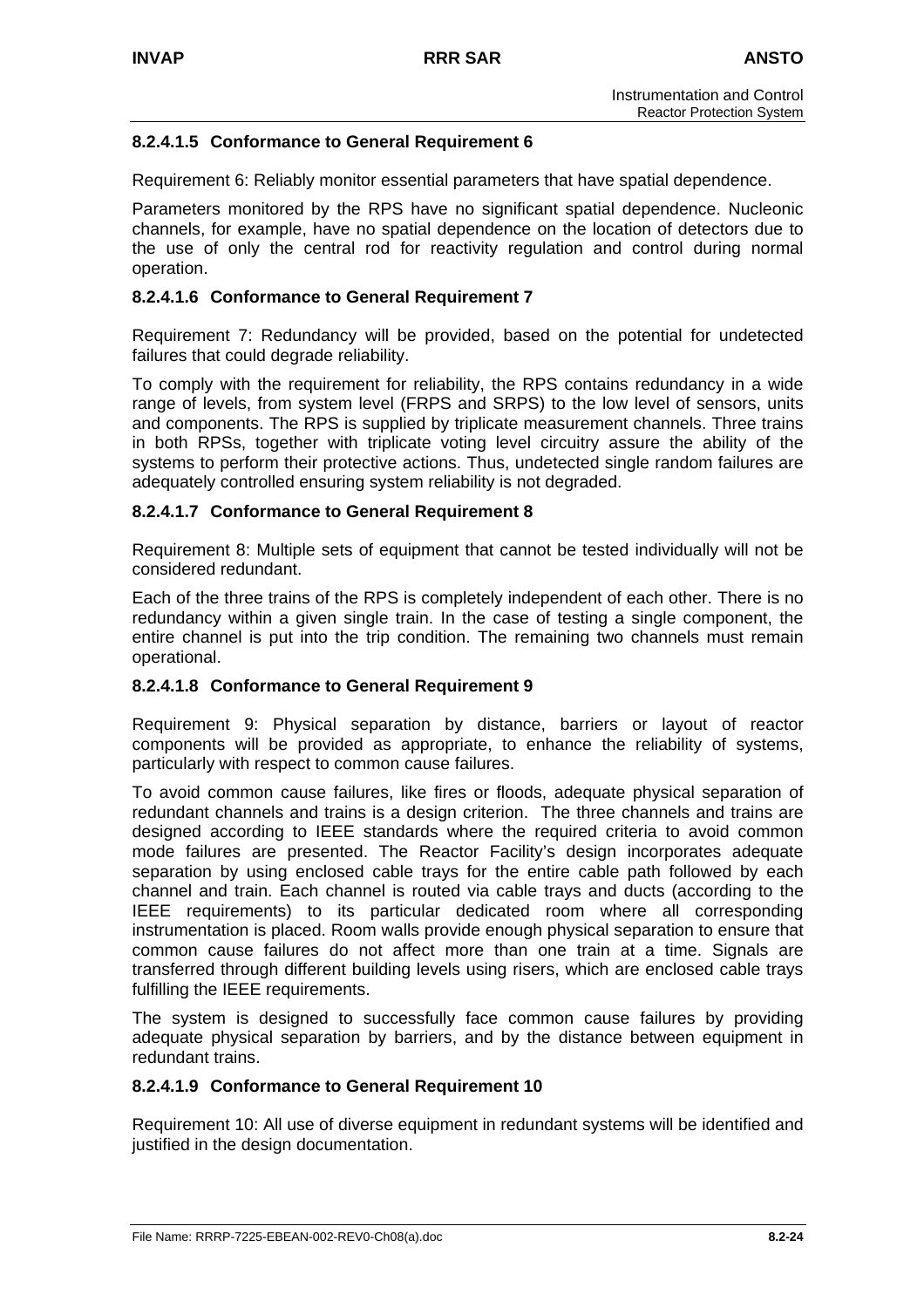Although diversification contradicts the requirement of standardisation, it is a useful tool to improve the reliability of the systems, by diminishing the possibilities of common mode failures. Diversity is used in the RPS design at different levels:

- a) system level
- b) event-initiation level
- c) sensor level

Diversity in the RPS design resides primarily at the systemic level, with the FRPS and the SRPS based on different technologies (digital and hard-wired).

At the event-initiation level, the RPS considers the possibility of initiating the same given action (e.g. Trip 1) from different parameter states or situations (e.g. loss of coolant flow or low core pressure difference). Chapter 16 lists the parameters that initiate protective actions from various initiating events.

At the sensor level, a given parameter can be determined by more than one method (e.g. ionisation chambers or fission counters in the Nucleonic Instrumentation System).

#### **8.2.4.1.10 Conformance to General Requirement 11**

Requirement 11: If a single random failure can cause a RCMS action that generates a plant condition requiring a protective action but also prevents action by some RPS channels, the remaining trains of the RPS will meet their functional requirements as described in items 1, 2 and 3 above.

The RPS measurement channel components are not physically shared with the RCMS, thus a failure of one system cannot induce a failure of the other. The RPS measurement channels provide isolated outputs to the RCMS only. Conversely, RCMS dedicated components and signals are not used for generating RPS signals. Also physical separation between the RPS and the RCMS ensures that the probability of the control system preventing operation of the RPS is also negligible.

If a failure of the RCMS and a random single failure of the RPS were to occur simultaneously, the RPS operational trains will initiate the required protective action if necessary.

#### **8.2.4.1.11 Conformance to General Requirement 12**

Requirement 12: Loss of one power supply train will not prevent operation of the RPS.

In case of loss of one power supply train and even in the case of a complete black-out of the reactor, alternate power is available to the RPS. Failure of the Normal Power Supply will result in de-energising the solenoids that couple the CRs to the control rod drives, the CRDs motors and the solenoid valves of the compressed air system. The result is therefore a Trip 1 action, i.e. the fast insertion of CRs (and the corresponding negative reactivity) into the core. The reactor design is based on a fail-safe criterion against loss of energy, which ensures that the FSS will correctly perform its protective action during a loss-of-power condition.

## **8.2.4.1.12 Conformance to General Requirement 13**

Requirement 13: Once initiated, the RPS action will be completed. Return to normal operation will require deliberate operator action.

The RPS is designed such that when trip parameters exceed their trip safety settings, the associated trip logic is latched. Once this is accomplished, the protective action goes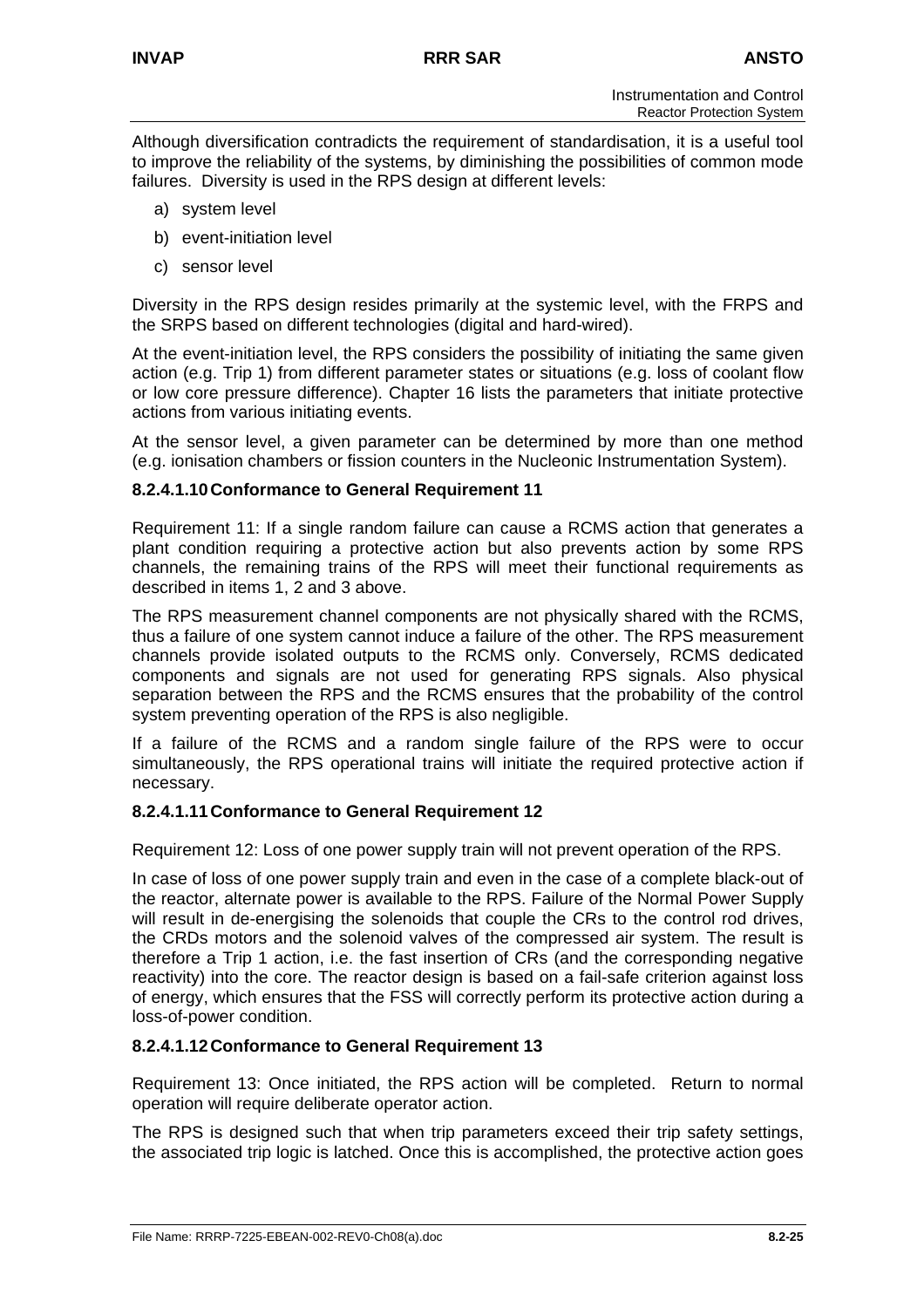on to completion regardless of the state of the parameter that has initiated the protective action.

Normal operation is returned by manual operator action to reset the initiating device once it has returned to the normal operating range.

### **8.2.4.1.13 Conformance to General Requirement 14**

Requirement 14: There will be sufficient electrical and physical separation between redundant instrumentation and control equipment monitoring the same parameter to prevent environmental factors, electrical transients, or physical events from impairing the ability of the system to respond correctly.

All RPS cabling is routed in separated cable trays or conduits for each channel, including routing to and from sensors, racks, panels, and CR solenoids.

Physical separation and electrical isolation between trains of the RPS is achieved by physically separating process instrumentation, instrument cabinets, panels and cabling. Separate panels are provided for each train except for the MCR main console, which has internal metal barriers for separation. Where equipment from more than one channel or train is in a panel, divisional separations are provided by fire barriers and/or physical distance of 152mm or more. Where wiring must be run between trains, separation is provided by qualified isolation techniques such as fibre optic digital communication cables and opto isolators.

The RPS logic circuits are designed so that an automatic FRPS or SRPS trip is initiated when the required number of sensors for any monitored parameter exceeds the safety setting.

Separate instrument cabinets are provided for the RPS instrumentation for each train and are installed in different locations.

#### **8.2.4.1.14 Conformance to General Requirement 15**

Requirement 15: No single failure within the RPS will prevent the proper operation of the RPS, when required, to satisfy safety design bases as described by requirements 1, 2 and 3.

See Sections 8.2.4.1.10 to 8.2.4.1.13

#### **8.2.4.1.15 Conformance to General Requirement 16**

Requirement 16: Any single maintenance operation, calibration operation, or test to verify operational availability will not prevent the ability of the reactor protection system to respond correctly.

During any operational state, any single component of the RPS can be taken out of service to be tested, maintained or calibrated without preventing the RPS from performing its protective functions. The modular design of the RPS minimises the time involved in maintenance, calibration and testing to verify operational availability; thus reducing the failure possibilities. During this time, the RPS displays to the operators that the channel or train under test is unavailable and sets the channel or train to the tripped state. The remaining operational channels or trains not undergoing maintenance or test are therefore working in a one out of two voting logic. These characteristics ensure that the RPS can cope with any single channel or train maintenance operation, calibration operation, or test, without affecting operational availability.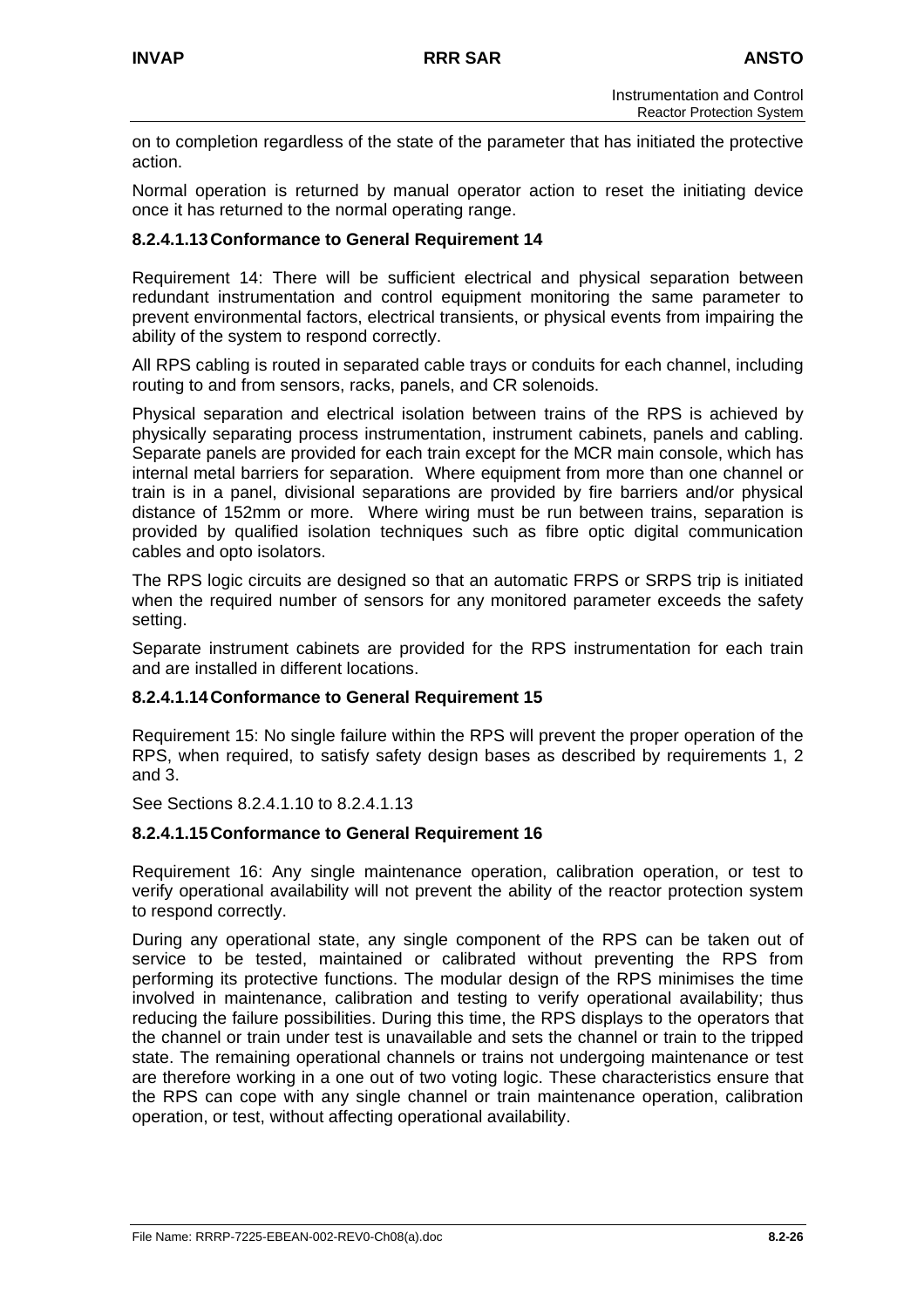## **8.2.4.1.16 Conformance to General Requirement 17**

Requirement 17: Two or more sensors for any monitored parameter exceeding the trip safety setting will initiate automatic protective actions.

All trip logic is based on a two-out-of-three criterion. The voting logic initiates the trip signal only when two or more channels for any monitored parameter exceed the trip Safety Setting. This two-out-of-three criterion to initiate the protective action prevents the RPS from generating spurious actions that could degrade operational availability.

### **8.2.4.1.17 Conformance to General Requirement 18**

Requirement 18: Control and monitoring functions will be provided in the MCR for reactor systems, auxiliary systems and all other process systems. The automation of all provided control systems will be optimised.

All signals and safety-parameters handled by the RPS, together with status information are communicated to the ECC and MCR.

The RPS presents all safety information to the operator through dedicated displays in the MCR and the ECC. This presentation of safety parameters is independent of the RCMS and permits the operator to evaluate the state of the reactor. The operator can manually request the protection actions from these panels within the MC and the EC.

Safety parameters, trip Safety Settings and self-check results of the RPS are provided to the RCMS through a read only, electrically isolated interface. This allows the efficient use of reactor instruments, avoiding duplication, while improving presentation by the use of the RCMS visual display units, and allowing enhanced recording and analysis of safety events.

#### **8.2.4.1.18 Conformance to General Requirement 19 and 20**

Requirement 19: All essential instrumentation to allow the safe shutdown of the reactor and maintain it in a safe state, including PAM instrumentation, and CCTV will be provided in the MCR and in the ECC.

Requirement 20: Audible and visual alarms will be provided in the MCR, to alert operating personnel to any variations from the normal operating conditions during all modes of operation.

Operators are able to manually initiate protective actions from the MCR and ECC. The MCR and the ECC include dedicated safety displays and control panels, independent of the RCMS, to allow operators to evaluate the status of the reactor. The safety displays include the necessary alarms and annunciators to warn operators of abnormal conditions during all reactor states of operation. The control panel allows the operators to perform the following manual protective actions and enable the protection interlocks:

- a) Trip 1
- b) Trip 2
- c) Containment Isolation
- d) CERS Control

#### **8.2.4.1.19 Conformance to General Requirement 21**

Requirement 21: Sufficient MCR instrumentation will be provided for recording parameters related to the safe and efficient operation of the reactor facility.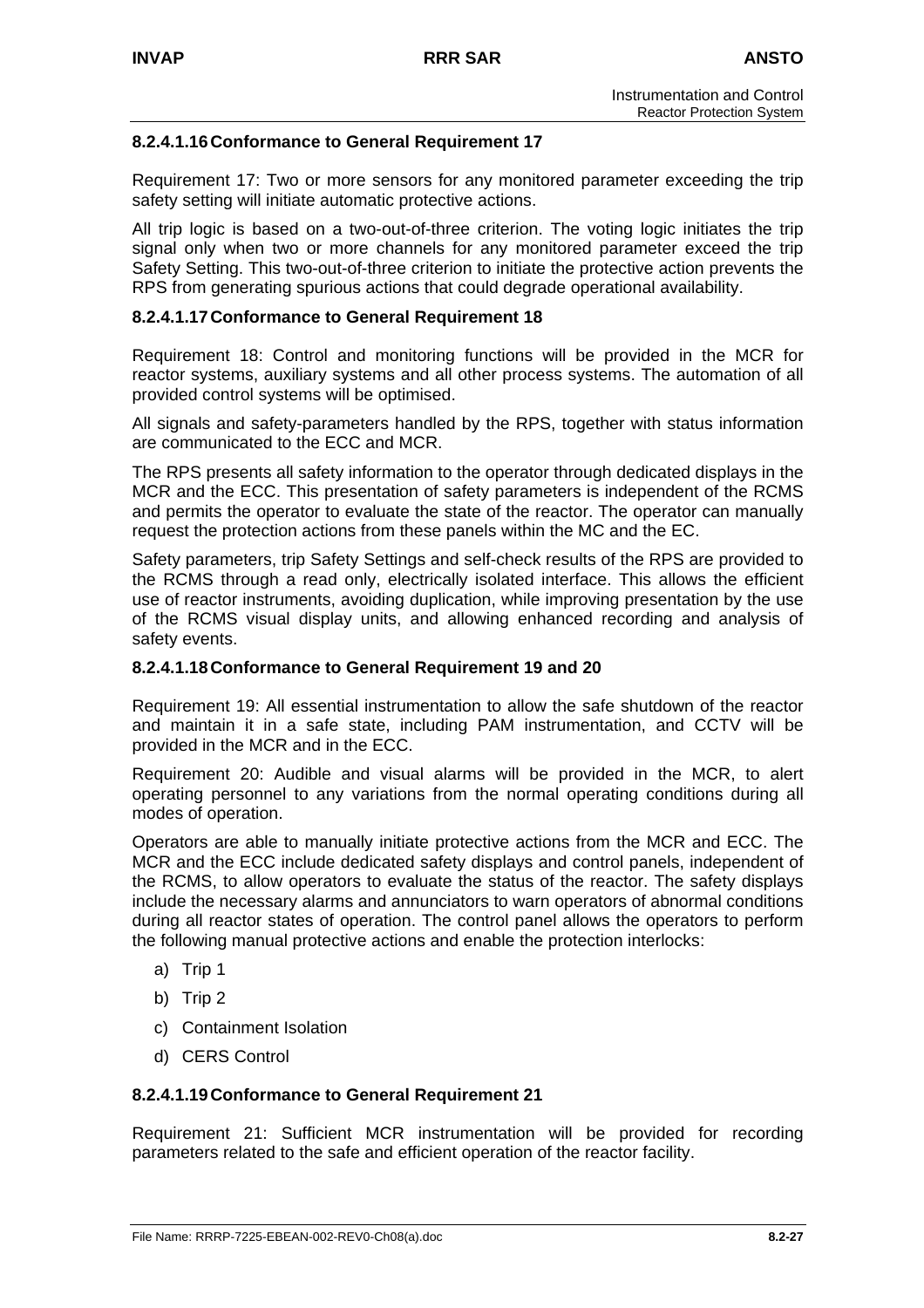All signals handled by the RPS are shared with the RCMS. Although the signal acquisition, the decision-making process and the protective actions of the RPS are considered Safety Category 1, the on-line storage of data is classified as Safety Category 2. Thus, the RPS information is saved through the RCMS historical data storage facility that is described in Section 8.6.3.3.4. The historic data recording system is a storage and retrieval system that continuously logs important plant status, including digital and analogue parameters, alarms, events, operator actions, operative parameters and plant and control system faults.

Redundant storage devices are used in order to ensure that all records are automatically stored in case of failure of one device. Redundant storage devices and suitable data handling software are provided to ensure that mandatory records of all reactor plant operations are automatically gathered and stored.

All selected archiving data are automatically saved on a permanent medium (for example magnetic tape).

The system has short-term historical data storage (of less than 12 months) saved inside the system for fast data retrieval. To work with long-term historical data (older than 12 months) the system needs to be loaded with the appropriate disk containing the data.

## **8.2.4.1.20 Conformance to General Requirement 22**

Requirement 22: UPSs will be provided for the parts of the instrumentation and control systems that are required to operate and maintain essential reactor facility equipment in the event of an interruption in the Normal Power System following a design basis event.

Each of the three RPS trains is powered by an independent UPS. These UPSs comply with the relevant IEEE standards.

#### **8.2.4.1.21 Conformance to General Requirement 23**

Requirement 23: Local instrumentation will be provided to monitor the performance of equipment, which requires regular maintenance.

A regular surveillance and maintenance program for all equipment requiring periodic support is provided. Regular maintenance of instrumentation and control systems consists mainly of the calibration of instruments and instrument circuits. Local instrumentation is provided to monitor the performance of components that are critical for plant operation and safety.

#### **8.2.4.1.22 Conformance to General Requirement 24**

Requirement 24: Instrumentation and control systems will be designed to meet, as a minimum, the same operational requirements as the system or equipment they control. Instrumentation components of the RPS is of Safety Category 1 standards, regardless of the category of the system to which it is connected.

The design of the instrumentation and control systems meet, as a minimum, the same operational requirements as the systems they control. In the case of the RPS, the systems are classified as Safety Category 1 regardless of the process systems to which they are connected.

## **8.2.4.1.23 Conformance to General Requirement 25**

Requirement 25: The equipment will be selected to ensure that it does not cause the adverse vibration of other equipment, and is not adversely affected by vibration in its designated location.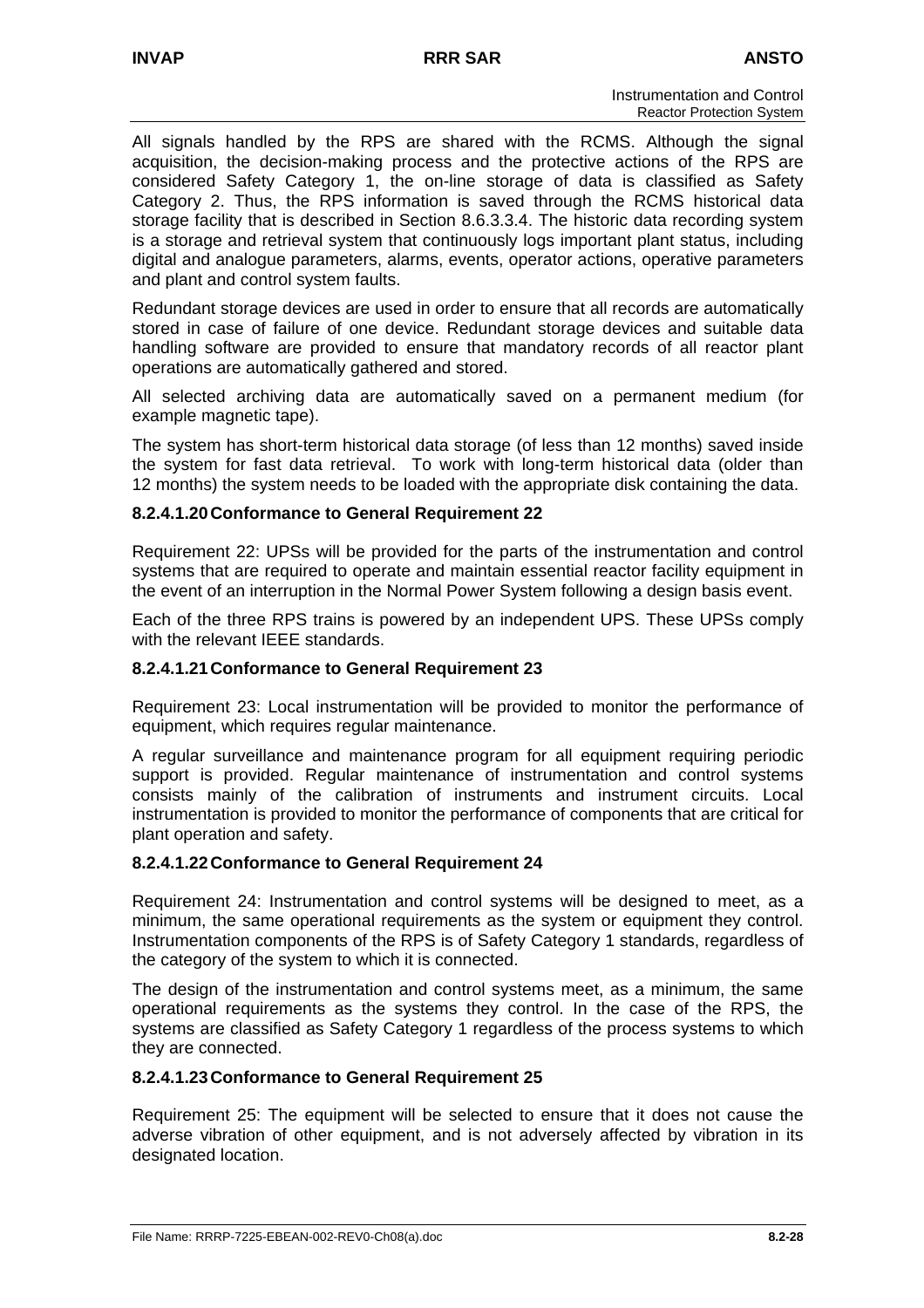All the RPS equipment is designed to ensure it does not cause any adverse vibration of other equipment and is not adversely affected by vibration in its designated location. RPS equipment is seismically tested or certified, to ensure proper operation in the event of a Safe Shutdown Earthquake as specified in Chapter 2 of the SAR. RPS equipment is compliant with IEC Standard for EMI/RFI Criteria.

## **8.2.4.1.24 Conformance to General Requirement 26**

Requirement 26: The instrumentation throughout the reactor facility will be uniform to the extent possible (for standardisation) after taking into account the constraints imposed by the requirement of diversity.

The provided instrumentation throughout the reactor facility was standardised to the extent possible, to assist in the support of maintenance, after taking into account the constraints imposed by the requirement of diversity.

## **8.2.4.1.25 Conformance to General Requirements 27 and 28**

Requirement 27: Protection will be provided to minimise deterioration of all instrumentation, control systems, enclosures, and control wiring in their service environment.

Requirement 28: Complete protection against in service environments will be provided. This includes radiation, dust, corrosive vapours and liquids, humidity, mould, corrosion, galvanic action, insulation and thermal cycling.

All instrumentation, control systems, enclosures and control wiring are provided with adequate protection against their service environments, thereby minimising in-service deterioration. The design of the RPS limits the amount of equipment in demanding conditions, to the sensors and cables of the three channels. The components located in demanding environments are qualified such that they will perform their safety function in the worst case environmental conditions that they would be subjected to following a Design Basis Accident. Cable trays are of the enclosed type fulfilling the IEEE requirements. The instrument racks of the three trains of the RPS are located in dedicated rooms that are classified as mild environments. Also, there are no equipment rooms classified as harsh environments.

#### **8.2.4.1.26 Conformance to General Requirement 29**

Requirement 29: The equipment provided will be designed for an operating life of at least 40 years, with the provision that all maintenance procedures are performed at the proper time in a thorough and proper manner. Recommended surveillance and maintenance regimes for all equipment will be supplied.

All instrumentation, components and equipment have been designed, where possible to have an operating life of at least 40 years. All maintenance procedures to allow the equipment to comply with this requirement are being provided as part of the detailed engineering. In cases where that objective cannot be fulfilled, all the corresponding surveillance and replacement regimes are provided.

#### **8.2.4.1.27 Conformance to General Requirements 30, 31 and 32**

Requirement 30: Access to trip Safety Settings, component calibration controls, test points, and other terminal points will be under the control of plant operations supervisory personnel.

Requirement 31: Taking a train out of service for maintenance or modification will be under the supervision of the MCR operator. There are no bypasses allowed on either the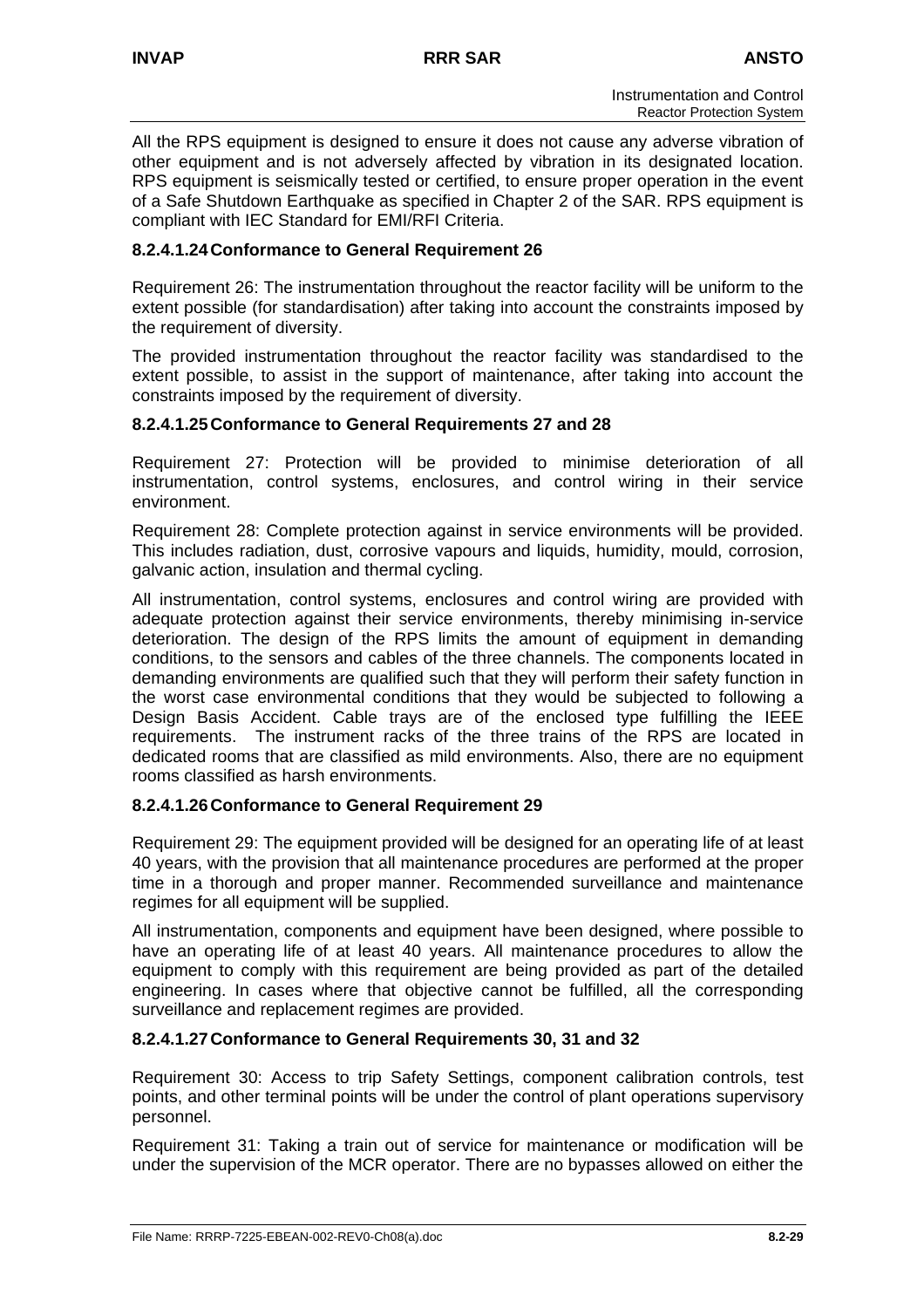SRPS or FRPS. Any work performed on either will result in a train trip on that particular channel and will be continuously monitored by the MCR operator.

Requirement 32: Selected automatic and manual operational trip bypasses will be provided, as necessary, to permit particular states of plant operation (for example Physics Test State).

Access to trip settings, component calibration controls, test points and other terminal points are under the control of supervisory operations personnel.

If some essential part of the system is disabled, this will be continuously displayed in the MCR. If other components are disabled (for example by taking a sensor out of service for calibration or testing) this condition is also continuously displayed in the MCR, through the administratively controlled manual actuation of the RPS out-of-service indicator associated with that sensor, and the channel is then in the trip condition.

## **8.2.4.1.28 Conformance to General Requirement 33**

Requirement 33: Provide manual control switches for initiation of safety actions by plant operators where necessary.

Manual trip switches to initiate the Trip 1 action are provided in several key locations of the plant. Conformance to General Requirement 34

Requirement 34: Verification and validation processes will be provided to ensure that the systems meet the functional, performance and reliability requirements.

A detailed verification and validation process, for all the design stages, is provided to ensure the systems reliably meet their functional requirements. The major objective of the verification and validation process is to prove that the system performs its intended functions correctly, that it performs no unintended functions, and provides information about its quality and reliability. The verification and validation process evaluates how well the system is meeting its technical requirements and its safety, security, and reliability objectives. It also helps to ensure that system requirements are not in conflict with any standards or requirements applicable to other systems or components. Verification and validation tasks analyse, review, demonstrate and test all system development outputs.

#### **8.2.4.1.29 Conformance to General Requirement 35**

Requirement 35: Differing techniques will be employed during the verification and validation process according to the type of design and the stage of the design process.

The verification and validation process relies on different techniques according to the type of design and the stage of the design process.

An example is Software verification and validation, done during qualification of base software.

Some software verification and validation techniques used during software development tasks are control flow analysis, data flow analysis, algorithm analysis, and simulation. Control and data flow analysis is mostly applicable for real time and data driven systems. Flow analysis transforms logic and data requirements text into graphic flows that are easier to analyse than the text. PERT, state transition and transaction diagrams are examples of control flow diagrams. Algorithm analysis involves re-derivation of equations or evaluation of the suitability of specific numerical techniques. Simulation is used to evaluate the interactions of large complex systems where there are much hardware, users, and other interfacing software units.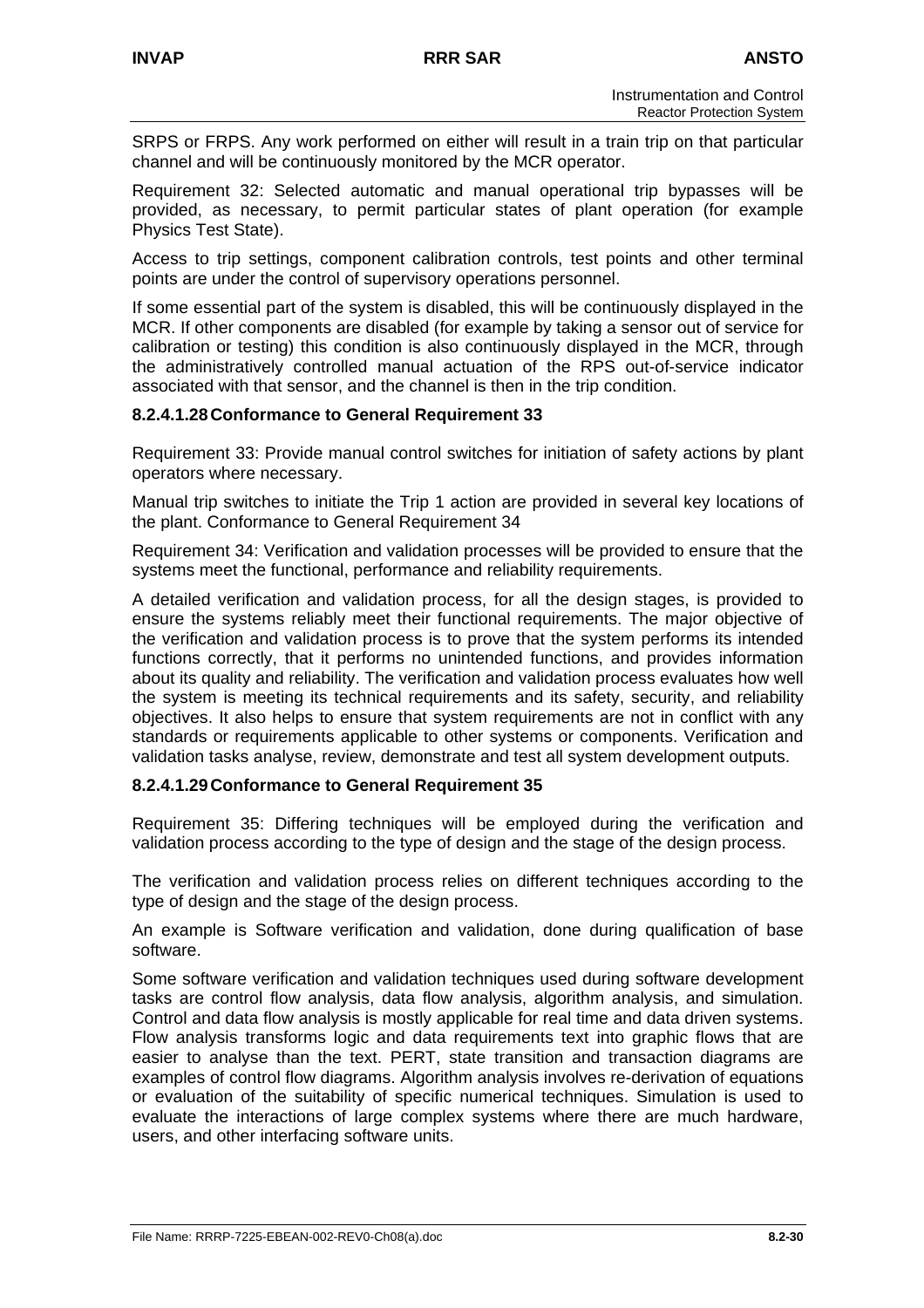Some software verification and validation techniques used during software design tasks include algorithm analysis, database analysis, sizing and timing analysis, and simulation. Algorithm analysis examines the correctness of the equations or numerical techniques as in the software requirement activity, but also examines truncation and round-off effects, numerical precision of word storage and variables (e.g., single- vs. extendedprecision arithmetic), and data typing influences. Database analysis is particularly useful for programs that store program logic in data parameters. A logic analysis of these data values is required to determine the effect these parameters have on program control. Sizing and timing analysis is useful for real-time programs having response time requirements and constrained memory execution space requirements.

Some software techniques used during code verification and validation tasks are control flow analysis, database analysis, regression analysis, and sizing and timing analysis. For large code developments, control flow diagrams showing the hierarchy of main routines and their sub-functions are useful in understanding the flow of program control. Database analysis is performed on programs with significant data storage to ensure common data and variable regions are used consistently between all call routines. Data integrity is enforced, and no data or variable can be accidentally overwritten by overflowing data tables. Data types and use are consistent throughout all program elements. Regression analysis is used to re-evaluate software requirements and software design issues whenever any significant code change is made. This technique ensures project awareness of the original system requirements. Sizing and timing analysis is done during incremental code development and compared against predicted values. Significant deviations between actual and predicted values are an indication of possible problems or the need for additional examination.

Code reading is another technique that may be used for source code verification. This is accomplished by having an expert programmer read through another programmer's code to detect errors.

## **8.2.4.1.30 Conformance to General Requirement 36**

Requirement 36: Verification of all instrumentation and control systems will be provided, at the component level and at the system level, with validation provided at the system level only. Verification will be applied from the beginning of system design in order to ensure maximum effectiveness. The amount of verification to be performed will depend upon the importance of the system to plant safety or according to safety category classification.

The verification process is performed at the component level and at the system level. The verification process is applied in all stages of the design process to achieve maximum effectiveness. Identification of critical components allows the increase of the amount of verification to be performed in those systems that could impact a safety function.

## **8.2.4.1.31 Conformance to General Requirement 37**

Requirement 37: All instrumentation and control components will be designed, arranged and suitably located so that they can be adequately inspected, tested and serviced as appropriate before commissioning and at regular intervals thereafter.

The safety systems are designed to be testable during operation of the reactor as well as during those intervals when the reactor is shutdown. This testability allows the independent testing of redundant channels and trains and load groups while maintaining the capability of these systems to respond to real process signals. The output of a channel being tested is tripped, if required, consistent with safety requirements and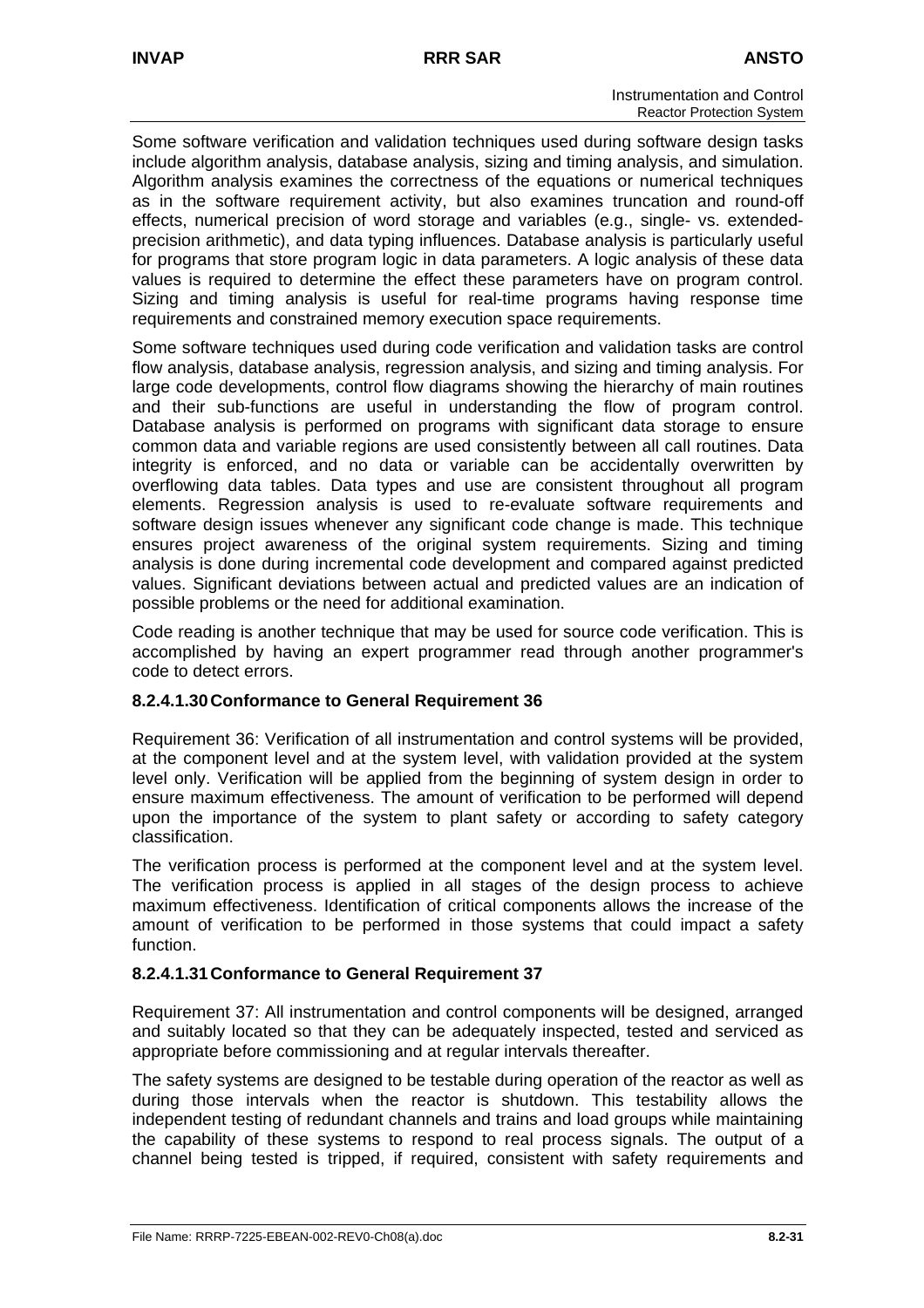operational limits and conditions. As mentioned earlier, the triple redundant trains of the RPS can be tested individually, without affecting the ability of RPS to perform their protective actions. Instrumentation and control trains of the RPS are placed in separate rooms accessible to operators and classified as mild environments. The design of the front and rear panels and consoles facilitate the testing and inspection processes. All equipment is organised in the corresponding rooms taking into account accessibility considerations. Equipment requiring operator manual actions is located taking into account ergonomic measures.

The size and weight of the equipment involved determine the space required for handling and accessing it in case of maintenance or replacement.

Any instrument to be monitored by personnel is installed such that it is easy to read from a position that is easily accessible by the personnel involved, (those instruments in the control consoles are a special case and are analysed separately).

In a similar way, the position of any valve or mechanism to be handled by operators or maintenance personnel was evaluated considering ease of access.

## **8.2.4.1.32 Conformance to General Requirement 38**

Requirement 38: The RPS design will ensure that, during in-service testing, those trains remaining in service are able to accomplish any safety task, as required. The test method will minimise the time interval during which equipment is removed from service.

The RPS is based on two-out-of-three logic. Each of the three redundant trains can be separately tested, and are physically separated to avoid common cause failures (see Sections 8.2.4.1.9 and 8.2.4.1.31). This allows for in-service testing of each train without degrading the capability of the RPS to fulfil their functional requirements. The modular design of the RPS minimises the time needed to perform tests, during which the RPS will work on one out of two logic.

#### **8.2.4.1.33 Conformance to General Requirement 39**

Requirement 39: The test program and the test frequency will not cause deterioration of any reactor component beyond that provided for in the design.

The design of the RPS takes into account the necessity of testing the components. The test program and test frequency is based on the requirements of the RPS design and components chosen.

#### **8.2.4.1.34 Conformance to General Requirement 40**

Requirement 40: Appropriate test facilities will be provided. Appropriate procedures and instructions to carry out these test operations, including in-service testing will be included in the Operating and Maintenance Manuals.

An electronics workshop to perform testing and maintenance operations is provided. The Operations and Maintenance Manuals include all appropriate procedures and instructions to carry out these testing operations including in-service testing.

## **8.2.4.1.35 Conformance to General Requirement 41**

Requirement 41: A simple design and a structured development process, including requirement specifications, prototypes, simulations, reviews, and testing for all custom design components will be provided.

The RPS is based on an "as-simple-as-possible" criterion relying on a structured development process that includes; requirement specifications, prototypes and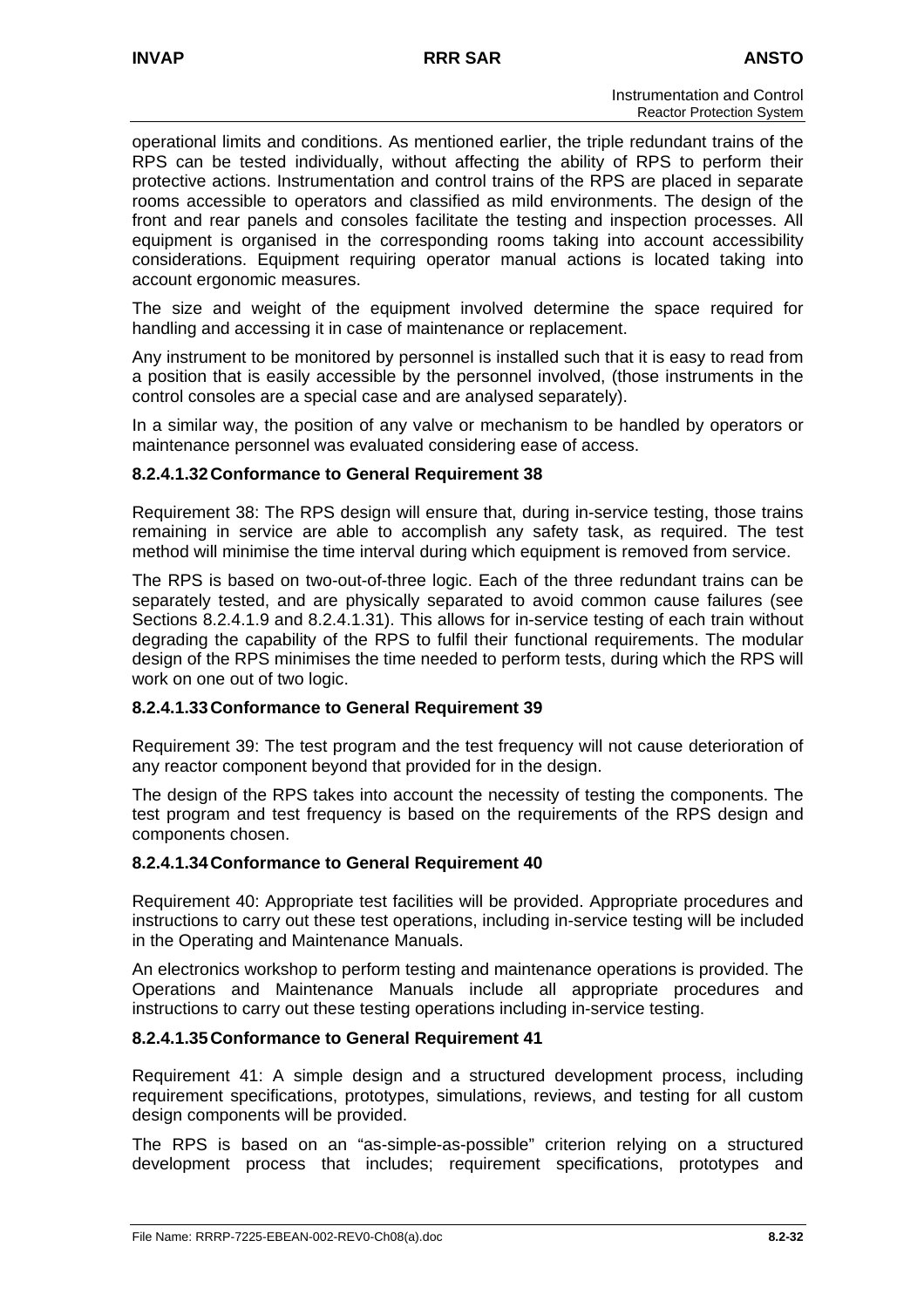simulations when needed, as well as reviews and testing for all custom design components.

## **8.2.4.2 Conformance with Requirements from Standards**

#### **8.2.4.2.1 Conformance with Requirements from Standards 1 to 4**

Requirement 1: The RPS will be classified as a Safety Category 1 system and will comply with IEEE standards for Class 1E equipment.

Requirement 2: Class 1E qualification will be in accordance with IEEE and relevant Australian standards.

Requirement 3: The definitions for independence and redundancy for Class 1E systems will be applied to the Class 1E systems for the reactor facility.

Requirement 4: Class 1E instrumentation and control wiring will be separated in accordance with IEEE. Additionally control wiring will conform to the wiring requirements of AS 3000, RPS cabling will conform to the requirements of AS 1660.5 and the PAM cabling will conform to and the fire requirements of AS 3013.

All equipment and components of the RPS are qualified to IEEE Class 1E requirements as applicable in accordance to a qualification plan.

#### **8.2.4.2.2 Conformance with Requirements from Standards 5**

Requirement 5: IEEE will be used in the design of all operator interfaces.

The human-machine interface requirements of IEEE are met by the design of the operator interfaces.

#### **8.2.4.2.3 Conformance with Requirements from Standards 6**

Requirement 6: The equipment provided will not cause adverse electromagnetic interference to other equipment and will not be adversely affected by electromagnetic emissions from other equipment.

All equipment has been properly tested and qualified to ensure it will not cause any electromagnetic interference to other equipment and will not be adversely affected by electromagnetic emissions from other equipment.

#### **8.2.4.2.4 Conformance with Requirements from Standards 7**

Requirement 7: The FRPS will be designed based on the requirements in the IEEE standards for the application of computer systems in reactor safety systems, associated software QA.

The computer-based FRPS is designed based on the requirements in the IEEE standards for the application of computer systems in reactor safety systems, associated software QA.

#### **8.2.4.3 Conformance to Additional Requirements**

#### **8.2.4.3.1 Conformance to Additional Requirements 1 and 2**

Requirement 1: The FRPS and SRPS will be provided, so that they automatically initiate the operation of appropriate systems to ensure that safety limits are not exceeded during any abnormal plant condition or design basis accident. The systems will be diverse in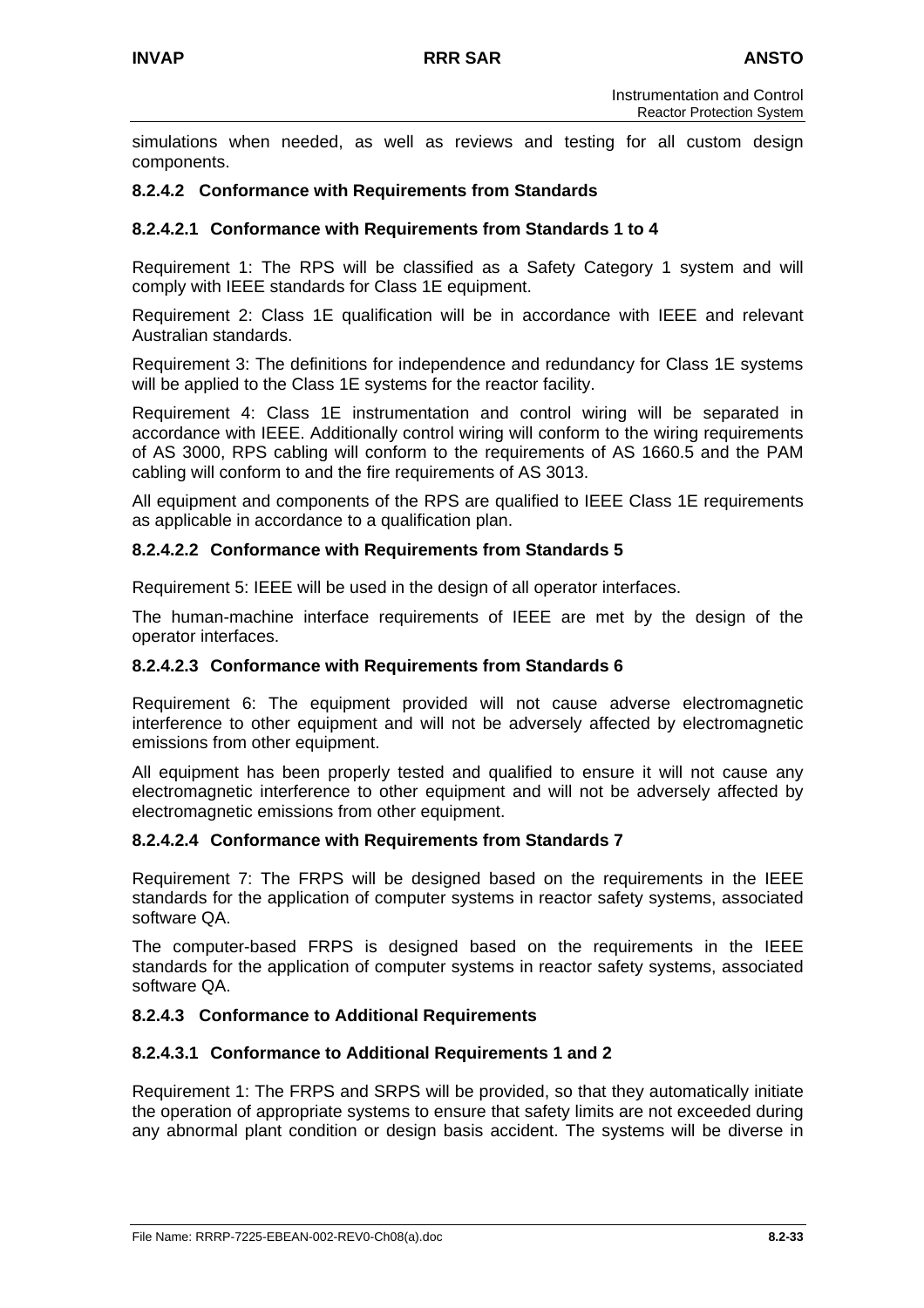that the FRPS will be computer-based, and the SRPS will be a hard-wired system. There will be no common instrumentation in the two systems.

- a) The FRPS consists of a combination of hard-wired and digital processing modules. The protective functions associated with this system are:
	- (i) Trip 1: Insertion of CRs
	- (ii) Protection Interlocks (Start-up and Process Interlocks)
	- (iii) Containment Isolation
	- (iv) CERS Control
- b) The SRPS is based on hard-wired technology. The protective function associated with this system is:
	- (i) Trip 2: Partial draining of the heavy water reflector vessel and Trip 1 request
	- (ii) Protection Interlock (Process Interlock)
	- (iii) There is no common instrumentation in these two systems.

Requirement 2: The RPS will initiate all automatic reactor shutdowns and will initiate all ESF protective functions.

The conformance to these requirements follows from the RPS description in Section 8.2.3. Passive components such as cables trays and some instrument piping (that measuring core pressure difference) are shared between the FRPS and SRPS while maintaining separation of the three redundant trains.

## **8.2.4.3.2 Conformance to Additional Requirements 3**

Requirement 3: The RPS will protect against operational errors, if process parameters are outside predetermined limits.

Operational errors are avoided by using a sufficient number of interlocks and an adequate selection of safety settings, which prevent process parameters from being outside their limits.

## **8.2.4.3.3 Conformance to Additional Requirements 4**

Requirement 4: The RPS will minimise the likelihood that operator actions could defeat the effectiveness of the system during all operational states, but not negate correct operator actions during abnormal plant conditions.

Once initiated, the protective actions performed by the RPS cannot be stopped, up to their complete conclusion. Operators cannot defeat the effectiveness of the protective action. Similarly operators can manually initiate a protective action but cannot terminate the requested action once initiated.

## **8.2.4.3.4 Conformance to Additional Requirements 5**

Requirement 5: The RPS will have sufficient instrumentation for monitoring the operation of the reactor during power, physics test, shutdown and refuelling.

The RPS is able to perform protective actions and monitoring functions during any operational state of the plant: Shutdown, Power, Physics Test and Refuelling. In all cases, the safety parameters are presented to the operators in the consoles of the MCR and ECC.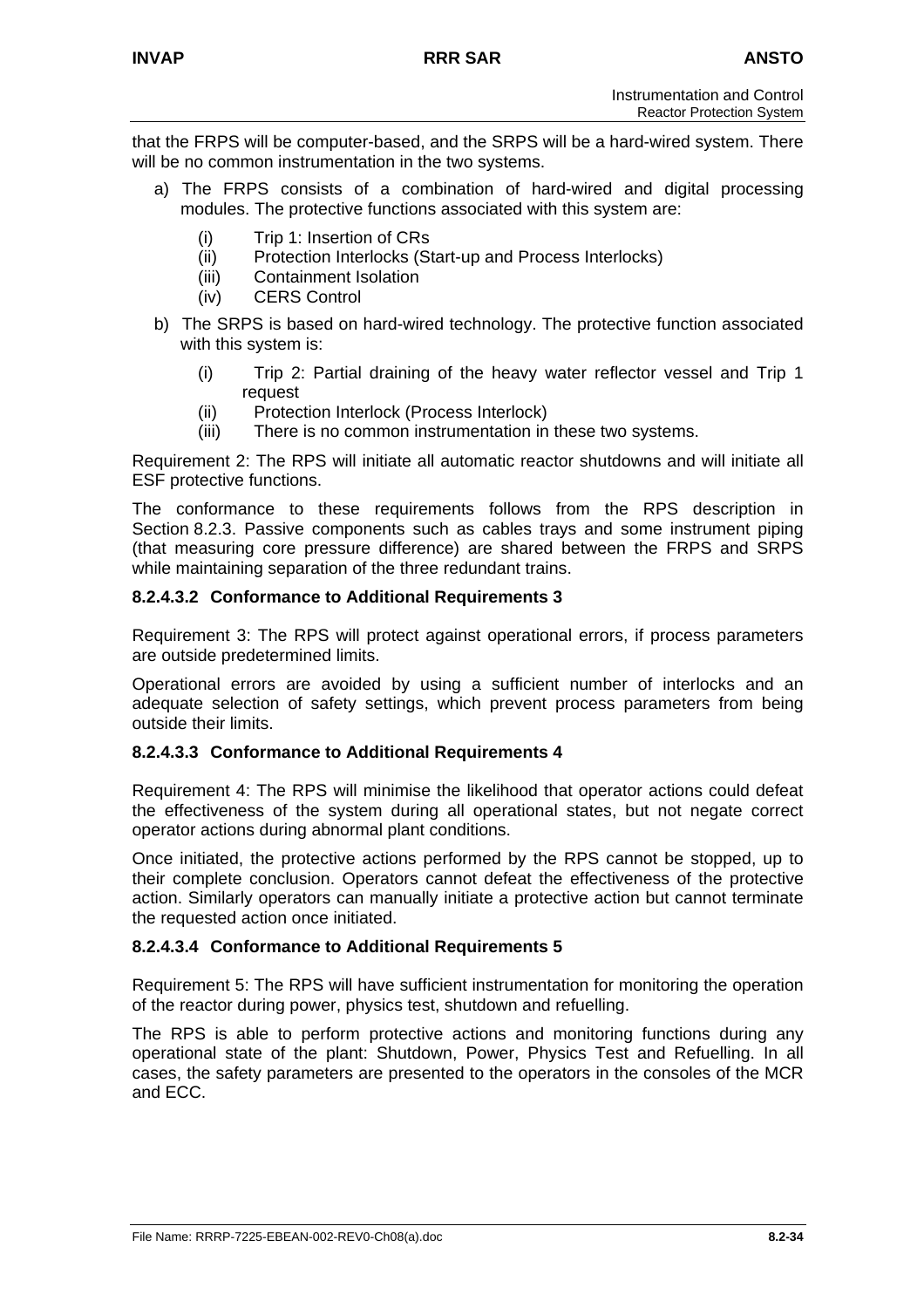## **8.2.4.3.5 Conformance to Additional Requirements 6**

Requirement 6: The RPS will have sufficient recording instruments to monitor reactor parameters during and following operational occurrences and accident conditions.

The RPS communicates its status information on all of its parameters to the RCMS, where the information is displayed and stored for future retrieval.

### **8.2.4.3.6 Conformance to Additional Requirements 7**

Requirement 7: The RPS will input all information to the RCMS via approved isolation devices. The use of isolation devices will ensure that the RPS can not be affected by signals originating from the RCMS.

The RPS transmits all its safety information to the RCMS via Class 1E qualified unidirectional and electrically isolated interfaces. The RCMS acquires all the safety data to be processed, with the purpose of providing the operators displays of; system and equipment states, logic calculations, historical registering and alarm detection. This interconnection of the RPS to the RCMS is carried out using appropriate isolation devices to ensure the complete separation of Safety Category 1, from Safety Category 2 and 3 systems.

#### **8.2.4.3.7 Conformance to Additional Requirements 8**

Requirement 8: The RPS will include the following characteristics to ensure a fail-safe design:

- a) The systems function automatically and independently of other systems.
- b) Detection and actuation mechanisms shutdown the reactor in adequate time to protect the reactor from exceeding safety limits.
- c) Following initiation of the trip systems, no manual operator intervention can prevent the trip completing its action.
- d) Trip signals will not be generated using automatically reset devices. Once in the tripped state they will require deliberate operator action to be reset.
- e) The systems' designs employ diversity to enable all postulated initiating events to be detected in a minimum of two different ways, where physically practicable.
- f) The systems will comprise redundant trains that are independent and isolated from each other, to prevent a common cause failure.
- g) The systems will allow trip levels to be set with adjustable margins.
- h) The systems will have the capability to identify the parameter which initiated the first trip signal.

The RPS provides those characteristics as follows:

- a) The FRPS and SRPS function automatically and independently of other systems and each other.
- b) Detection and actuation mechanisms trip the reactor in adequate time to protect the reactor from exceeding safety limits. The response time of the FRPS, SRPS, FSS and SSS ensure that reactor shutdown is achieved in adequate time to protect the reactor from all design basis accidents.
- c) Following initiation of either or both trip systems, no manual operator intervention is required.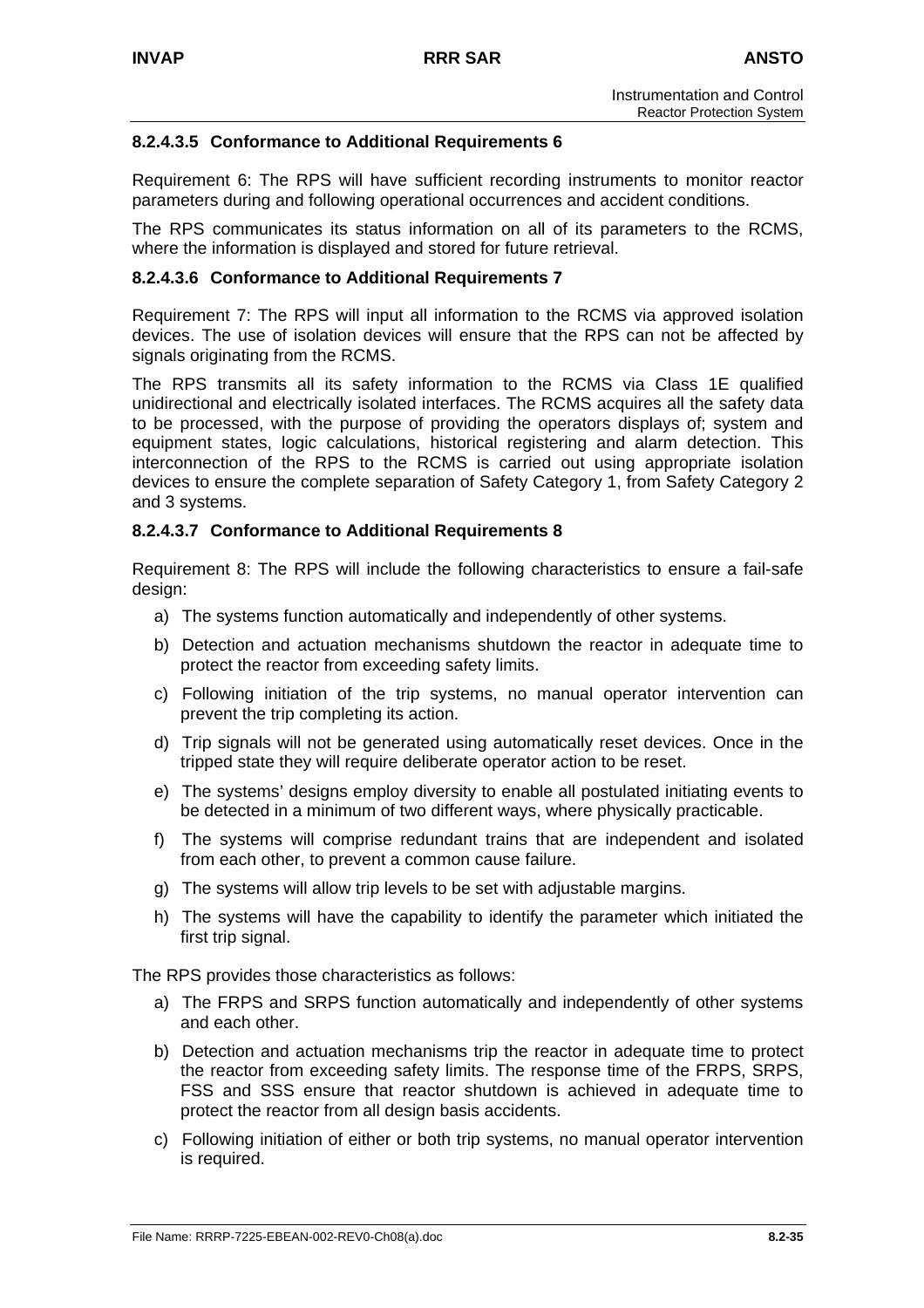- d) Trip signals are generated using latching devices and require deliberate operator action to reset. Trip signals are reset by manual operator action in the MCR and in the ECC.
- e) The FRPS and SRPS employ diversity to enable all postulated initiating events to be detected in a minimum of two different ways. Chapter 16 identifies the alarms and RPS trips for each postulated initiating event.
- f) The FRPS and SRPS comprise redundant trains that are independent and isolated from each other, to prevent a common cause failure.
- g) Instrumentation and trip systems enable trip levels to be set with adjustable margins. The design considers instrument drift, testability, and repeatability in the selection of instrumentation and controls and in the determination of safety settings. Adequate margins between safety limits and instrument safety settings are provided. Instrument error is known by its specification. The safety setting is fixed based on operational limits and the known error.
- h) The FRPS, SRPS and RCMS have the capability to identify the parameter which initiated the first trip signal. When the RPS initiates a protective action the corresponding safety parameter that exceeded its corresponding safety setting appears highlighted and remains in that state until the operator resets the condition.

## **8.2.4.3.8 Conformance to Additional Requirements 9**

Requirement 9: The RPS will employ voting logic in the trip circuitry such that maintenance can be carried out on defective channels without the need for the reactor to be shut down. Channels taken out of service will be identified as "tripped", until back in service.

All trip circuits actuate a protective action on two-out-of-three voting logic. This allows one channel to be tripped while the other two are left in service and the reactor remaining operational. The Trip 1 or 2 actions would then be initiated if one of the remaining channels tripped.

#### **8.2.4.3.9 Conformance to Additional Requirements 10**

Requirement 10: Audible and visible alarm systems will be provided for early indication of any change that could lead to a reduction in safety while the reactor is operating or shut down.

Audible and visual alarms are provided in the MCR and ECC through the RPS safety panels and the RCMS.

*End of Section*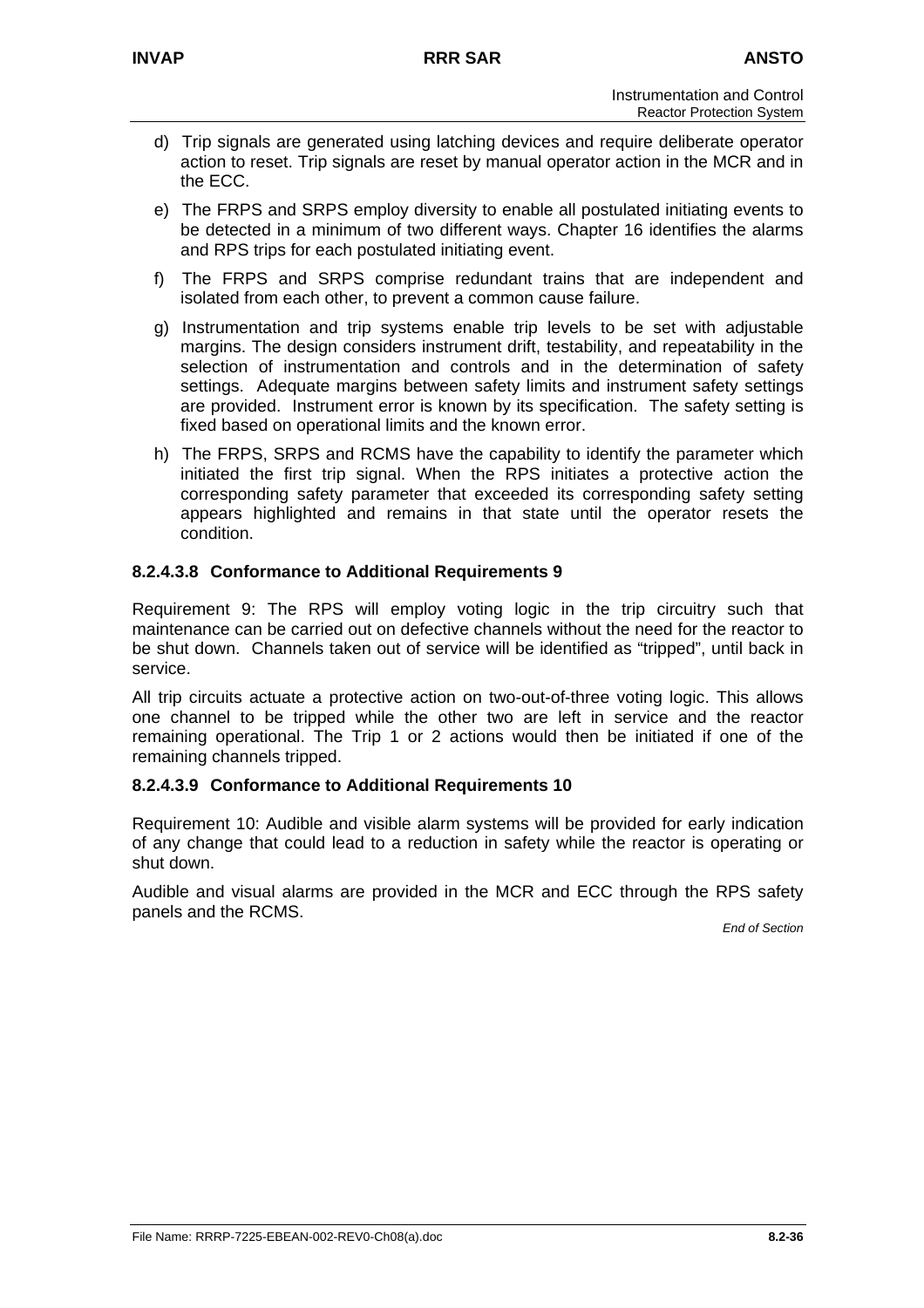Instrumentation and Control Reactor Protection System

| .2/1<br><b>RPS Safety Signals</b> |                |                                      |  |  |
|-----------------------------------|----------------|--------------------------------------|--|--|
|                                   |                | <b>FRPS Safety Plant Signals</b>     |  |  |
|                                   | 1              | Start-up neutron flux                |  |  |
|                                   | $\overline{2}$ | Wide Range Log Neutron Flux          |  |  |
|                                   | 3              | Wide Range Log Neutron Flux Rate     |  |  |
|                                   | 4              | Core temperature difference          |  |  |
|                                   | 5              | Core inlet temperature               |  |  |
|                                   | 6              | Core pressure difference             |  |  |
|                                   | 7              | Primary cooling flow                 |  |  |
|                                   | 8              | Reflector cooling flow               |  |  |
|                                   | 9              | Expansion tank low level             |  |  |
|                                   | 10             | <b>Rigs Cooling flow</b>             |  |  |
|                                   | 11             | RSPCS Flap Valve 1 closed            |  |  |
|                                   | 12             | RSPCS Flap Valve 2 closed            |  |  |
|                                   | 13             | Pool water level (Trip 1 level)      |  |  |
|                                   | 14             | Pool open-end gamma activity         |  |  |
|                                   | 15             | Seismic level                        |  |  |
|                                   | 16             | Compressed air storage tank pressure |  |  |
|                                   | 17             | Stack particulate activity           |  |  |
|                                   | 18             | Stack iodine activity                |  |  |
|                                   | 19             | Stack noble gas activity             |  |  |
|                                   | 20             | Stack particulate rate               |  |  |
|                                   | 21             | Stack iodine rate                    |  |  |
|                                   | 22             | Stack noble gas rate                 |  |  |
|                                   | 23             | Hot Neutron Source (SPARE)           |  |  |
|                                   | 24             | <b>Cold Neutron Source</b>           |  |  |
|                                   | 25             | Normal Power Supply Unavailability   |  |  |
|                                   | 26             | <b>RCMS Unavailability</b>           |  |  |
|                                   | 27             | <b>SSS locked</b>                    |  |  |
|                                   | 28             | <b>Air Pressure CERS</b>             |  |  |
|                                   | 29             | Air Cooling Temperature CERS Circuit |  |  |
|                                   | 30             | Air Return Temperature CERS Circuit  |  |  |
|                                   | 31             | FFAL request                         |  |  |
|                                   | 32             | CIFAL-G1-request                     |  |  |
|                                   | 33             | CIFAL-G2-request                     |  |  |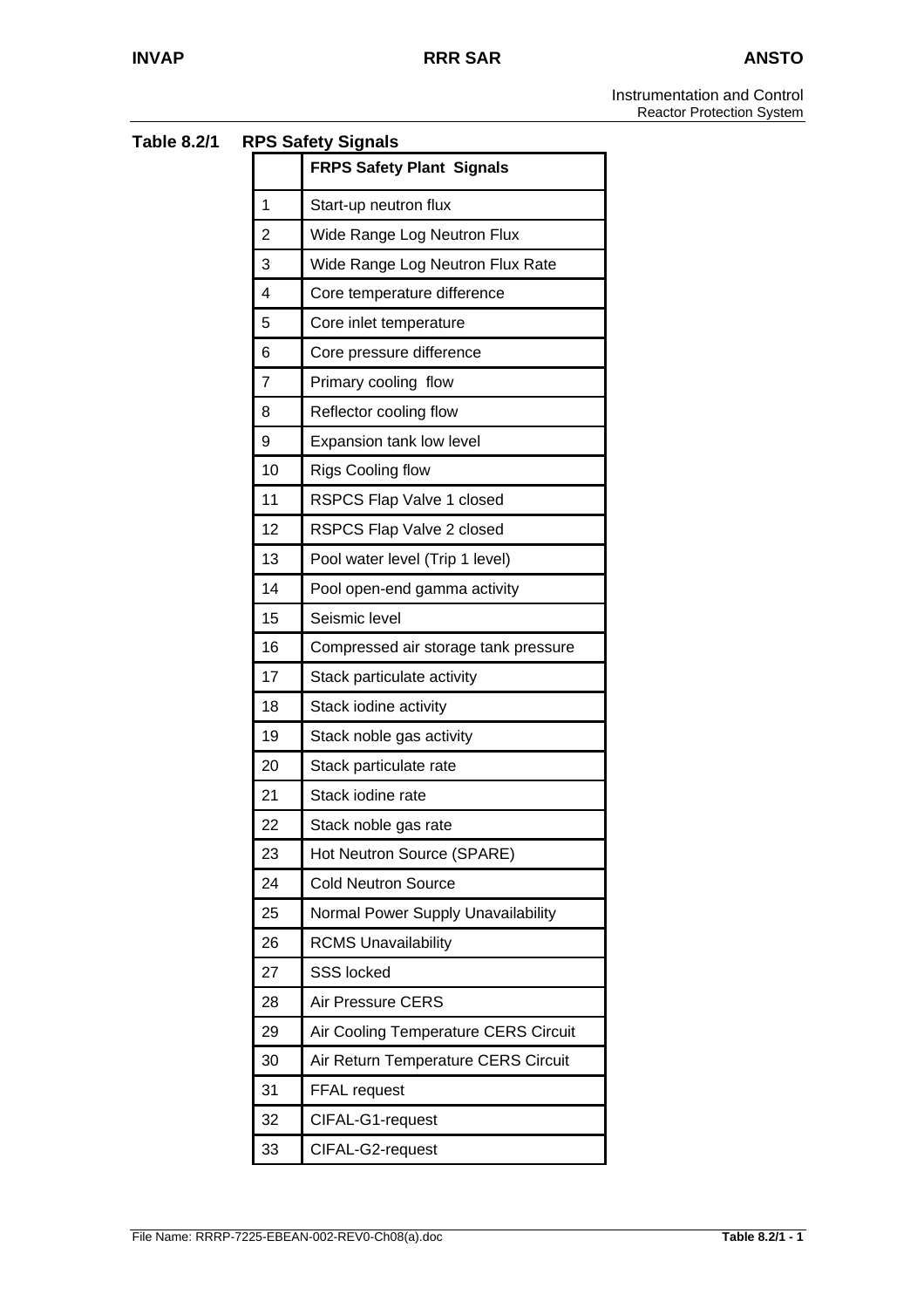Instrumentation and Control Reactor Protection System

|    | <b>SRPS Safety Plant Signals</b>   |
|----|------------------------------------|
| 1  | Power Log Neutron Flux Rate        |
| 2  | Power Log Neutron Flux             |
| 3  | <b>Power Linear Neutron Flux</b>   |
| 4  | <b>Core Outlet Temperature</b>     |
| 5  | Core Pressure Difference (Trip 2)  |
| 6  | Pool Water Level (Trip 2)          |
| 7  | Reflector Vessel Temperature       |
| 8  | Seismic level                      |
| 9  | Control Rod 1 Down Position        |
| 10 | <b>Control Rod 2 Down Position</b> |
| 11 | Control Rod 3 Down Position        |
| 12 | Control Rod 4 Down Position        |
| 13 | Control Rod 5 Down Position        |
| 14 | Failure of Trip 1                  |
| 15 | <b>SFAL Request</b>                |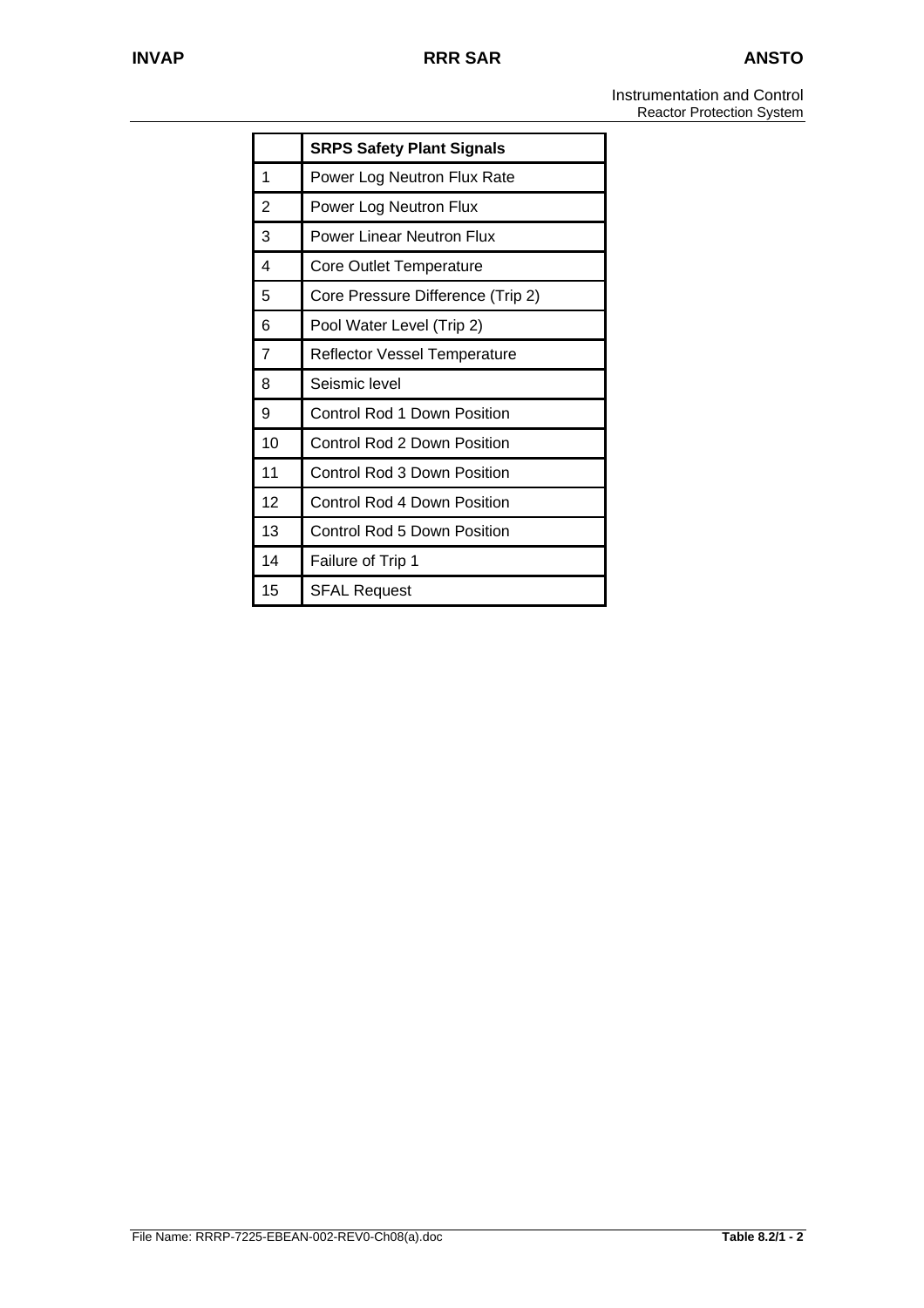|  | Table 8.2/2 Software Requirements Verification and Validation Tasks |  |  |
|--|---------------------------------------------------------------------|--|--|
|--|---------------------------------------------------------------------|--|--|

| <b>Tasks</b>                           | <b>Description</b>                                                                                                                           | <b>Methods</b>           | <b>Required Inputs</b>                                    | <b>Outputs</b>                           |
|----------------------------------------|----------------------------------------------------------------------------------------------------------------------------------------------|--------------------------|-----------------------------------------------------------|------------------------------------------|
|                                        |                                                                                                                                              | and Tools                |                                                           |                                          |
| Traceability                           | Trace requirements in the DSRS and the RPS System                                                                                            |                          | <b>SRS</b>                                                |                                          |
| Analysis                               | Description and the preliminary version of these documents.                                                                                  |                          | (Preliminary Version)                                     | Requirements<br><b>Evaluation Report</b> |
| Software<br>Requirements<br>Evaluation | Ensure that software requirements are correct, complete,<br>consistent, accurate, and testable, and will satisfy the system<br>requirements. | Documentation<br>reviews | <b>RPS System</b><br>Description<br>(Preliminary Version) | <b>Traceability Matrix</b>               |
| Interface<br>Requirements              | Verify that the requirements for software interfaces with<br>hardware, user/operator and other systems are correct,                          |                          | <b>DSRS</b>                                               |                                          |
| Analysis                               | consistent, complete, accurate, and testable.                                                                                                |                          | <b>RPS System</b><br>Description                          | Anomaly Report(s)                        |
| <b>FAT BRC</b>                         | INVAP generates the plan for FAT BRC testing.                                                                                                |                          | <b>DSRS</b>                                               |                                          |
| Test Plan<br>Generation                |                                                                                                                                              |                          | <b>RPS System</b><br>Description                          | FAT BRC Test Plan                        |
| <b>SAT</b>                             | INVAP generates the plan for SAT testing.                                                                                                    |                          | <b>DSRS</b>                                               |                                          |
| <b>Tests Plan</b><br>Generation        | This plan will verify the correct and safe operation of the software<br>in the operational environment.                                      |                          | <b>RPS System</b><br>Description                          | <b>SAT Test Plan</b>                     |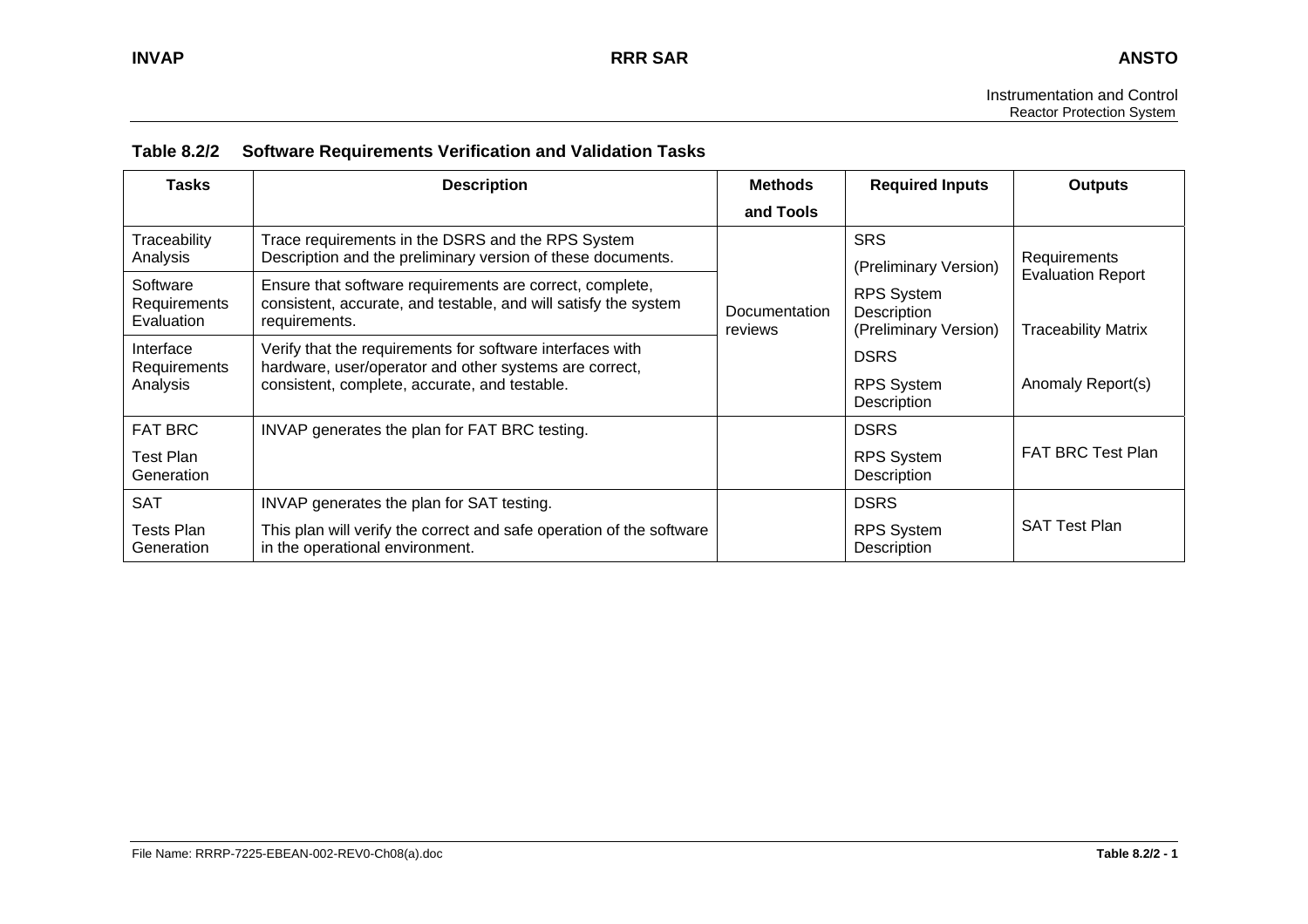| <b>Tasks</b>                         | <b>Description</b>                                                                                                        | <b>Methods</b>           | <b>Required Inputs</b>           | <b>Outputs</b>                              |
|--------------------------------------|---------------------------------------------------------------------------------------------------------------------------|--------------------------|----------------------------------|---------------------------------------------|
|                                      |                                                                                                                           | and Tools                |                                  |                                             |
| Traceability<br>Analysis             | Trace software design to system requirements and vice versa.<br>Check for correctness, consistency, and completeness.     | Documentation<br>reviews | <b>DSRS</b>                      | <b>Traceability Matrix</b>                  |
|                                      |                                                                                                                           |                          | <b>RPS System</b><br>Description |                                             |
|                                      |                                                                                                                           |                          | Design Document                  | Anomaly Report(s)                           |
| Software<br>Design                   | Evaluate the software design and the decomposition of the<br>system into functional modules for correctness, consistency, | Documentation<br>reviews | Configuration Item<br>tests      |                                             |
| Evaluation                           | completeness, accuracy, and testability.                                                                                  | Design<br>Walkthroughs   | <b>DSRS</b>                      |                                             |
|                                      |                                                                                                                           |                          | <b>RPS System</b><br>Description | Software Design<br><b>Evaluation Report</b> |
|                                      |                                                                                                                           |                          | Design Document                  |                                             |
| Interface                            | Verify interfaces with hardware, user, and operator for                                                                   | Documentation            | <b>DSRS</b>                      | Anomaly Report(s)                           |
| Analysis                             | completeness, consistency, testability, and correctness.                                                                  | review                   | <b>RPS System</b><br>Description |                                             |
|                                      |                                                                                                                           |                          | Design Document                  |                                             |
| Unit and FAT<br><b>USA Test Plan</b> | Foxboro developed the Unit Test Plan and the FAT USA Test<br>Plan.                                                        |                          | <b>RPS System</b><br>Description | Unit Test Plan                              |
| Generation and<br>Verification       | These plans were reviewed and approved by INVAP.                                                                          |                          | <b>DSRS</b>                      |                                             |
|                                      |                                                                                                                           |                          | Design Document                  | <b>FAT USA Test Plan</b>                    |
|                                      |                                                                                                                           |                          | Unit Test Plan                   |                                             |
|                                      |                                                                                                                           |                          | FAT USA Test Plan                | Anomaly Report(s)                           |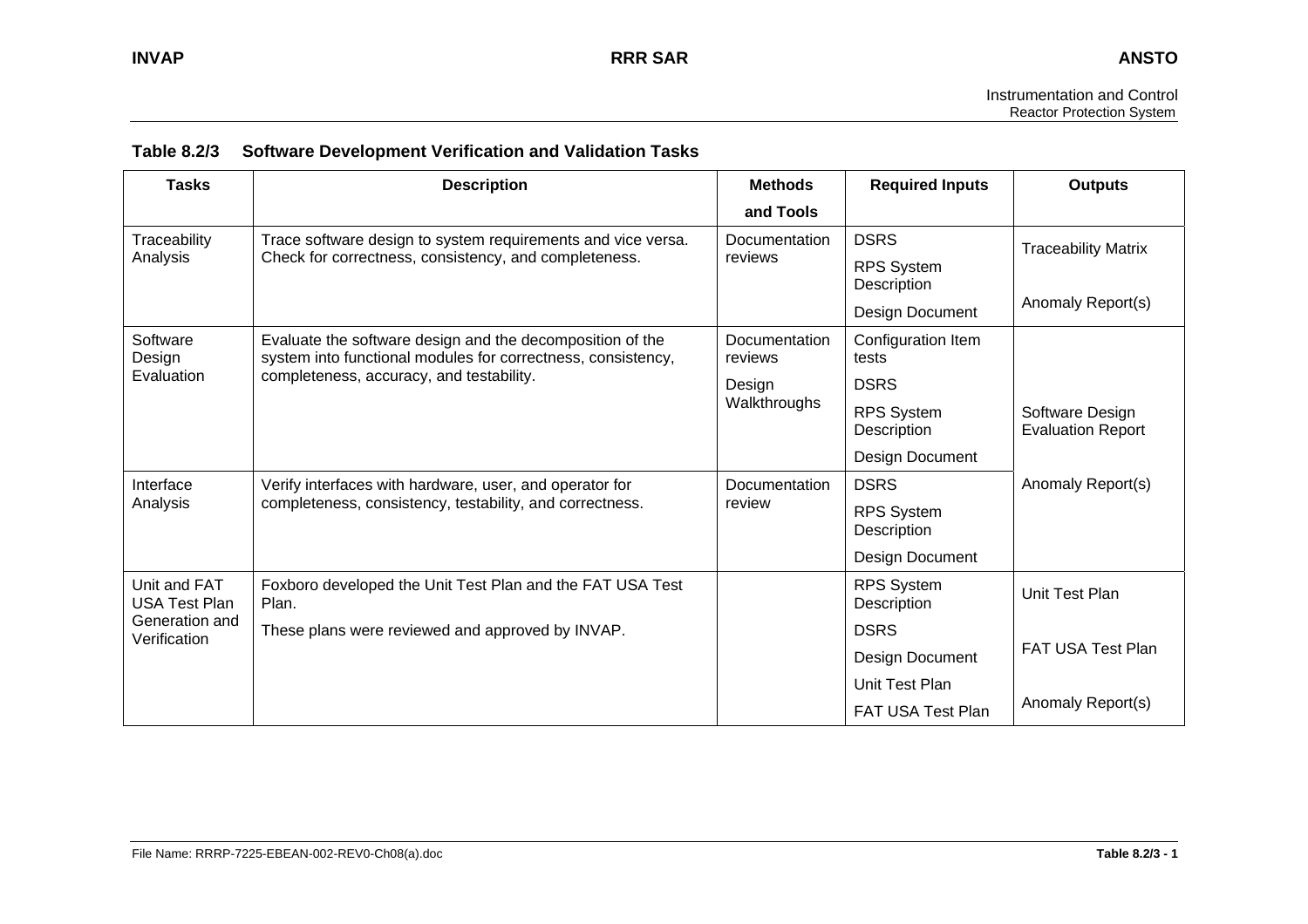| <b>Tasks</b>                                                                       | <b>Description</b>                                                                                                                                                                                                                                                                                                                 | <b>Methods</b>                                                                   | <b>Required Inputs</b>                                                                                                | <b>Outputs</b>                                                                                                      |
|------------------------------------------------------------------------------------|------------------------------------------------------------------------------------------------------------------------------------------------------------------------------------------------------------------------------------------------------------------------------------------------------------------------------------|----------------------------------------------------------------------------------|-----------------------------------------------------------------------------------------------------------------------|---------------------------------------------------------------------------------------------------------------------|
|                                                                                    |                                                                                                                                                                                                                                                                                                                                    | and Tools                                                                        |                                                                                                                       |                                                                                                                     |
| Traceability and<br>Interface<br>Analysis<br>(Software<br>Configuration<br>Review) | Trace the software configuration items to software design and<br>vice versa. Analyse relationships for correctness, consistency,<br>and completeness.<br>Check the interfaces with hardware, software, and other<br>systems.                                                                                                       | <b>Document</b><br>Review<br>Inspection of<br>software<br>configuration<br>items | Design Document<br>Software<br>Configuration items<br><b>DSRS</b><br><b>RPS System</b><br>Description                 | <b>Traceability Matrix</b><br>Anomaly Report(s)                                                                     |
| <b>Test Procedure</b><br>Generation and<br>Verification                            | Develop test procedures for unit testing, FAT USA and FAT<br>BRC.<br>INVAP developed the FAT BRC test procedures.                                                                                                                                                                                                                  |                                                                                  | <b>DSRS</b><br>RPS System<br>Description<br>Design Document<br>Unit, FAT USA and<br><b>FAT BRC Test</b><br>Procedures | Unit Test Procedures<br><b>FAT USA Test</b><br>Procedures<br><b>FAT BRC Test</b><br>Procedures<br>Anomaly Report(s) |
| Unit Test<br>Execution and<br>Verification                                         | At this level, software configuration items are not integrated into<br>the system; therefore, it can be extensively tested.<br>The objective is to show that each configuration item performs its<br>intended function and does not perform unintended functions.<br>Document the test results and analyse it to verify anomalies. | Software<br>Configuration<br>Items test                                          | Software<br>Configuration Items<br>(item (a))<br>Unit Test Plan<br>Unit Test Procedures<br>Unit Test Result           | <b>Unit Test Results</b><br>Anomaly Report(s)                                                                       |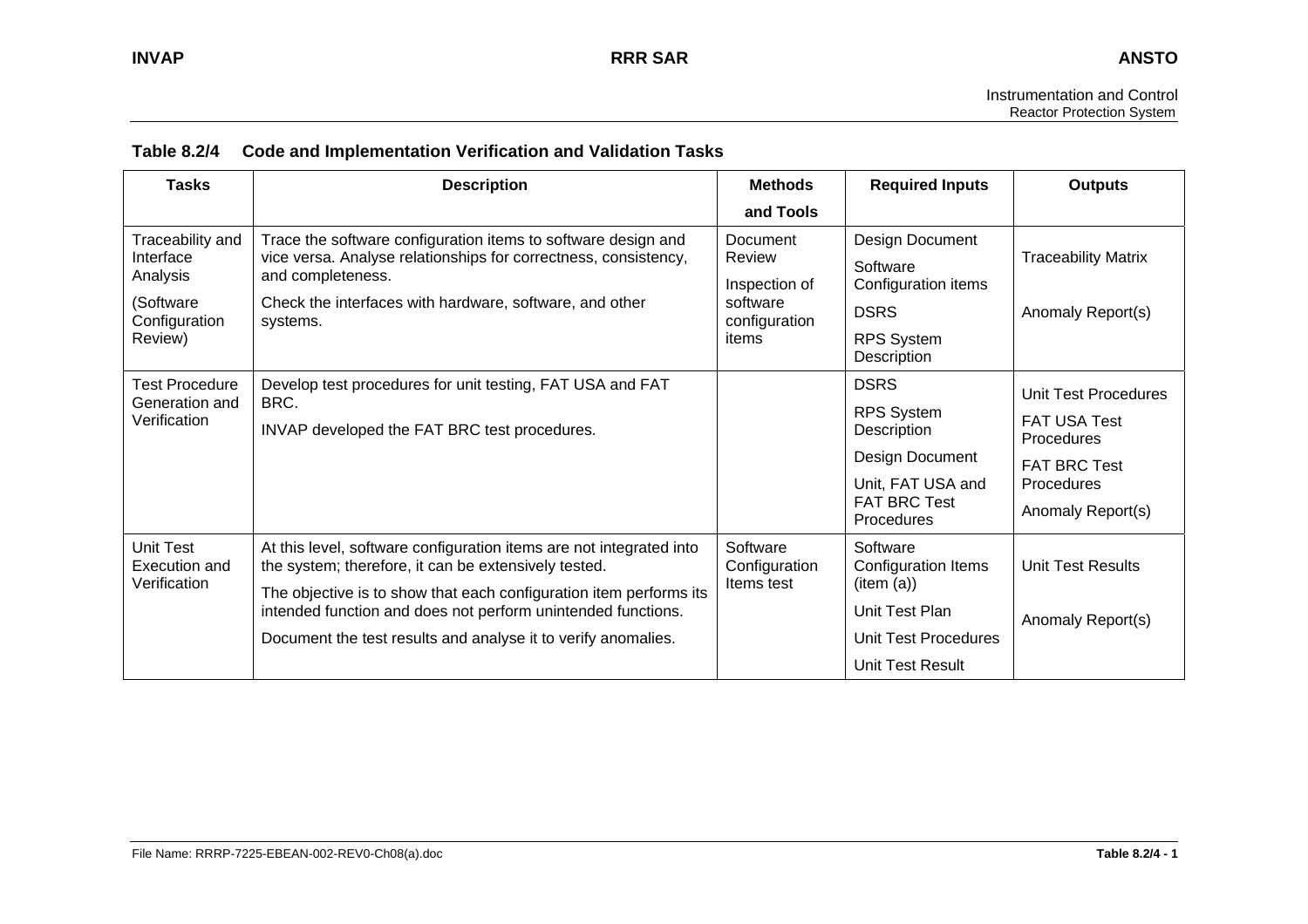| <b>Tasks</b>                                | <b>Description</b>                                                                     | <b>Methods</b>    | <b>Required Inputs</b>                                      | <b>Outputs</b>              |
|---------------------------------------------|----------------------------------------------------------------------------------------|-------------------|-------------------------------------------------------------|-----------------------------|
|                                             |                                                                                        | <b>And Tools</b>  |                                                             |                             |
| Traceability<br>Analysis                    | Trace the software configuration items to test plans and<br>procedures and vice versa. |                   | SAT and FAT USA<br><b>Test Plans and Test</b><br>Procedures | <b>Traceability Matrix</b>  |
|                                             |                                                                                        |                   | <b>Traceability Matrix</b>                                  |                             |
|                                             |                                                                                        |                   | Software<br>Configuration Items                             | Anomaly Report(s)           |
| Interface &                                 | Test interfaces with hardware, user, and operator for                                  | Interface         | <b>DSRS</b>                                                 |                             |
| Communication<br>Tests                      | completeness, consistency, and correctness.<br>Test all communication channels.        | tests<br>Communic | <b>RPS System</b><br>Description                            | Anomaly Report(s)           |
|                                             |                                                                                        | ation tests       | Design Document                                             |                             |
| <b>SAT Test</b>                             | Develop SAT Test Procedures.                                                           |                   | <b>DSRS</b>                                                 |                             |
| Procedure<br>Generation and<br>Verification |                                                                                        |                   | <b>RPS System</b><br>Description                            | <b>SAT Test Procedures</b>  |
|                                             |                                                                                        |                   | Design Document                                             |                             |
|                                             |                                                                                        |                   | <b>SAT Test Plan</b>                                        | Anomaly Report(s)           |
|                                             |                                                                                        |                   | <b>SAT Test Procedures</b>                                  |                             |
| <b>FAT USA Test</b>                         | This testing was performed in the USA.                                                 | Systematic        | RPS Software (b)                                            |                             |
| <b>Execution and</b><br>Evaluation          | Analyse and document test results.                                                     | <b>Tests</b>      | FAT USA Test Plan                                           | <b>FAT USA Test Results</b> |
|                                             |                                                                                        |                   | <b>FAT USA Test</b><br>Procedures                           | Anomaly Report(s)           |
|                                             |                                                                                        |                   | <b>FAT USA Test Results</b>                                 |                             |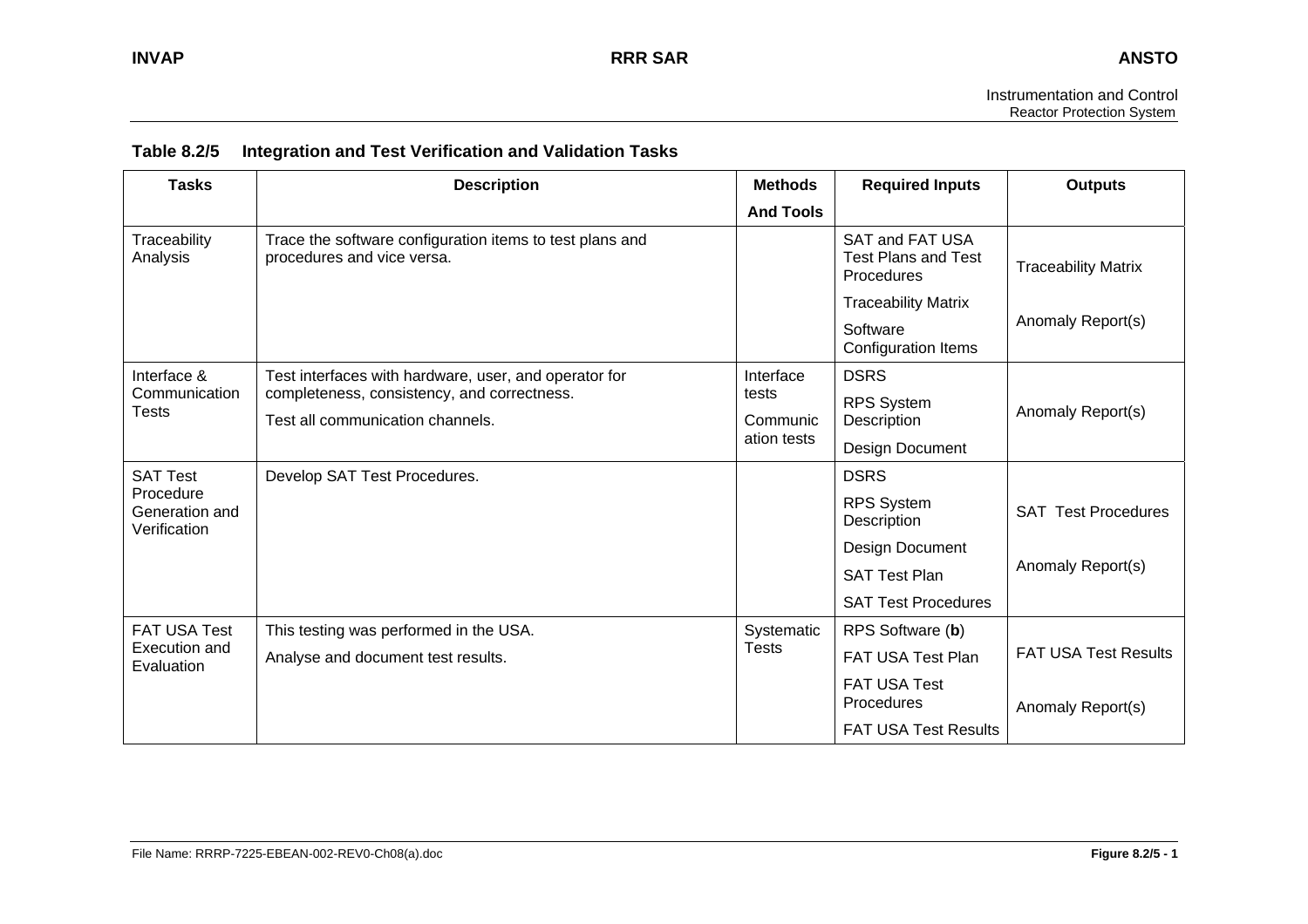Instrumentation and Control Reactor Protection System

| <b>Tasks</b>                     | <b>Description</b>                       | <b>Methods</b>   | <b>Required Inputs</b>                                       | <b>Outputs</b>              |
|----------------------------------|------------------------------------------|------------------|--------------------------------------------------------------|-----------------------------|
|                                  |                                          | <b>And Tools</b> |                                                              |                             |
| FAT BRC Test                     | This testing was performed in Bariloche. |                  | RPS Software (c)                                             |                             |
| Execution<br>and<br>Verification | Analyse and document test results.       |                  | FAT BRC Test Plan                                            | <b>FAT BRC Test Results</b> |
|                                  |                                          |                  | <b>BRC</b><br><b>Test</b><br><b>FAT</b><br><b>Procedures</b> | Anomaly Report(s)           |
|                                  |                                          |                  | <b>FAT BRC test results</b>                                  |                             |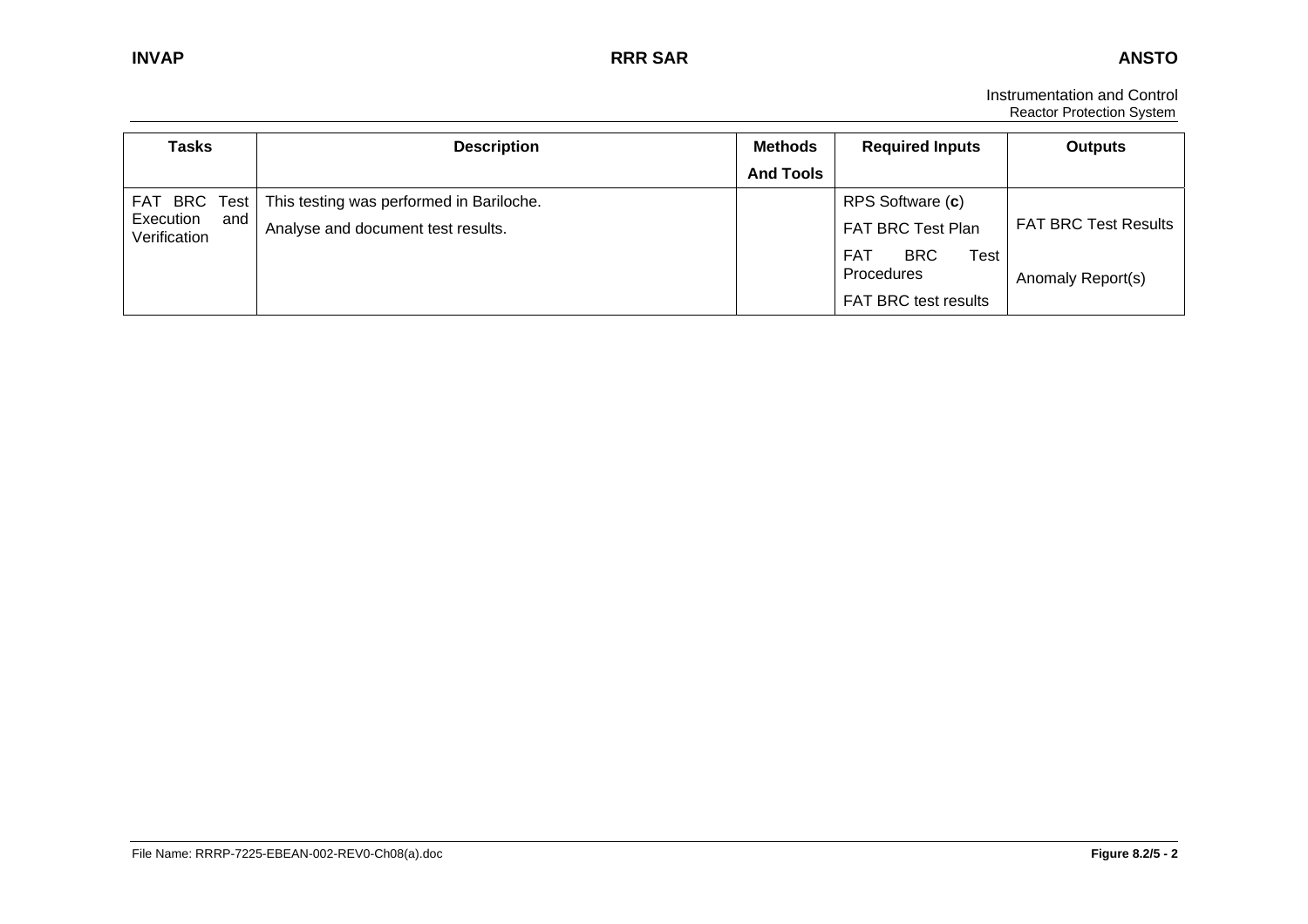#### **Table 8.2/6 Verification and Validation Tasks**

| <b>Tasks</b>                                               | Description                                                                                                                                        | Methods<br>and Tools | <b>Required Inputs</b>               | Outputs             |
|------------------------------------------------------------|----------------------------------------------------------------------------------------------------------------------------------------------------|----------------------|--------------------------------------|---------------------|
| Acceptance<br><b>Test Execution</b><br>and<br>Verification | Perform acceptance testing. Analyse test results to validate that the<br>software satisfies the system requirements.<br>Document the test results. |                      | Source Code                          | <b>Test Results</b> |
|                                                            |                                                                                                                                                    |                      | Executable Code                      |                     |
|                                                            |                                                                                                                                                    |                      | Acceptance Test Plan                 |                     |
|                                                            |                                                                                                                                                    |                      | Acceptance Test<br><b>Procedures</b> | Anomaly Report(s)   |
|                                                            |                                                                                                                                                    |                      | <b>Acceptance Test</b><br>Results    |                     |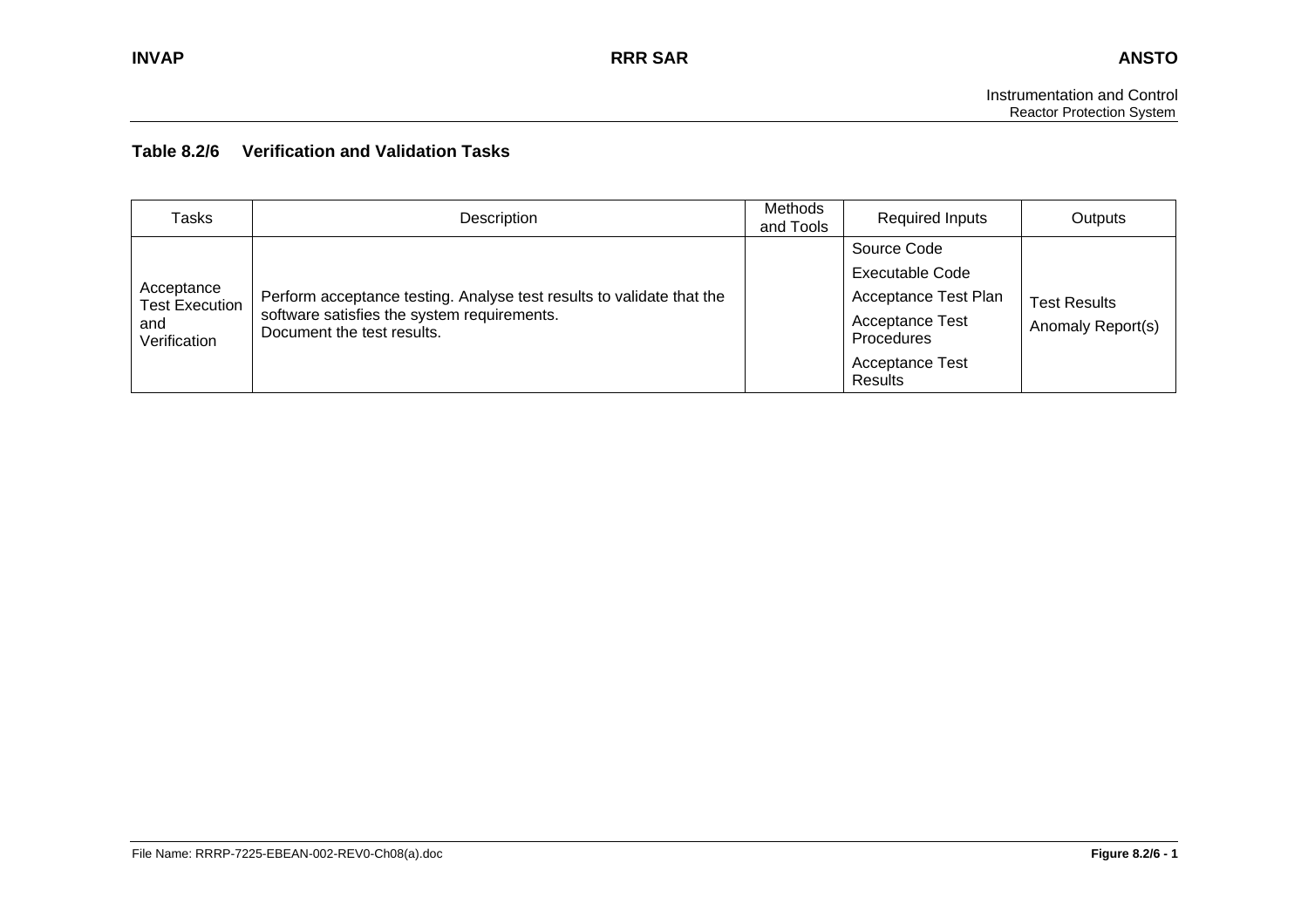#### **Table 8.2/7 Installation and Commissioning Verification and Validation Tasks**

| <b>Tasks</b>                      | <b>Description</b>                                              | Methods   | <b>Required Inputs</b> | <b>Outputs</b>    |
|-----------------------------------|-----------------------------------------------------------------|-----------|------------------------|-------------------|
|                                   |                                                                 | and Tools |                        |                   |
| Availability<br>Test<br>Execution | Perform Availability Test.                                      |           |                        | Anomaly Report(s) |
| V&V Final Report                  | Summarise in this report the V&V activities, tasks and results. |           | <b>RPS SVVP</b>        | V&V Final Report  |
| Generation                        |                                                                 |           | V&V Task Results       |                   |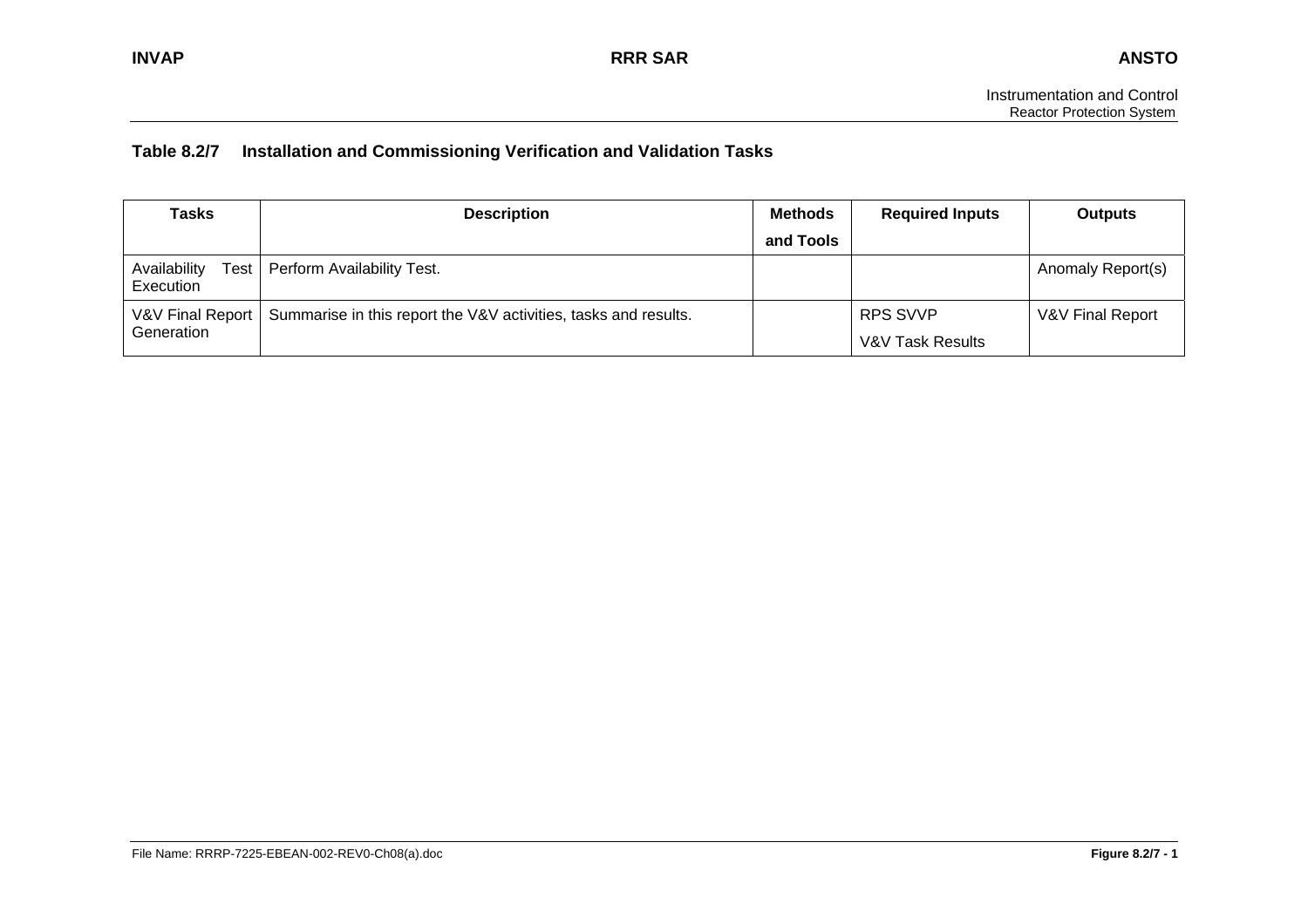#### **Table 8.2/8Operation and Maintenance Verification and Validation Tasks**

| Tasks                            | <b>Description</b>                                                                                                                             | <b>Methods</b> | <b>Required Inputs</b>                                 | <b>Outputs</b>         |        |
|----------------------------------|------------------------------------------------------------------------------------------------------------------------------------------------|----------------|--------------------------------------------------------|------------------------|--------|
|                                  |                                                                                                                                                | and Tools      |                                                        |                        |        |
| Proposed<br>Change<br>Assessment | Assess proposed changes to determine the effect of the changes<br>on the system.<br>Determine the extent to which V&V tasks would be iterated. |                | <b>Proposed Changes</b><br><b>Installation Package</b> | Proposed<br>Assessment | Change |

*End of Tables*